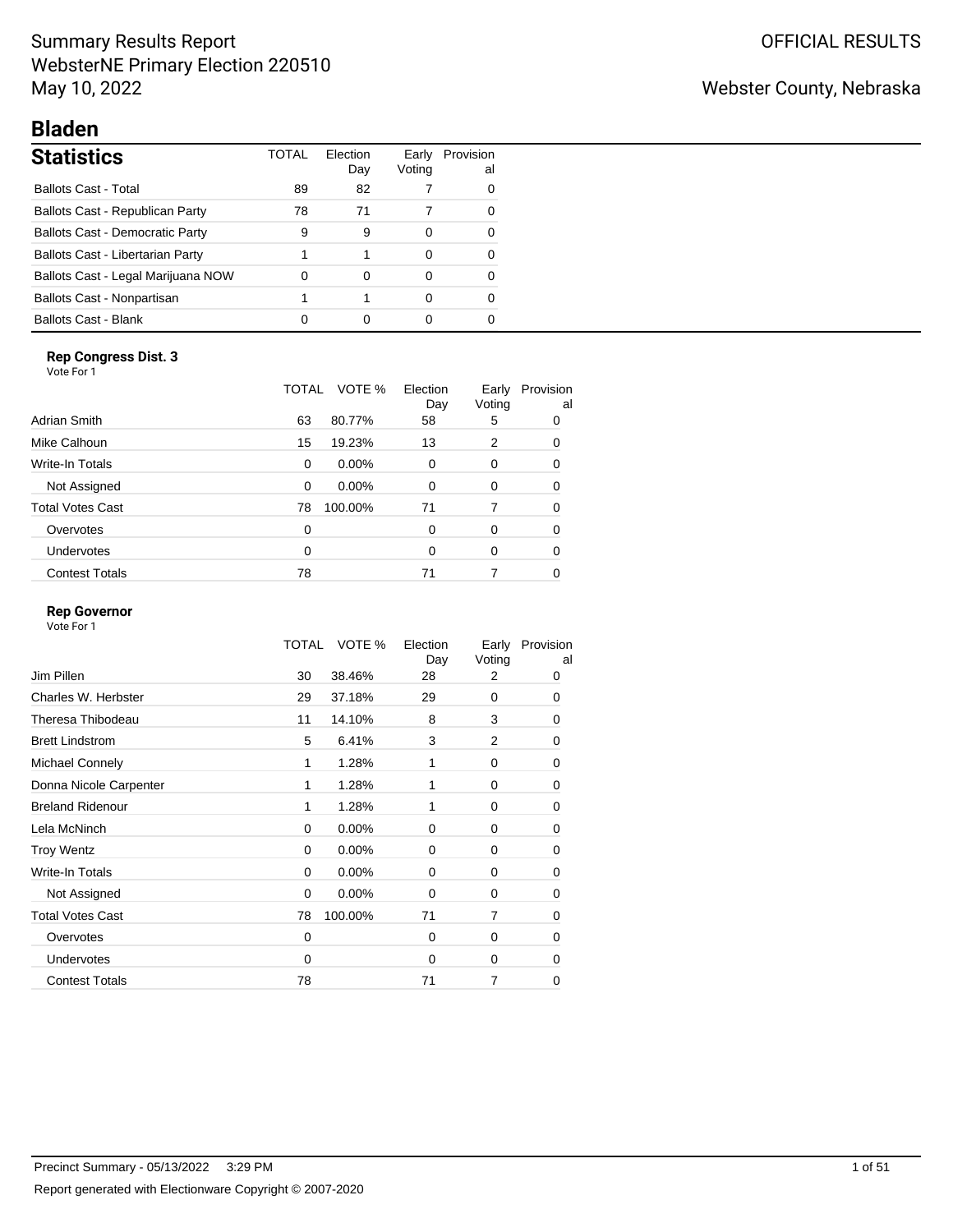## **Rep Sec. of State**

Vote For 1

|                       | TOTAL | VOTE %   | Election<br>Day | Early<br>Voting | Provision<br>al |
|-----------------------|-------|----------|-----------------|-----------------|-----------------|
| Robert J. Borer       | 42    | 60.00%   | 39              | 3               | 0               |
| Bob Evnen             | 18    | 25.71%   | 15              | 3               | 0               |
| <b>Rex Schroder</b>   | 10    | 14.29%   | 9               | 1               | 0               |
| Write-In Totals       | 0     | $0.00\%$ | $\Omega$        | 0               | 0               |
| Not Assigned          | 0     | $0.00\%$ | $\Omega$        | 0               | 0               |
| Total Votes Cast      | 70    | 100.00%  | 63              | 7               | 0               |
| Overvotes             | 0     |          | $\Omega$        | 0               | 0               |
| Undervotes            | 8     |          | 8               | 0               | 0               |
| <b>Contest Totals</b> | 78    |          | 71              | 7               | 0               |

#### **Rep State Treasurer** Vote For 1

|                         | TOTAL | VOTE %   | Election<br>Day | Early<br>Voting | Provision<br>al |
|-------------------------|-------|----------|-----------------|-----------------|-----------------|
| John Murante            | 47    | 65.28%   | 42              | 5               | 0               |
| Paul Anderson           | 25    | 34.72%   | 23              | 2               | 0               |
| Write-In Totals         | 0     | $0.00\%$ | 0               | 0               | 0               |
| Not Assigned            | 0     | $0.00\%$ | 0               | 0               | 0               |
| <b>Total Votes Cast</b> | 72    | 100.00%  | 65              | 7               | 0               |
| Overvotes               | 0     |          | 0               | 0               | 0               |
| Undervotes              | 6     |          | 6               | 0               | 0               |
| <b>Contest Totals</b>   | 78    |          | 71              | 7               |                 |

## **Rep Attorney General**

| <b>Rep Attorney General</b><br>Vote For 1 |              |          |                 |                 |                 |
|-------------------------------------------|--------------|----------|-----------------|-----------------|-----------------|
|                                           | <b>TOTAL</b> | VOTE %   | Election<br>Day | Early<br>Voting | Provision<br>al |
| Mike Hilgers                              | 41           | 57.75%   | 38              | 3               | 0               |
| Jennifer Hicks                            | 30           | 42.25%   | 26              | 4               | 0               |
| Write-In Totals                           | 0            | $0.00\%$ | 0               | 0               | 0               |
| Not Assigned                              | 0            | $0.00\%$ | 0               | 0               | 0               |
| <b>Total Votes Cast</b>                   | 71           | 100.00%  | 64              | 7               | 0               |
| Overvotes                                 | 0            |          | 0               | 0               | 0               |
| Undervotes                                |              |          |                 | 0               | 0               |

Contest Totals 78 71 7 0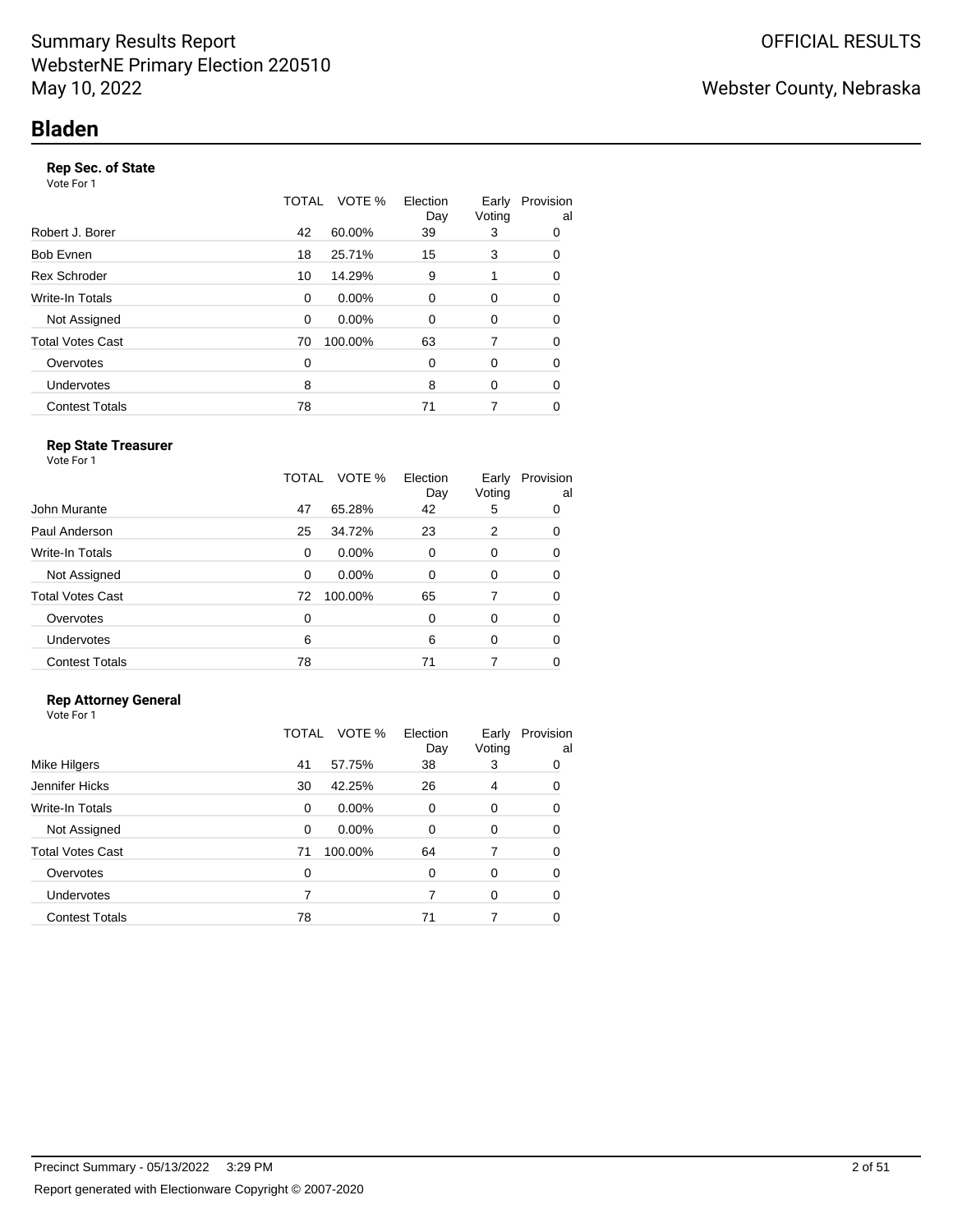## **Rep State Auditor**

Vote For 1

|                       | TOTAL         | VOTE %<br>Election<br>Day | Early<br>Voting | Provision<br>al |
|-----------------------|---------------|---------------------------|-----------------|-----------------|
| Mike Foley            | 57            | 74.03%<br>53              | 4               | 0               |
| Larry Anderson        | 20            | 25.97%<br>17              | 3               | 0               |
| Write-In Totals       | 0             | $0.00\%$<br>$\Omega$      | 0               | 0               |
| Not Assigned          | 0             | $0.00\%$<br>$\Omega$      | 0               | 0               |
| Total Votes Cast      | 100.00%<br>77 | 70                        |                 | 0               |
| Overvotes             | 0             | $\Omega$                  | 0               | 0               |
| Undervotes            |               |                           | 0               | 0               |
| <b>Contest Totals</b> | 78            | 71                        |                 | 0               |
|                       |               |                           |                 |                 |

### **Rep Public Service Comm. Dist 5**

|                         | TOTAL | VOTE %   | Election<br>Day | Early<br>Voting | Provision<br>al |
|-------------------------|-------|----------|-----------------|-----------------|-----------------|
| Dakota Delka            | 37    | 52.86%   | 36              |                 | 0               |
| Kevin Stocker           | 22    | 31.43%   | 19              | 3               | 0               |
| Mary Ridder             | 11    | 15.71%   | 8               | 3               | 0               |
| <b>Write-In Totals</b>  | 0     | $0.00\%$ | 0               | $\Omega$        | 0               |
| Not Assigned            | 0     | $0.00\%$ | 0               | 0               | 0               |
| <b>Total Votes Cast</b> | 70    | 100.00%  | 63              | 7               | 0               |
| Overvotes               | 0     |          | 0               | 0               | 0               |
| Undervotes              | 8     |          | 8               | $\Omega$        | 0               |
| <b>Contest Totals</b>   | 78    |          | 71              | 7               |                 |

## **Dem Congress Dist. 3**

|                         | VOTE %<br>TOTAL | Election<br>Day | Early<br>Voting | Provision<br>al |
|-------------------------|-----------------|-----------------|-----------------|-----------------|
| Daniel M. Wik           | 71.43%<br>5     | 5               | 0               | 0               |
| David J. Else           | 28.57%<br>2     | 2               | $\Omega$        | 0               |
| Write-In Totals         | $0.00\%$<br>0   | 0               | $\Omega$        | 0               |
| Not Assigned            | $0.00\%$<br>0   | 0               | 0               | 0               |
| <b>Total Votes Cast</b> | 100.00%         | 7               | $\Omega$        | 0               |
| Overvotes               | 0               | 0               | $\Omega$        | 0               |
| Undervotes              | 2               | $\overline{2}$  | $\Omega$        | 0               |
| <b>Contest Totals</b>   | 9               | 9               | $\Omega$        | 0               |
|                         |                 |                 |                 |                 |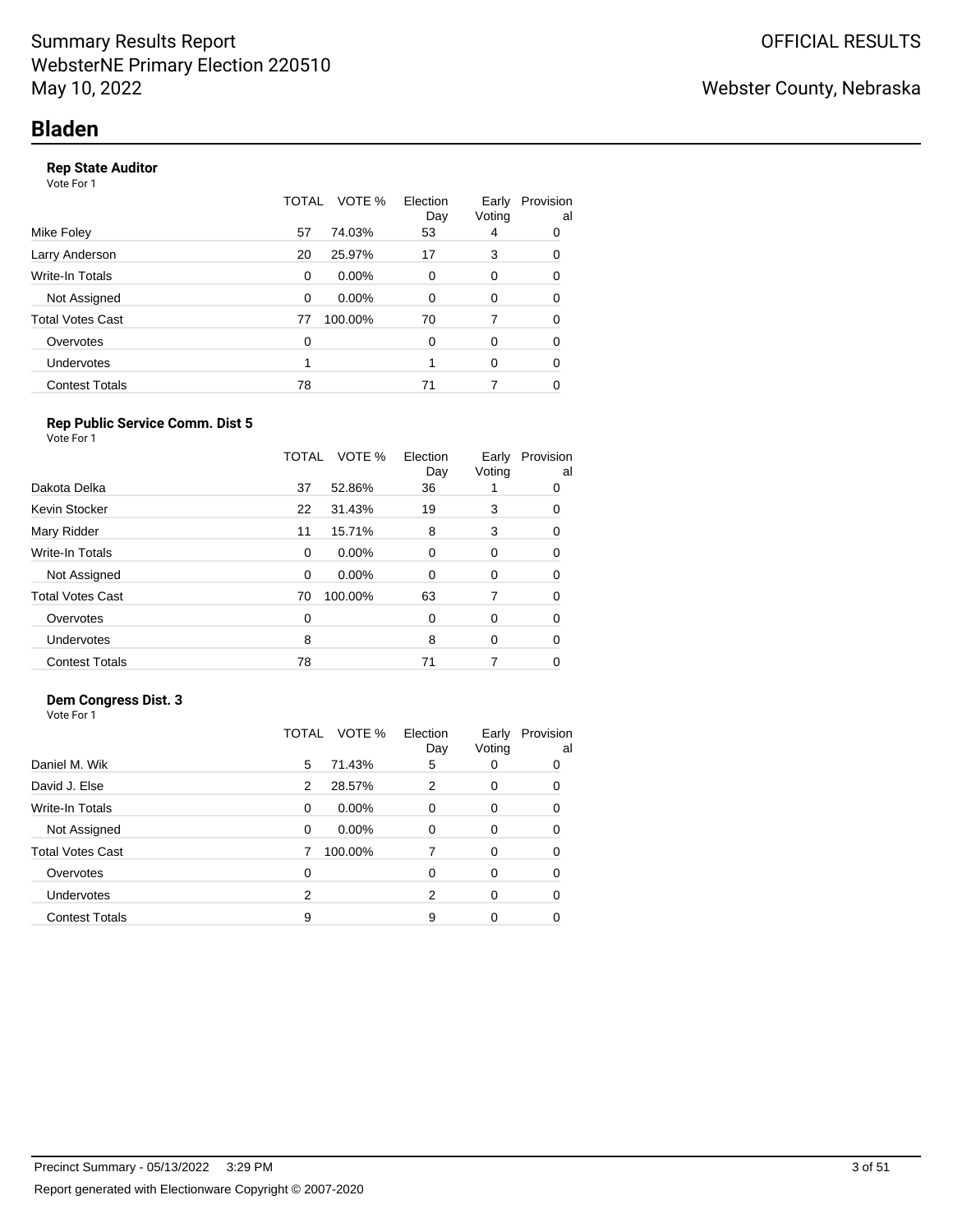### **Dem Governor**

Vote For 1

|                         | TOTAL | VOTE %   | Election<br>Day | Early<br>Voting | Provision<br>al |
|-------------------------|-------|----------|-----------------|-----------------|-----------------|
| Carol Blood             | 6     | 66.67%   | 6               | 0               | 0               |
| Roy A. Harris           | 3     | 33.33%   | 3               | 0               | 0               |
| Write-In Totals         | 0     | $0.00\%$ | 0               | 0               | 0               |
| Not Assigned            | 0     | $0.00\%$ | 0               | $\Omega$        | 0               |
| <b>Total Votes Cast</b> | 9     | 100.00%  | 9               | $\Omega$        | 0               |
| Overvotes               | 0     |          | $\Omega$        | 0               | 0               |
| Undervotes              | 0     |          | $\Omega$        | $\Omega$        | 0               |
| <b>Contest Totals</b>   | 9     |          | 9               |                 | 0               |

#### **Dem Sec. of State** Vote For 1

|                         |   | TOTAL VOTE % | Election<br>Day | Early<br>Voting | Provision<br>al |
|-------------------------|---|--------------|-----------------|-----------------|-----------------|
| <b>Write-In Totals</b>  |   |              |                 |                 |                 |
| Not Assigned            |   |              |                 | O               |                 |
| <b>Total Votes Cast</b> |   |              | 0               | 0               |                 |
| Overvotes               |   |              |                 | O               |                 |
| Undervotes              | 9 |              | 9               | O               |                 |
| <b>Contest Totals</b>   | 9 |              | 9               |                 |                 |

## **Dem State Treasurer**

Vote For 1

|                         |   | TOTAL VOTE % | Election<br>Day | Early<br>Voting | Provision<br>al |
|-------------------------|---|--------------|-----------------|-----------------|-----------------|
| <b>Write-In Totals</b>  | 0 |              | 0               |                 |                 |
| Not Assigned            | 0 |              | U               |                 |                 |
| <b>Total Votes Cast</b> | O |              | O               |                 |                 |
| Overvotes               | 0 |              |                 |                 |                 |
| <b>Undervotes</b>       | 9 |              | 9               |                 |                 |
| <b>Contest Totals</b>   | 9 |              | 9               |                 |                 |

#### **Dem Attorney General** Vote For 1

|                         |   | TOTAL VOTE % | Election<br>Day | Early<br>Voting | Provision<br>al |
|-------------------------|---|--------------|-----------------|-----------------|-----------------|
| Write-In Totals         | 2 | 100.00%      | 2               |                 | 0               |
| Not Assigned            | 2 | 100.00%      | 2               | 0               | O               |
| <b>Total Votes Cast</b> | 2 | 100.00%      | 2               | $\Omega$        |                 |
| Overvotes               | 0 |              | 0               | 0               |                 |
| Undervotes              |   |              |                 | 0               |                 |
| <b>Contest Totals</b>   | 9 |              | 9               |                 |                 |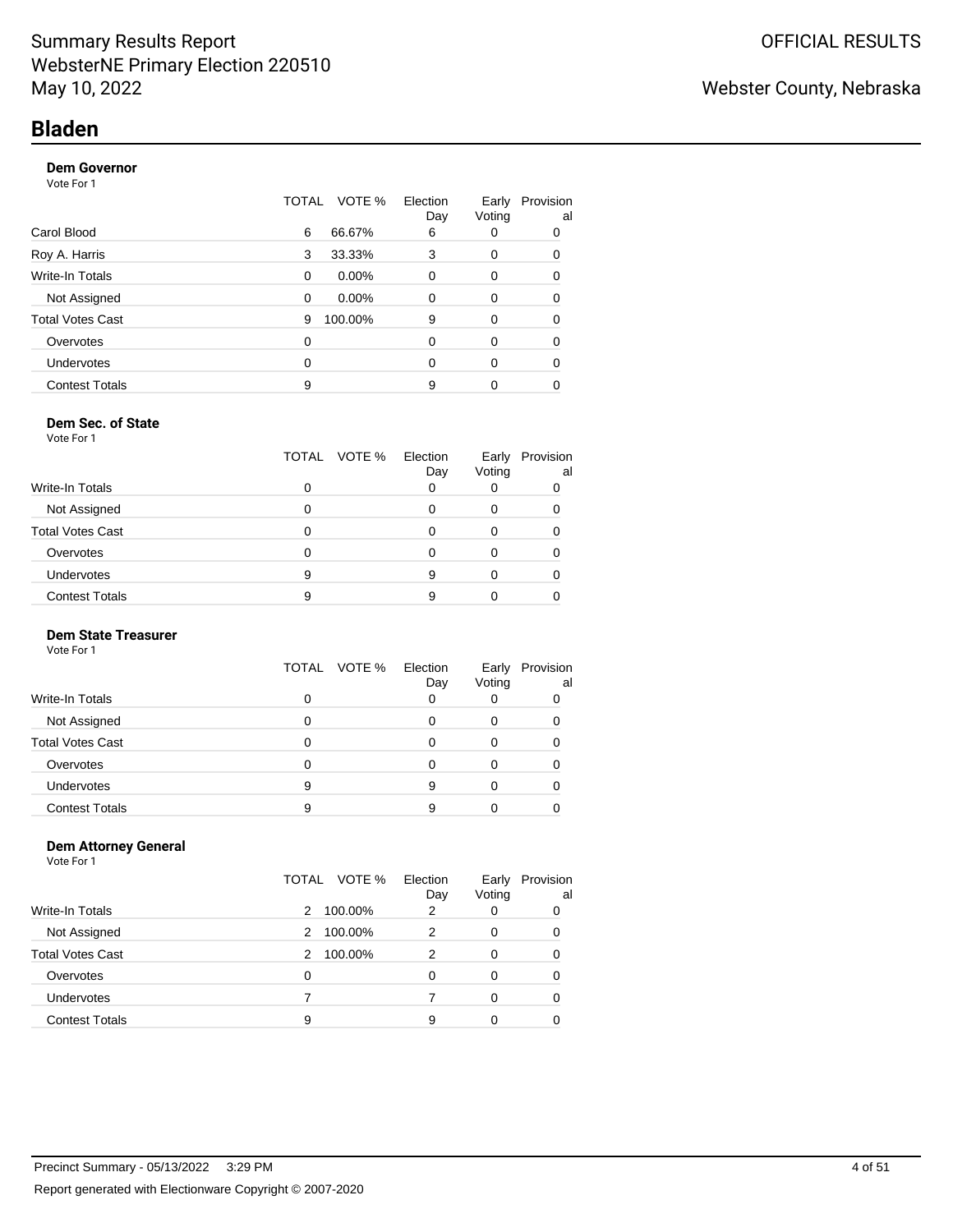### **Dem State Auditor**

Vote For 1

|                       | TOTAL | VOTE % | Election<br>Day | Early<br>Voting | Provision<br>al |
|-----------------------|-------|--------|-----------------|-----------------|-----------------|
| Write-In Totals       | 0     |        |                 |                 |                 |
| Not Assigned          | O     |        |                 | 0               |                 |
| Total Votes Cast      | 0     |        |                 | 0               |                 |
| Overvotes             | 0     |        |                 | 0               |                 |
| <b>Undervotes</b>     | 9     |        | 9               |                 |                 |
| <b>Contest Totals</b> | 9     |        |                 |                 |                 |

### **Dem Public Service Comm. Dist 5**

Vote For 1

|                         | TOTAL VOTE % | Election<br>Day | Early<br>Voting | Provision<br>al |
|-------------------------|--------------|-----------------|-----------------|-----------------|
| <b>Write-In Totals</b>  |              |                 |                 | 0               |
| Not Assigned            |              |                 |                 |                 |
| <b>Total Votes Cast</b> | O            |                 |                 |                 |
| Overvotes               |              |                 | $\mathbf{O}$    |                 |
| <b>Undervotes</b>       | 9            | 9               |                 |                 |
| <b>Contest Totals</b>   | 9            | g               |                 |                 |

### **Lib Congress Dist. 3**

Vote For 1

|                         |   | TOTAL VOTE % | Election<br>Day | Early<br>Voting | Provision<br>al |
|-------------------------|---|--------------|-----------------|-----------------|-----------------|
| <b>Write-In Totals</b>  | ი |              |                 |                 |                 |
| Not Assigned            | 0 |              |                 |                 |                 |
| <b>Total Votes Cast</b> | O |              |                 |                 |                 |
| Overvotes               |   |              | U               |                 |                 |
| <b>Undervotes</b>       |   |              |                 |                 |                 |
| <b>Contest Totals</b>   |   |              |                 |                 |                 |

#### **Lib Governor** Vote For 1

|                         | TOTAL | VOTE %   | Election<br>Day | Early<br>Voting | Provision<br>a |
|-------------------------|-------|----------|-----------------|-----------------|----------------|
| Scott Zimmerman         |       | 100.00%  |                 |                 | O              |
| Write-In Totals         | 0     | $0.00\%$ | 0               | 0               | 0              |
| Not Assigned            | 0     | $0.00\%$ | 0               | 0               |                |
| <b>Total Votes Cast</b> |       | 100.00%  |                 | 0               |                |
| Overvotes               | 0     |          | 0               | 0               |                |
| <b>Undervotes</b>       | 0     |          | 0               | 0               |                |
| <b>Contest Totals</b>   |       |          |                 |                 |                |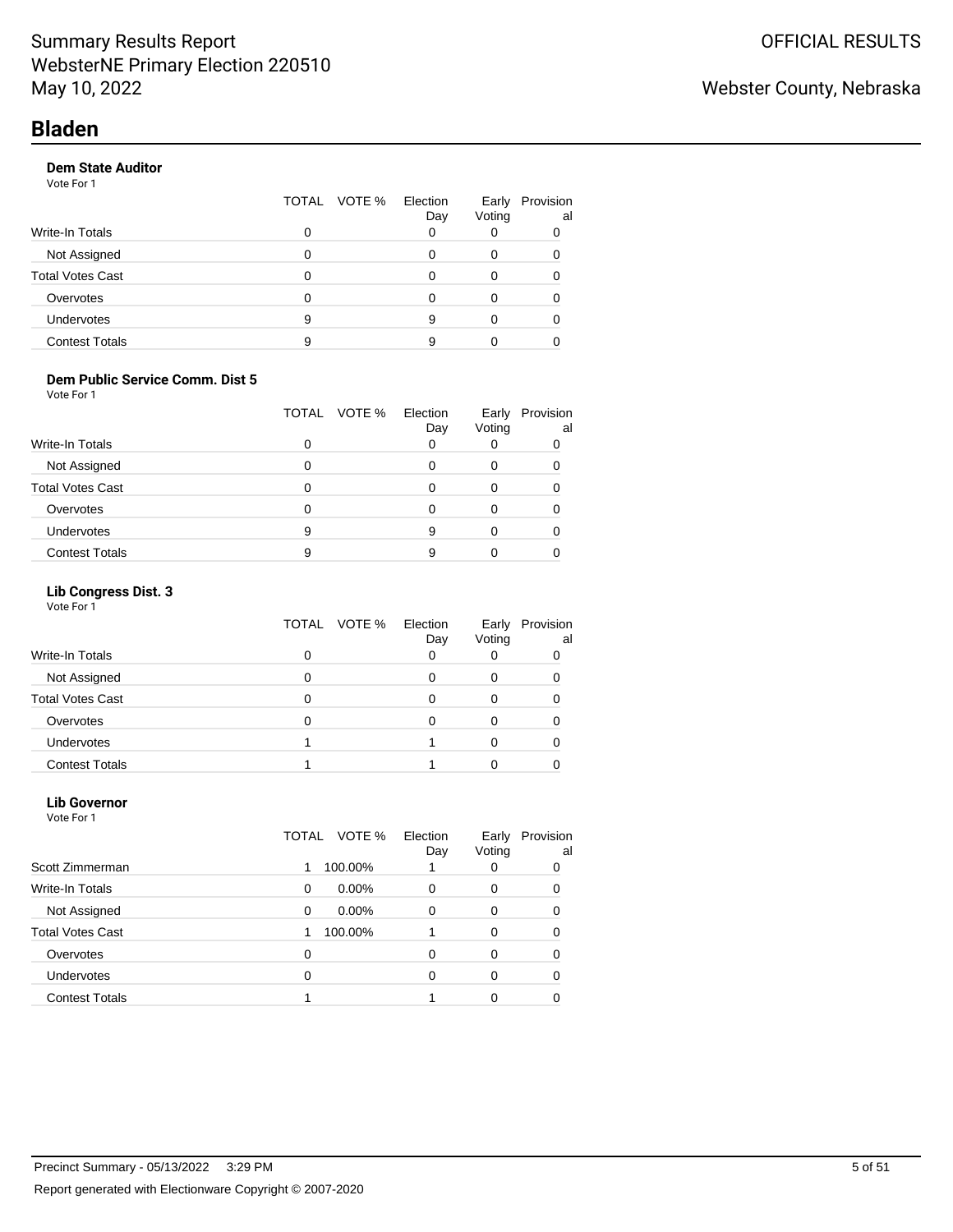### **Lib Sec. of State**

Vote For 1

|                         | TOTAL | VOTE % | Election<br>Day | Early<br>Voting | Provision<br>al |
|-------------------------|-------|--------|-----------------|-----------------|-----------------|
| Write-In Totals         | ი     |        | Ω               |                 |                 |
| Not Assigned            |       |        | O               | 0               |                 |
| <b>Total Votes Cast</b> | 0     |        |                 | 0               |                 |
| Overvotes               | O     |        | Ω               | 0               |                 |
| <b>Undervotes</b>       |       |        |                 |                 |                 |
| <b>Contest Totals</b>   |       |        |                 |                 |                 |

### **Lib State Treasurer**

Vote For 1

|                         | VOTE %<br>TOTAL | Election<br>Day | Early<br>Voting | Provision<br>al |
|-------------------------|-----------------|-----------------|-----------------|-----------------|
| Katrina Tomsen          | 100.00%<br>1    |                 | 0               | 0               |
| <b>Write-In Totals</b>  | $0.00\%$<br>0   | 0               | 0               | 0               |
| Not Assigned            | $0.00\%$<br>0   | 0               | 0               | 0               |
| <b>Total Votes Cast</b> | 100.00%<br>1    |                 | 0               | 0               |
| Overvotes               | 0               | 0               | 0               | 0               |
| <b>Undervotes</b>       | 0               | 0               | 0               | 0               |
| <b>Contest Totals</b>   |                 |                 |                 |                 |

### **Lib Attorney General**

Vote For 1

|                         | TOTAL VOTE % | Election<br>Day | Early<br>Voting | Provision<br>al |
|-------------------------|--------------|-----------------|-----------------|-----------------|
| Write-In Totals         |              |                 |                 |                 |
| Not Assigned            |              |                 |                 |                 |
| <b>Total Votes Cast</b> | O            |                 |                 |                 |
| Overvotes               |              |                 |                 |                 |
| <b>Undervotes</b>       |              |                 |                 |                 |
| <b>Contest Totals</b>   |              |                 |                 |                 |

#### **Lib State Auditor** Vote For 1

|                         | TOTAL | VOTE %   | Election<br>Day | Early<br>Voting | Provision<br>al |
|-------------------------|-------|----------|-----------------|-----------------|-----------------|
| Gene Siadek             |       | 100.00%  |                 | 0               | 0               |
| Write-In Totals         | 0     | $0.00\%$ | 0               | 0               | 0               |
| Not Assigned            | 0     | $0.00\%$ | 0               | 0               | 0               |
| <b>Total Votes Cast</b> |       | 100.00%  |                 | 0               | 0               |
| Overvotes               | 0     |          | $\Omega$        | 0               | 0               |
| <b>Undervotes</b>       | 0     |          | 0               | 0               | 0               |
| <b>Contest Totals</b>   |       |          |                 | 0               |                 |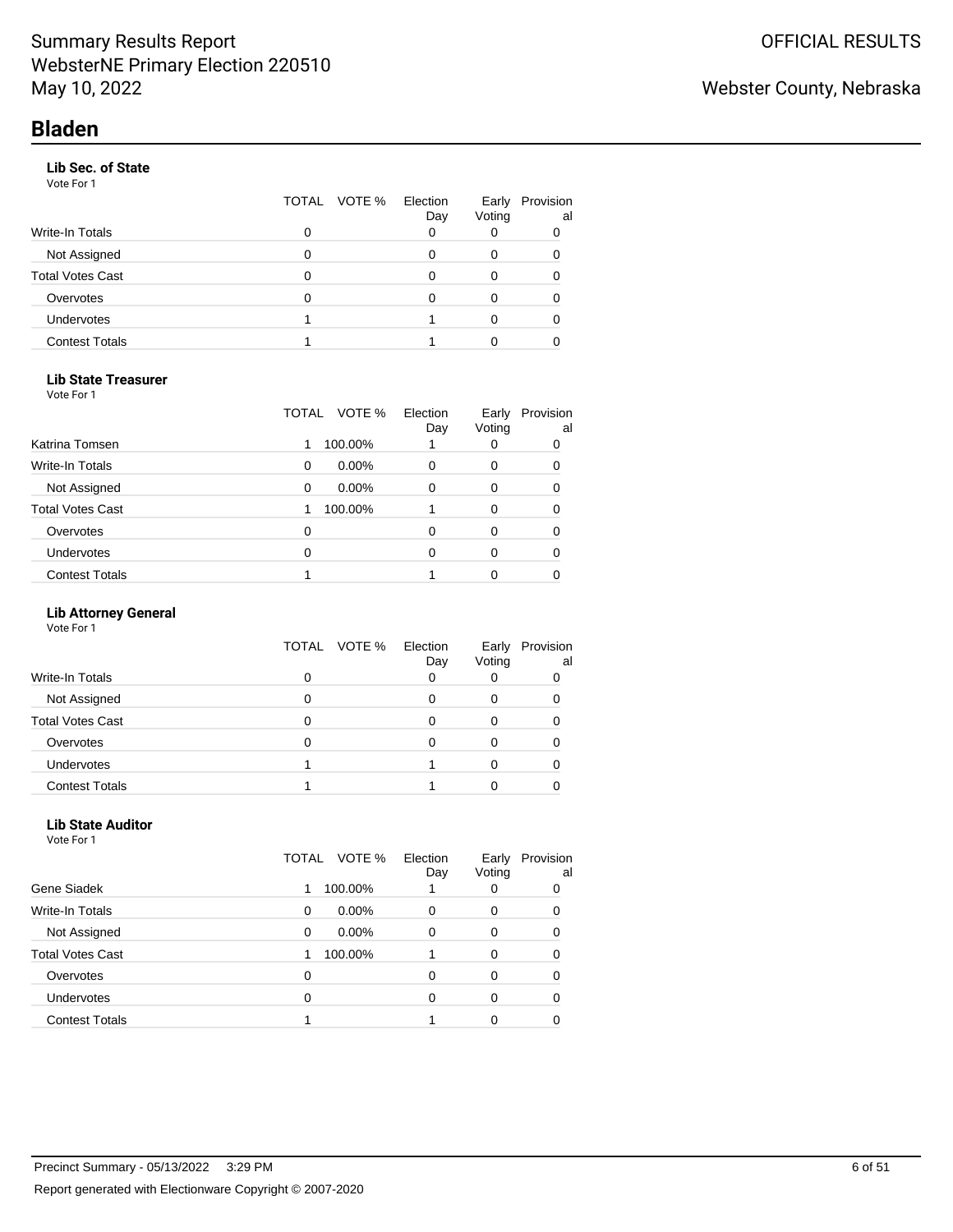## **Lib Public Service Comm. Dist 5**

Vote For 1

|                         | TOTAL VOTE % | Election<br>Day | Early<br>Voting | Provision<br>al |
|-------------------------|--------------|-----------------|-----------------|-----------------|
| <b>Write-In Totals</b>  | 0            | O               |                 |                 |
| Not Assigned            | 0            |                 | 0               |                 |
| <b>Total Votes Cast</b> | 0            | Ω               | 0               |                 |
| Overvotes               | O            | Ω               | 0               |                 |
| Undervotes              |              |                 |                 |                 |
| <b>Contest Totals</b>   |              |                 |                 |                 |

### **Lmn Congress Dist. 3**

Vote For 1

|                         | TOTAL | VOTE % | Election<br>Day | Early<br>Voting | Provision<br>al |
|-------------------------|-------|--------|-----------------|-----------------|-----------------|
| Mark Elworth Jr.        | 0     |        | 0               |                 |                 |
| Write-In Totals         | 0     |        | 0               | 0               |                 |
| Not Assigned            | O     |        | 0               | 0               |                 |
| <b>Total Votes Cast</b> | 0     |        | 0               | 0               |                 |
| Overvotes               | O     |        | 0               | 0               |                 |
| <b>Undervotes</b>       | ი     |        | ი               | 0               |                 |
| <b>Contest Totals</b>   |       |        |                 |                 |                 |

#### **Lmn Governor**

Vote For 1

|                         | TOTAL VOTE % | Election<br>Day | Early<br>Voting | Provision<br>al |
|-------------------------|--------------|-----------------|-----------------|-----------------|
| <b>Write-In Totals</b>  |              |                 |                 |                 |
| Not Assigned            |              |                 |                 |                 |
| <b>Total Votes Cast</b> | 0            |                 |                 |                 |
| Overvotes               |              |                 |                 |                 |
| <b>Undervotes</b>       |              |                 |                 |                 |
| <b>Contest Totals</b>   |              |                 |                 |                 |

#### **Lmn Sec. of State** Vote For 1

|                         |   | TOTAL VOTE % | Election<br>Day | Early<br>Voting | Provision<br>al |
|-------------------------|---|--------------|-----------------|-----------------|-----------------|
| Write-In Totals         | 0 |              | 0               |                 |                 |
| Not Assigned            | ი |              | 0               | 0               |                 |
| <b>Total Votes Cast</b> | O |              | O               | 0               |                 |
| Overvotes               | n |              | ი               | 0               |                 |
| <b>Undervotes</b>       | O |              | Ω               | 0               |                 |
| <b>Contest Totals</b>   |   |              |                 |                 |                 |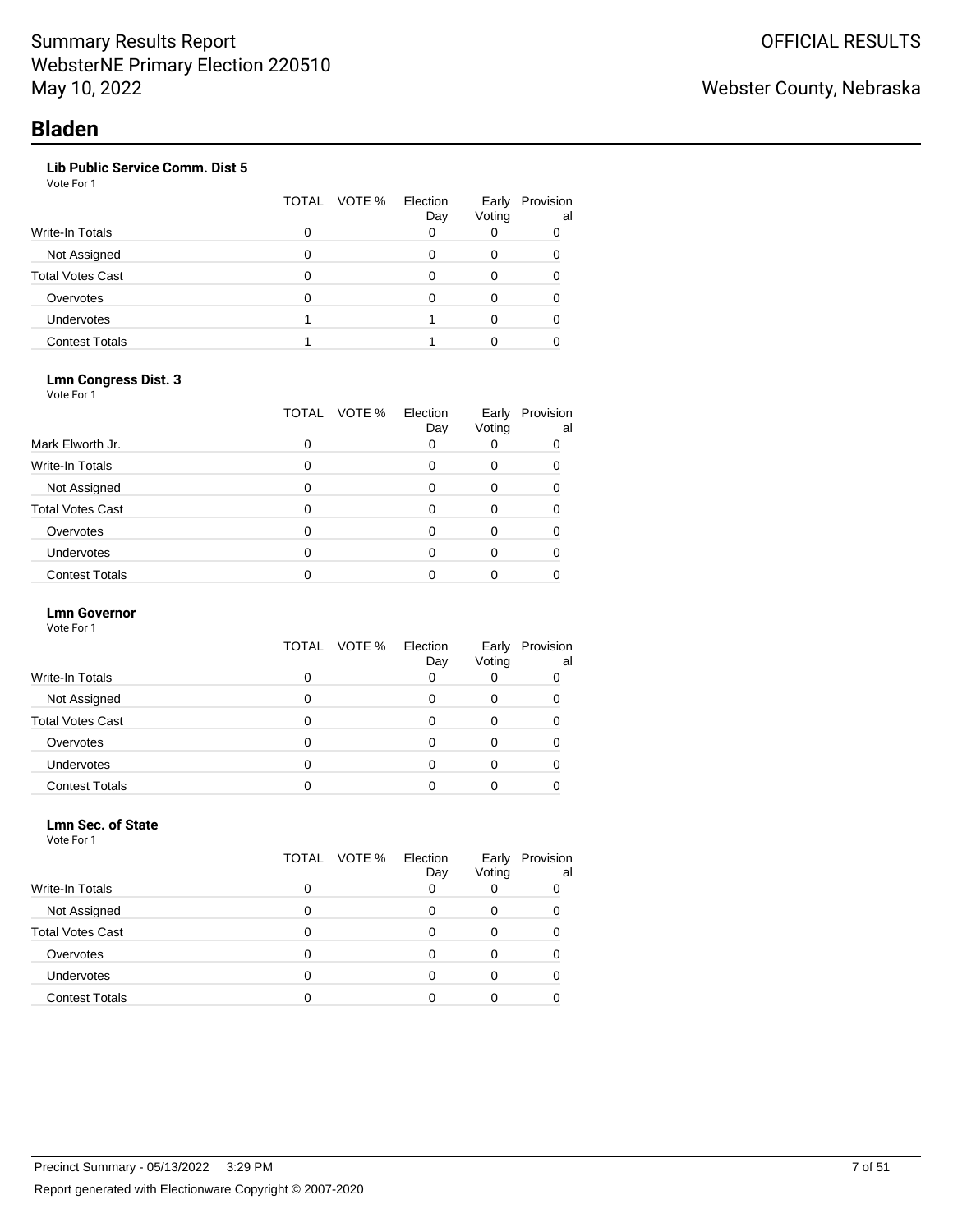### **Lmn State Treasurer**

Vote For 1

|                         | TOTAL | VOTE % | Election<br>Day | Early<br>Voting | Provision<br>al |
|-------------------------|-------|--------|-----------------|-----------------|-----------------|
| Write-In Totals         | 0     |        |                 |                 |                 |
| Not Assigned            | 0     |        |                 | O               |                 |
| <b>Total Votes Cast</b> | 0     |        |                 |                 |                 |
| Overvotes               | 0     |        |                 |                 |                 |
| <b>Undervotes</b>       | 0     |        |                 | 0               |                 |
| <b>Contest Totals</b>   |       |        |                 |                 |                 |

#### **Lmn Attorney General**

Vote For 1

|                         |   | TOTAL VOTE % | Election<br>Day | Early<br>Voting | Provision<br>al |
|-------------------------|---|--------------|-----------------|-----------------|-----------------|
| Larry Bolinger          | 0 |              |                 |                 | 0               |
| <b>Write-In Totals</b>  | 0 |              | 0               | 0               | 0               |
| Not Assigned            | O |              |                 | 0               |                 |
| <b>Total Votes Cast</b> | ი |              |                 | 0               |                 |
| Overvotes               | O |              |                 | O               |                 |
| <b>Undervotes</b>       | ი |              |                 | ŋ               |                 |
| <b>Contest Totals</b>   |   |              |                 |                 |                 |

#### **Lmn State Auditor**

Vote For 1

|                         | TOTAL | VOTE % | Election<br>Day | Early<br>Voting | Provision<br>al |
|-------------------------|-------|--------|-----------------|-----------------|-----------------|
| L. Leroy Lopez          | 0     |        |                 |                 |                 |
| <b>Write-In Totals</b>  | O     |        | 0               | 0               | 0               |
| Not Assigned            | ი     |        | 0               | 0               |                 |
| <b>Total Votes Cast</b> |       |        | O               |                 |                 |
| Overvotes               | ი     |        | ი               | 0               |                 |
| <b>Undervotes</b>       |       |        | 0               | O               |                 |
| <b>Contest Totals</b>   |       |        |                 |                 |                 |

#### **Lmn Public Service Comm. Dist 5** Vote For 1

|                         | TOTAL VOTE % | Election<br>Day | Early<br>Voting | Provision<br>al |
|-------------------------|--------------|-----------------|-----------------|-----------------|
| Write-In Totals         |              |                 |                 |                 |
| Not Assigned            |              |                 |                 |                 |
| <b>Total Votes Cast</b> |              |                 |                 |                 |
| Overvotes               |              |                 |                 |                 |
| <b>Undervotes</b>       |              |                 |                 |                 |
| <b>Contest Totals</b>   |              |                 |                 |                 |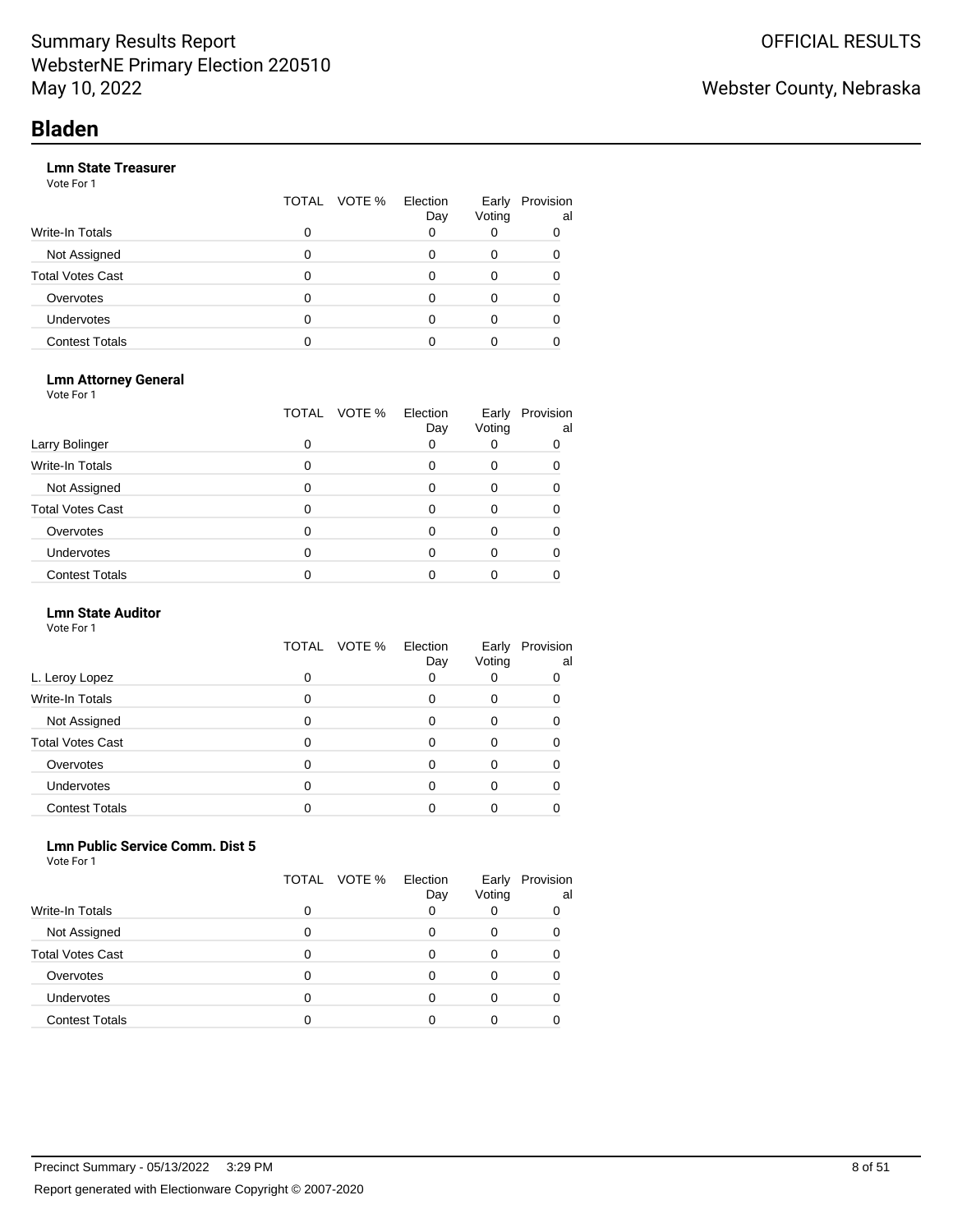## **Legislature Dist 38**

Vote For 1

|                       | TOTAL | VOTE %  | Election<br>Day | Early<br>Voting | Provision<br>al |
|-----------------------|-------|---------|-----------------|-----------------|-----------------|
| Dave Murman           | 68    | 79.07%  | 64              | 4               | 0               |
| Tyler R. Cappel       | 17    | 19.77%  | 14              | 3               | 0               |
| Write-In Totals       | 1     | 1.16%   |                 | $\Omega$        | 0               |
| Not Assigned          | 1     | 1.16%   |                 | $\Omega$        | 0               |
| Total Votes Cast      | 86    | 100.00% | 79              |                 | 0               |
| Overvotes             | 0     |         | 0               | $\Omega$        | 0               |
| Undervotes            | 3     |         | 3               | $\Omega$        | 0               |
| <b>Contest Totals</b> | 89    |         | 82              |                 | 0               |
|                       |       |         |                 |                 |                 |

#### **State Board of Education Dist 5** Vote For 1

|                         | TOTAL    | VOTE %   | Election<br>Day | Early<br>Voting | Provision<br>al |
|-------------------------|----------|----------|-----------------|-----------------|-----------------|
| Kirk Penner             | 53       | 66.25%   | 50              | 3               | 0               |
| <b>Helen Raikes</b>     | 27       | 33.75%   | 24              | 3               | 0               |
| <b>Write-In Totals</b>  | $\Omega$ | $0.00\%$ | $\Omega$        | 0               | 0               |
| Not Assigned            | $\Omega$ | $0.00\%$ | $\Omega$        | $\Omega$        | 0               |
| <b>Total Votes Cast</b> | 80       | 100.00%  | 74              | 6               | 0               |
| Overvotes               | 0        |          | $\Omega$        | 0               | 0               |
| Undervotes              | 9        |          | 8               |                 | 0               |
| <b>Contest Totals</b>   | 89       |          | 82              |                 | O               |

#### **University of NE Board of Regents Dist 6** Vote For 1

|                         | TOTAL | VOTE %   | Election<br>Day | Early<br>Voting | Provision<br>al |
|-------------------------|-------|----------|-----------------|-----------------|-----------------|
| Paul R. Kenney          | 43    | 53.75%   | 41              | 2               | 0               |
| Julie Hehnke            | 37    | 46.25%   | 32              | 5               | 0               |
| <b>Write-In Totals</b>  | 0     | $0.00\%$ | $\Omega$        | 0               | 0               |
| Not Assigned            | 0     | 0.00%    | $\Omega$        | 0               | 0               |
| <b>Total Votes Cast</b> | 80    | 100.00%  | 73              | 7               | $\Omega$        |
| Overvotes               | 0     |          | $\Omega$        | 0               | $\Omega$        |
| Undervotes              | 9     |          | 9               | 0               | 0               |
| <b>Contest Totals</b>   | 89    |          | 82              |                 | 0               |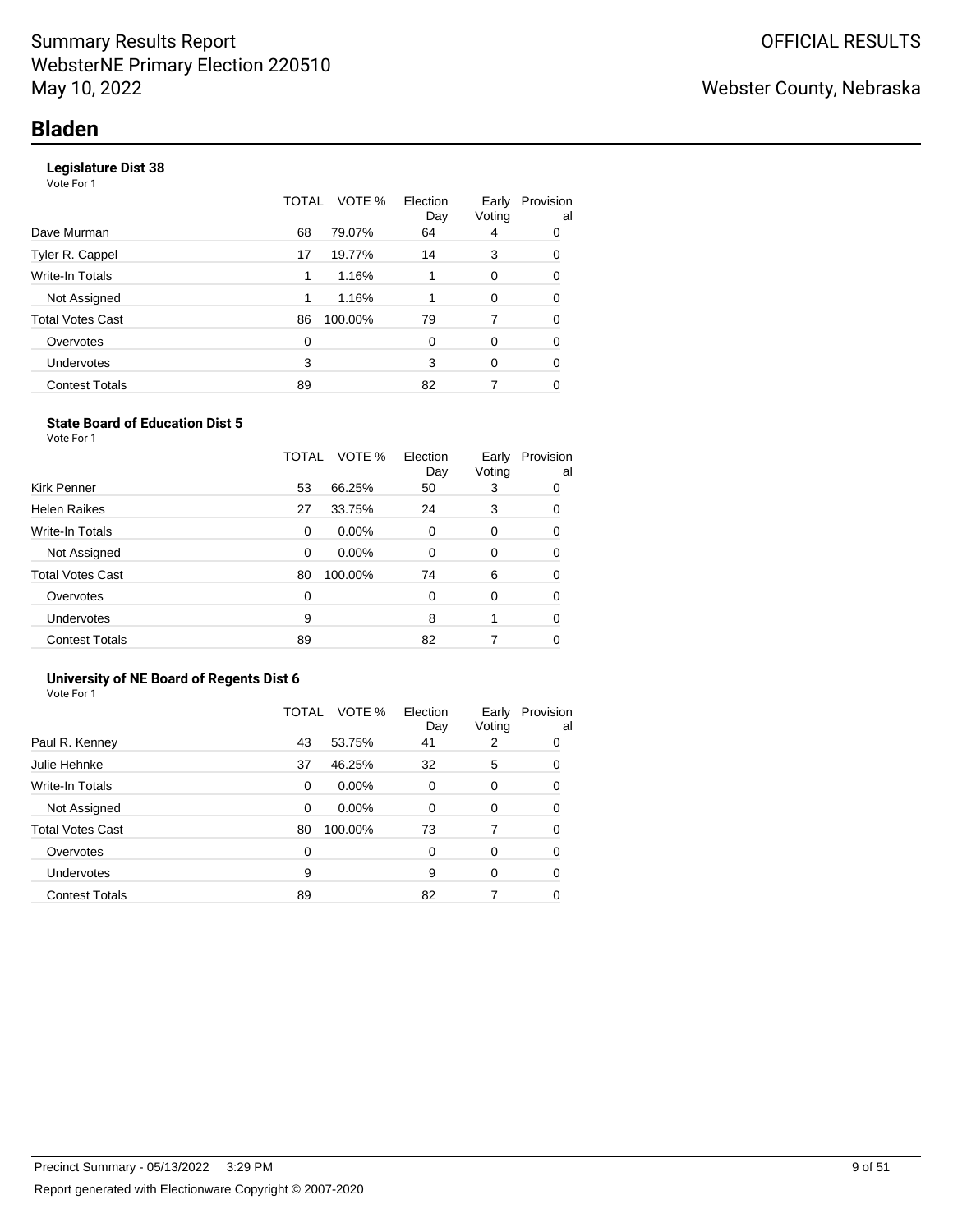# Summary Results Report WebsterNE Primary Election 220510 May 10, 2022

# **Blue Hill**

| <b>Statistics</b>                      | TOTAL | Flection<br>Day | Early<br>Voting | Provision<br>al |
|----------------------------------------|-------|-----------------|-----------------|-----------------|
| <b>Ballots Cast - Total</b>            | 221   | 212             | 9               |                 |
| Ballots Cast - Republican Party        | 182   | 175             |                 | 0               |
| <b>Ballots Cast - Democratic Party</b> | 31    | 29              | 2               | O               |
| Ballots Cast - Libertarian Party       | 2     | 2               | 0               | O               |
| Ballots Cast - Legal Marijuana NOW     | 0     | 0               | 0               | O               |
| Ballots Cast - Nonpartisan             | 6     | 6               | 0               | ∩               |
| <b>Ballots Cast - Blank</b>            |       |                 |                 |                 |

## **Rep Congress Dist. 3**

| Vote For 1              |       |          |                 |                 |                 |
|-------------------------|-------|----------|-----------------|-----------------|-----------------|
|                         | TOTAL | VOTE %   | Election<br>Day | Early<br>Voting | Provision<br>al |
| Adrian Smith            | 135   | 76.70%   | 130             | 5               | 0               |
| Mike Calhoun            | 41    | 23.30%   | 39              | 2               | 0               |
| Write-In Totals         | 0     | 0.00%    | 0               | 0               | 0               |
| Not Assigned            | 0     | $0.00\%$ | 0               | 0               | 0               |
| <b>Total Votes Cast</b> | 176   | 100.00%  | 169             | 7               | 0               |
| Overvotes               | 0     |          | 0               | 0               | 0               |
| Undervotes              | 6     |          | 6               | $\Omega$        | 0               |
| <b>Contest Totals</b>   | 182   |          | 175             | 7               | 0               |

### **Rep Governor**

Vote For 1

|                         | <b>TOTAL</b> | VOTE %   | Election<br>Day | Early<br>Voting | Provision<br>al |
|-------------------------|--------------|----------|-----------------|-----------------|-----------------|
| Jim Pillen              | 66           | 36.26%   | 66              | 0               | 0               |
| Charles W. Herbster     | 63           | 34.62%   | 59              | 4               | 0               |
| <b>Brett Lindstrom</b>  | 41           | 22.53%   | 38              | 3               | 0               |
| Theresa Thibodeau       | 5            | 2.75%    | 5               | 0               | 0               |
| <b>Breland Ridenour</b> | 5            | 2.75%    | 5               | 0               | 0               |
| Donna Nicole Carpenter  | 1            | 0.55%    | 1               | 0               | 0               |
| Lela McNinch            | 1            | 0.55%    | 1               | 0               | 0               |
| Michael Connely         | 0            | $0.00\%$ | $\Omega$        | 0               | 0               |
| <b>Troy Wentz</b>       | 0            | 0.00%    | 0               | 0               | 0               |
| <b>Write-In Totals</b>  | 0            | 0.00%    | 0               | 0               | 0               |
| Not Assigned            | 0            | 0.00%    | $\Omega$        | 0               | 0               |
| <b>Total Votes Cast</b> | 182          | 100.00%  | 175             | 7               | 0               |
| Overvotes               | $\mathbf 0$  |          | 0               | 0               | 0               |
| <b>Undervotes</b>       | 0            |          | 0               | 0               | 0               |
| <b>Contest Totals</b>   | 182          |          | 175             | 7               | 0               |
|                         |              |          |                 |                 |                 |

# Webster County, Nebraska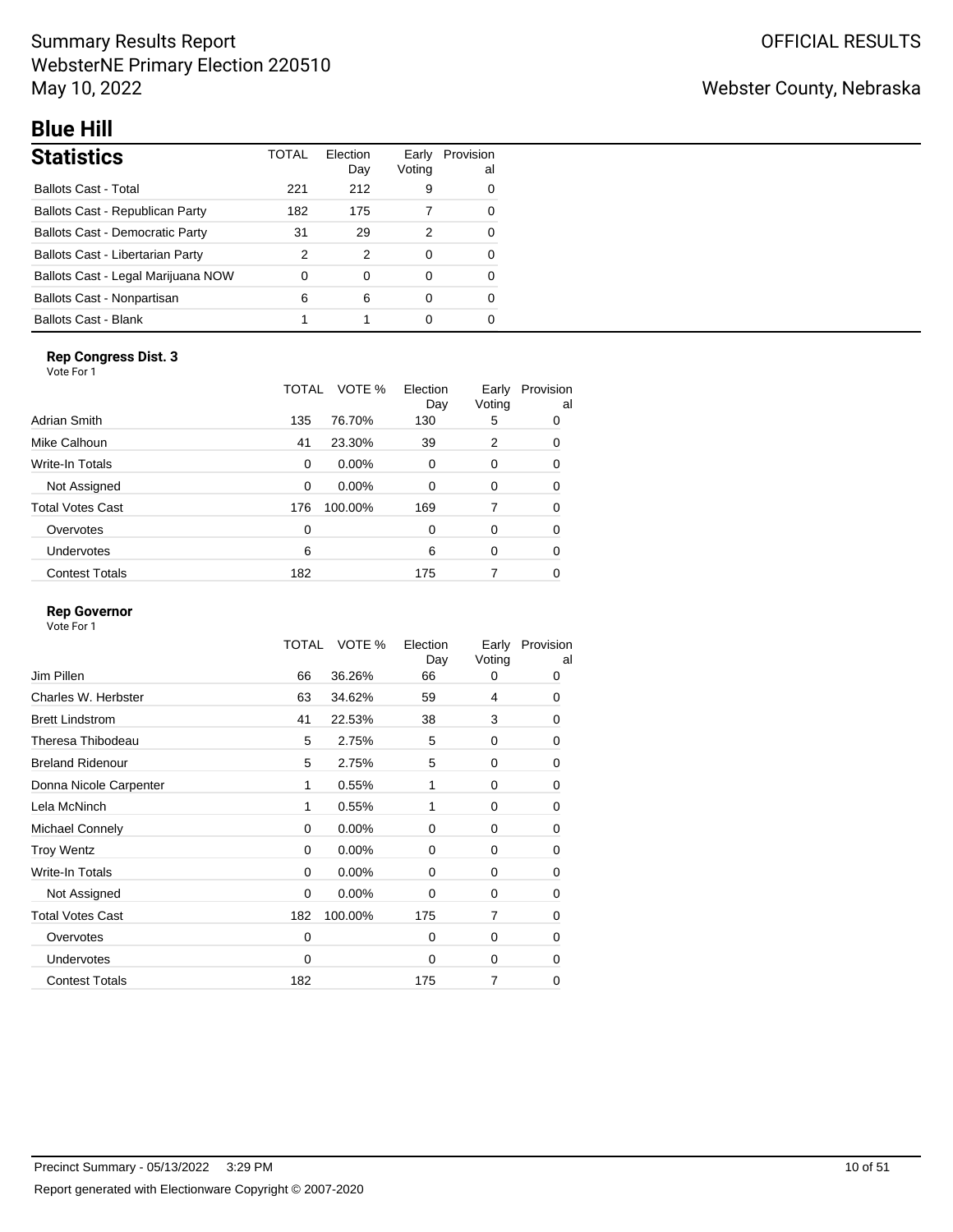## **Rep Sec. of State**

Vote For 1

|                       | TOTAL | VOTE %  | Election<br>Day | Early<br>Voting | Provision<br>al |
|-----------------------|-------|---------|-----------------|-----------------|-----------------|
| Robert J. Borer       | 85    | 54.49%  | 79              | 6               | 0               |
| <b>Rex Schroder</b>   | 40    | 25.64%  | 40              | 0               | 0               |
| Bob Evnen             | 31    | 19.87%  | 30              |                 | 0               |
| Write-In Totals       | 0     | 0.00%   | 0               | 0               | 0               |
| Not Assigned          | 0     | 0.00%   | 0               | 0               | 0               |
| Total Votes Cast      | 156   | 100.00% | 149             | 7               | 0               |
| Overvotes             | 0     |         | 0               | 0               | 0               |
| Undervotes            | 26    |         | 26              | $\Omega$        | 0               |
| <b>Contest Totals</b> | 182   |         | 175             | 7               | 0               |
|                       |       |         |                 |                 |                 |

#### **Rep State Treasurer** Vote For 1

|                         | TOTAL | VOTE %  | Election<br>Day | Early<br>Voting | Provision<br>al |
|-------------------------|-------|---------|-----------------|-----------------|-----------------|
| John Murante            | 80    | 55.56%  | 78              | 2               | 0               |
| Paul Anderson           | 63    | 43.75%  | 62              |                 | 0               |
| Write-In Totals         | 1     | 0.69%   |                 | $\Omega$        | 0               |
| Not Assigned            | 1     | 0.69%   |                 | $\Omega$        | 0               |
| <b>Total Votes Cast</b> | 144   | 100.00% | 141             | 3               | 0               |
| Overvotes               | 0     |         | 0               | $\Omega$        | 0               |
| Undervotes              | 38    |         | 34              | 4               | $\Omega$        |
| <b>Contest Totals</b>   | 182   |         | 175             |                 | 0               |

### **Rep Attorney General**

|                         | TOTAL | VOTE %   | Election<br>Day | Early<br>Voting | Provision<br>al |
|-------------------------|-------|----------|-----------------|-----------------|-----------------|
| Mike Hilgers            | 97    | 67.83%   | 96              |                 | 0               |
| Jennifer Hicks          | 46    | 32.17%   | 44              | 2               | 0               |
| Write-In Totals         | 0     | $0.00\%$ | 0               | $\Omega$        | 0               |
| Not Assigned            | 0     | $0.00\%$ | 0               | $\Omega$        | 0               |
| <b>Total Votes Cast</b> | 143   | 100.00%  | 140             | 3               | 0               |
| Overvotes               | 0     |          | 0               | $\Omega$        | 0               |
| Undervotes              | 39    |          | 35              | 4               | 0               |
| <b>Contest Totals</b>   | 182   |          | 175             |                 | 0               |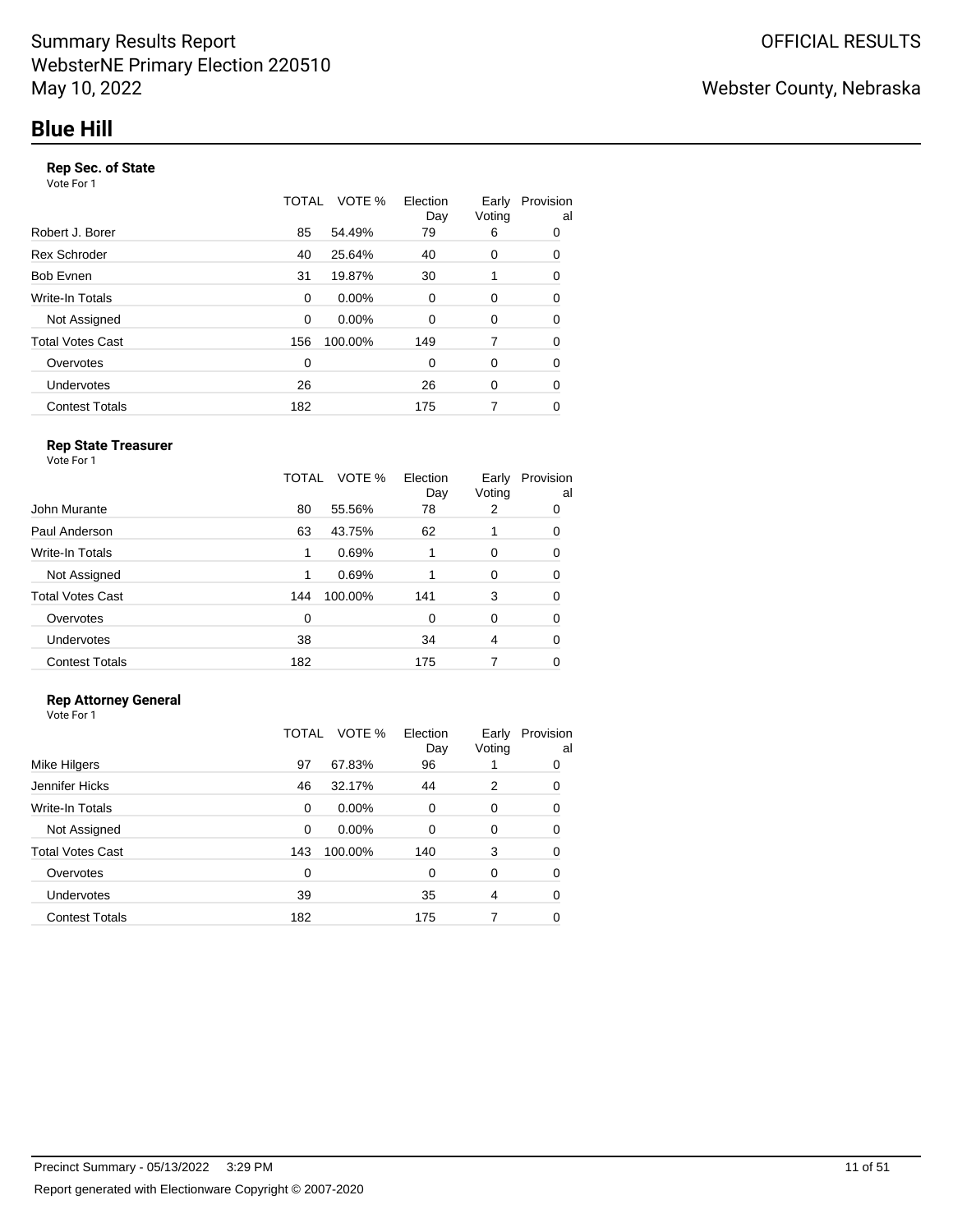### **Rep State Auditor**

Vote For 1

|                         | TOTAL | VOTE %  | Election<br>Day | Early<br>Voting | Provision<br>al |
|-------------------------|-------|---------|-----------------|-----------------|-----------------|
| Mike Foley              | 108   | 71.05%  | 104             | 4               | 0               |
| Larry Anderson          | 43    | 28.29%  | 41              | 2               | 0               |
| Write-In Totals         | 1     | 0.66%   |                 | $\Omega$        | 0               |
| Not Assigned            | 1     | 0.66%   |                 | $\Omega$        | 0               |
| <b>Total Votes Cast</b> | 152   | 100.00% | 146             | 6               | 0               |
| Overvotes               | 1     |         |                 | $\Omega$        | 0               |
| Undervotes              | 29    |         | 28              |                 | 0               |
| <b>Contest Totals</b>   | 182   |         | 175             |                 | 0               |
|                         |       |         |                 |                 |                 |

### **Rep Public Service Comm. Dist 5**

|                         | TOTAL | VOTE %  | Election<br>Day | Early<br>Voting | Provision<br>al |
|-------------------------|-------|---------|-----------------|-----------------|-----------------|
| Dakota Delka            | 77    | 52.38%  | 76              |                 | 0               |
| Mary Ridder             | 38    | 25.85%  | 36              | 2               | 0               |
| Kevin Stocker           | 32    | 21.77%  | 32              | 0               | 0               |
| Write-In Totals         | 0     | 0.00%   | $\Omega$        | $\Omega$        | 0               |
| Not Assigned            | 0     | 0.00%   | $\Omega$        | 0               | 0               |
| <b>Total Votes Cast</b> | 147   | 100.00% | 144             | 3               | 0               |
| Overvotes               | 0     |         | $\Omega$        | $\Omega$        | 0               |
| Undervotes              | 35    |         | 31              | 4               | 0               |
| <b>Contest Totals</b>   | 182   |         | 175             | 7               | 0               |

## **Dem Congress Dist. 3**

| Vote For 1 |  |
|------------|--|
|------------|--|

|                         | VOTE %<br>TOTAL | Election<br>Day | Early<br>Voting | Provision<br>al |
|-------------------------|-----------------|-----------------|-----------------|-----------------|
| Daniel M. Wik           | 15<br>57.69%    | 13              | 2               | 0               |
| David J. Else           | 42.31%<br>11    | 11              | $\Omega$        | 0               |
| Write-In Totals         | $0.00\%$<br>0   | 0               | $\Omega$        | 0               |
| Not Assigned            | 0.00%<br>0      | 0               | 0               | 0               |
| <b>Total Votes Cast</b> | 100.00%<br>26   | 24              | 2               | 0               |
| Overvotes               | 0               | 0               | 0               | 0               |
| Undervotes              | 5               | 5               | 0               | 0               |
| <b>Contest Totals</b>   | 31              | 29              | 2               | 0               |
|                         |                 |                 |                 |                 |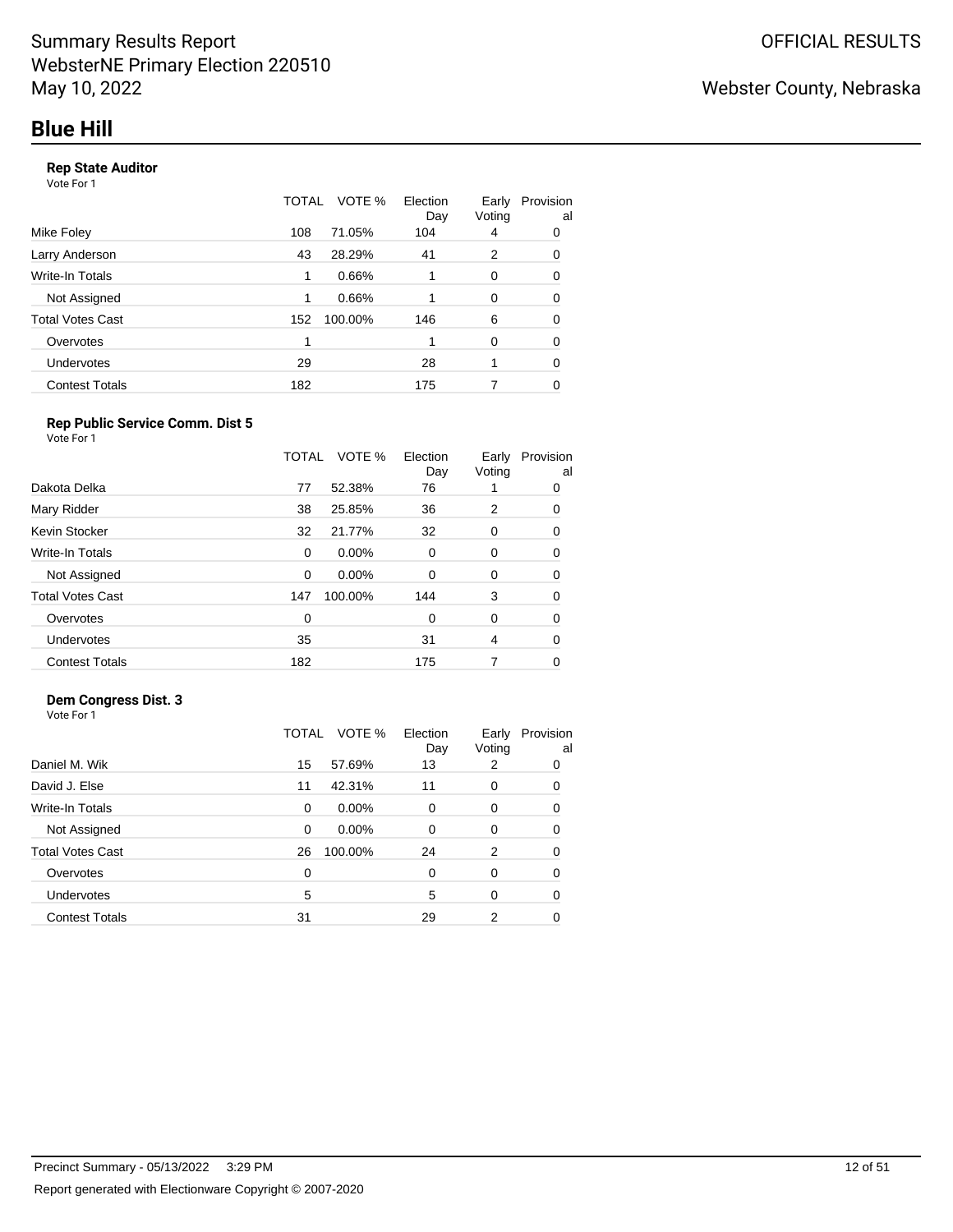#### **Dem Governor**

Vote For 1

|                       | TOTAL | VOTE %   | Election<br>Day | Early<br>Voting | Provision<br>al |
|-----------------------|-------|----------|-----------------|-----------------|-----------------|
| Carol Blood           | 19    | 70.37%   | 17              | 2               | 0               |
| Roy A. Harris         | 8     | 29.63%   | 8               | 0               | 0               |
| Write-In Totals       | 0     | $0.00\%$ | 0               | 0               | 0               |
| Not Assigned          | 0     | 0.00%    | 0               | $\Omega$        | 0               |
| Total Votes Cast      | 27    | 100.00%  | 25              | 2               | 0               |
| Overvotes             | 0     |          | 0               | $\Omega$        | 0               |
| Undervotes            | 4     |          | 4               | 0               | 0               |
| <b>Contest Totals</b> | 31    |          | 29              | 2               | 0               |
|                       |       |          |                 |                 |                 |

#### **Dem Sec. of State** Vote For 1

|                         |    | TOTAL VOTE % | Election<br>Day | Early<br>Voting | Provision<br>al |
|-------------------------|----|--------------|-----------------|-----------------|-----------------|
| Write-In Totals         |    | 100.00%      |                 | O               | 0               |
| Not Assigned            |    | 100.00%      |                 | 0               | 0               |
| <b>Total Votes Cast</b> |    | 100.00%      |                 | 0               | 0               |
| Overvotes               | 0  |              |                 | 0               | 0               |
| <b>Undervotes</b>       | 30 |              | 28              | 2               | 0               |
| <b>Contest Totals</b>   | 31 |              | 29              |                 |                 |

## **Dem State Treasurer**

Vote For 1

|                         | TOTAL | VOTE % | Election<br>Day | Early<br>Voting | Provision<br>al |
|-------------------------|-------|--------|-----------------|-----------------|-----------------|
| <b>Write-In Totals</b>  | ი     |        | 0               |                 |                 |
| Not Assigned            | 0     |        | U               |                 |                 |
| <b>Total Votes Cast</b> | O     |        | U               |                 |                 |
| Overvotes               | O     |        |                 |                 |                 |
| Undervotes              | 31    |        | 29              | 2               |                 |
| <b>Contest Totals</b>   | 31    |        | 29              | 2               |                 |

#### **Dem Attorney General** Vote For 1

|                         | VOTE %<br>TOTAL | Election<br>Day | Early<br>Voting | Provision<br>al |
|-------------------------|-----------------|-----------------|-----------------|-----------------|
| Write-In Totals         | 0               | 0               |                 |                 |
| Not Assigned            | ი               | Ω               |                 |                 |
| <b>Total Votes Cast</b> | o               | O               |                 |                 |
| Overvotes               | O               | O               |                 |                 |
| Undervotes              | 31              | 29              | 2               |                 |
| <b>Contest Totals</b>   | 31              | 29              | っ               |                 |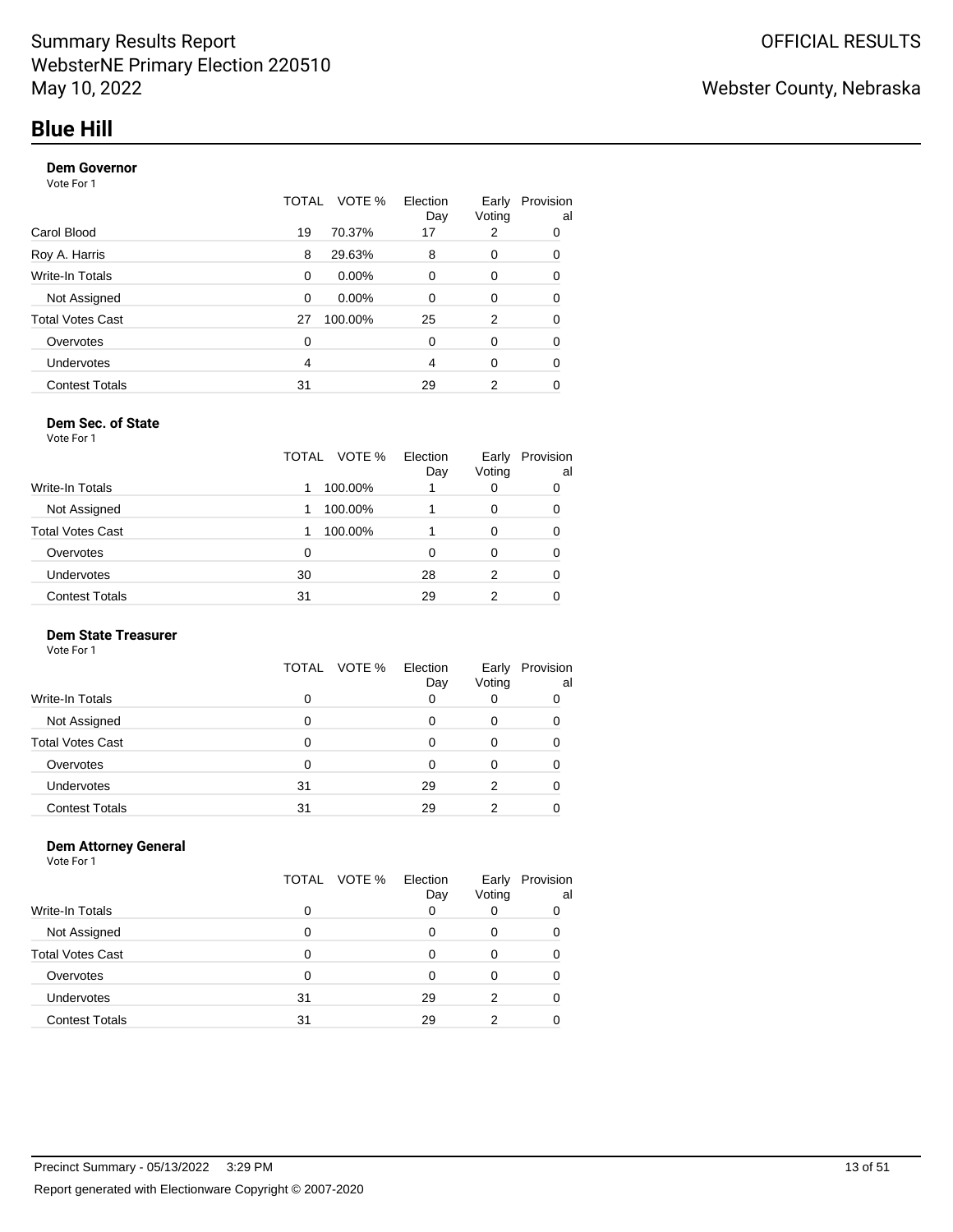### **Dem State Auditor**

Vote For 1

|                       | VOTE %<br>TOTAL | Election<br>Day | Early<br>Voting | Provision<br>al |
|-----------------------|-----------------|-----------------|-----------------|-----------------|
| Write-In Totals       | 0               |                 |                 |                 |
| Not Assigned          | 0               |                 | O               |                 |
| Total Votes Cast      | Ω               |                 | O               |                 |
| Overvotes             | 0               |                 | 0               |                 |
| <b>Undervotes</b>     | 31              | 29              | 2               |                 |
| <b>Contest Totals</b> | 31              | 29              | 2               |                 |
|                       |                 |                 |                 |                 |

### **Dem Public Service Comm. Dist 5**

Vote For 1

|                         | VOTE %<br>TOTAL | Election<br>Day | Early<br>Voting | Provision<br>al |
|-------------------------|-----------------|-----------------|-----------------|-----------------|
| <b>Write-In Totals</b>  | 0               |                 |                 |                 |
| Not Assigned            | 0               |                 |                 |                 |
| <b>Total Votes Cast</b> | 0               |                 |                 |                 |
| Overvotes               | 0               | U               |                 |                 |
| <b>Undervotes</b>       | 31              | 29              | 2               |                 |
| <b>Contest Totals</b>   | 31              | 29              | າ               |                 |

#### **Lib Congress Dist. 3**

Vote For 1

|                         | TOTAL | VOTE % | Election<br>Day | Early<br>Voting | Provision<br>al |
|-------------------------|-------|--------|-----------------|-----------------|-----------------|
| <b>Write-In Totals</b>  | 0     |        |                 |                 |                 |
| Not Assigned            | 0     |        |                 |                 |                 |
| <b>Total Votes Cast</b> | 0     |        |                 |                 |                 |
| Overvotes               | 0     |        |                 |                 |                 |
| <b>Undervotes</b>       | 2     |        |                 |                 |                 |
| <b>Contest Totals</b>   | ົ     |        |                 |                 |                 |

#### **Lib Governor** Vote For 1

|                         | TOTAL | VOTE %   | Election<br>Day | Early<br>Voting | Provision<br>al |
|-------------------------|-------|----------|-----------------|-----------------|-----------------|
| Scott Zimmerman         | 2     | 100.00%  | 2               |                 | 0               |
| Write-In Totals         | 0     | $0.00\%$ | 0               | 0               | 0               |
| Not Assigned            | 0     | $0.00\%$ | 0               | $\Omega$        | ∩               |
| <b>Total Votes Cast</b> | 2     | 100.00%  | 2               | $\Omega$        | 0               |
| Overvotes               | 0     |          | O               | $\Omega$        | 0               |
| <b>Undervotes</b>       | 0     |          | 0               | 0               | 0               |
| <b>Contest Totals</b>   | 2     |          | 2               |                 |                 |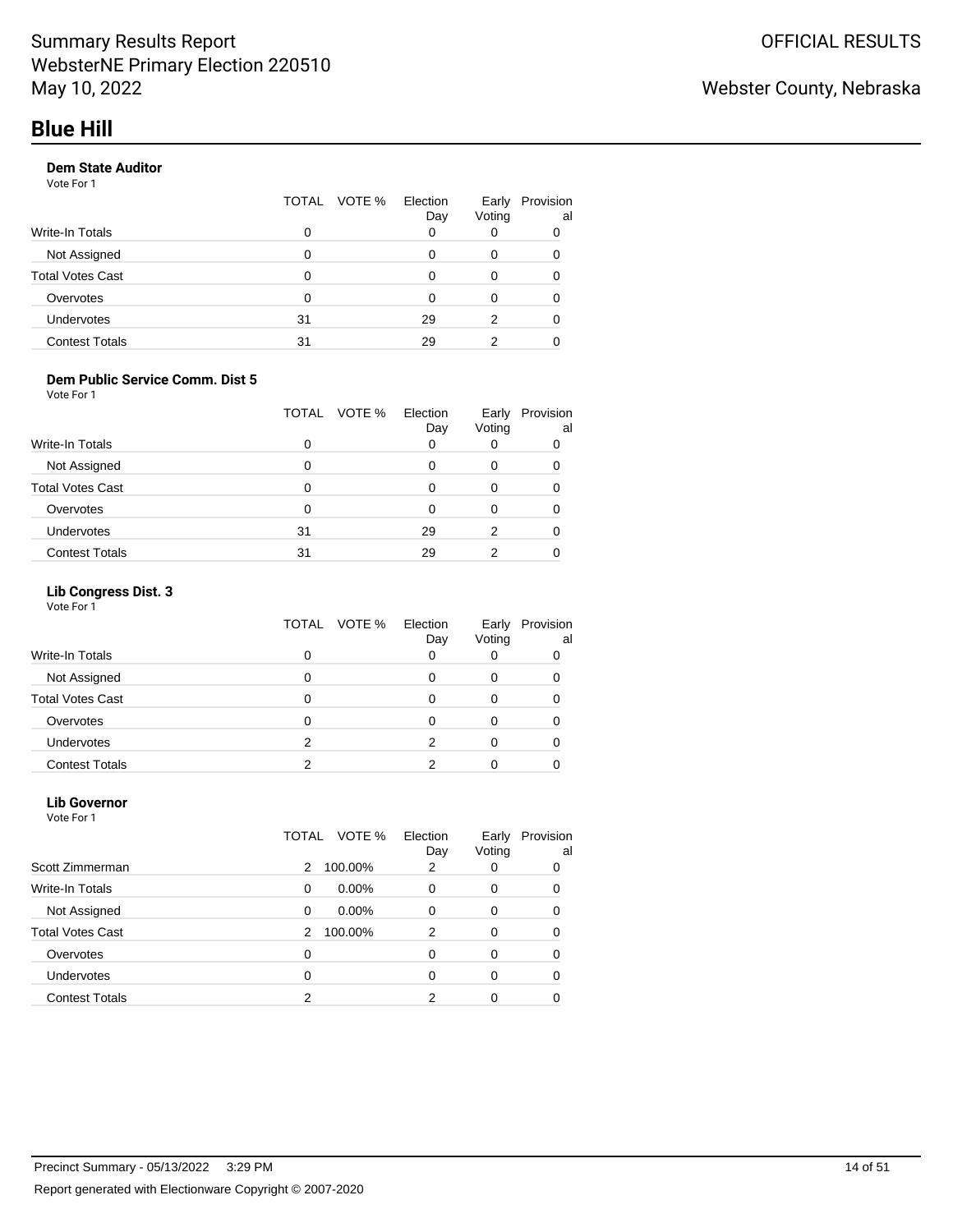## **Lib Sec. of State**

Vote For 1

|                         | TOTAL | VOTE % | Election<br>Day | Early<br>Voting | Provision<br>al |
|-------------------------|-------|--------|-----------------|-----------------|-----------------|
| <b>Write-In Totals</b>  | 0     |        | 0               |                 |                 |
| Not Assigned            |       |        | O               | O               |                 |
| <b>Total Votes Cast</b> |       |        |                 | O               |                 |
| Overvotes               |       |        |                 | 0               |                 |
| <b>Undervotes</b>       | 2     |        | っ               | 0               |                 |
| <b>Contest Totals</b>   | っ     |        |                 |                 |                 |

### **Lib State Treasurer**

Vote For 1

|                         | TOTAL         | VOTE %   | Election<br>Day | Early<br>Voting | Provision<br>al |
|-------------------------|---------------|----------|-----------------|-----------------|-----------------|
| Katrina Tomsen          | $\mathcal{P}$ | 100.00%  | 2               | 0               | 0               |
| <b>Write-In Totals</b>  | 0             | $0.00\%$ | 0               | 0               | 0               |
| Not Assigned            | 0             | $0.00\%$ | 0               | 0               | 0               |
| <b>Total Votes Cast</b> | 2             | 100.00%  | 2               | 0               | 0               |
| Overvotes               | 0             |          | 0               | 0               | 0               |
| <b>Undervotes</b>       | 0             |          | 0               | 0               | 0               |
| <b>Contest Totals</b>   | 2             |          | 2               | 0               |                 |

### **Lib Attorney General**

Vote For 1

|                         | TOTAL VOTE % | Election<br>Day | Early<br>Voting | Provision<br>al |
|-------------------------|--------------|-----------------|-----------------|-----------------|
| Write-In Totals         | O            |                 |                 |                 |
| Not Assigned            | o            | U               |                 |                 |
| <b>Total Votes Cast</b> | O            |                 |                 |                 |
| Overvotes               | O            | 0               |                 |                 |
| <b>Undervotes</b>       | 2            |                 |                 |                 |
| <b>Contest Totals</b>   | ົ            |                 |                 |                 |

#### **Lib State Auditor** Vote For 1

|                         | TOTAL | VOTE %   | Election<br>Day | Early<br>Voting | Provision<br>al |
|-------------------------|-------|----------|-----------------|-----------------|-----------------|
| Gene Siadek             | 2     | 100.00%  | 2               | 0               | 0               |
| Write-In Totals         | 0     | $0.00\%$ | 0               | 0               | 0               |
| Not Assigned            | 0     | $0.00\%$ | 0               | 0               | 0               |
| <b>Total Votes Cast</b> | 2     | 100.00%  | 2               | 0               | 0               |
| Overvotes               | 0     |          | $\Omega$        | 0               | 0               |
| <b>Undervotes</b>       | 0     |          | 0               | 0               | 0               |
| <b>Contest Totals</b>   | 2     |          | 2               | 0               |                 |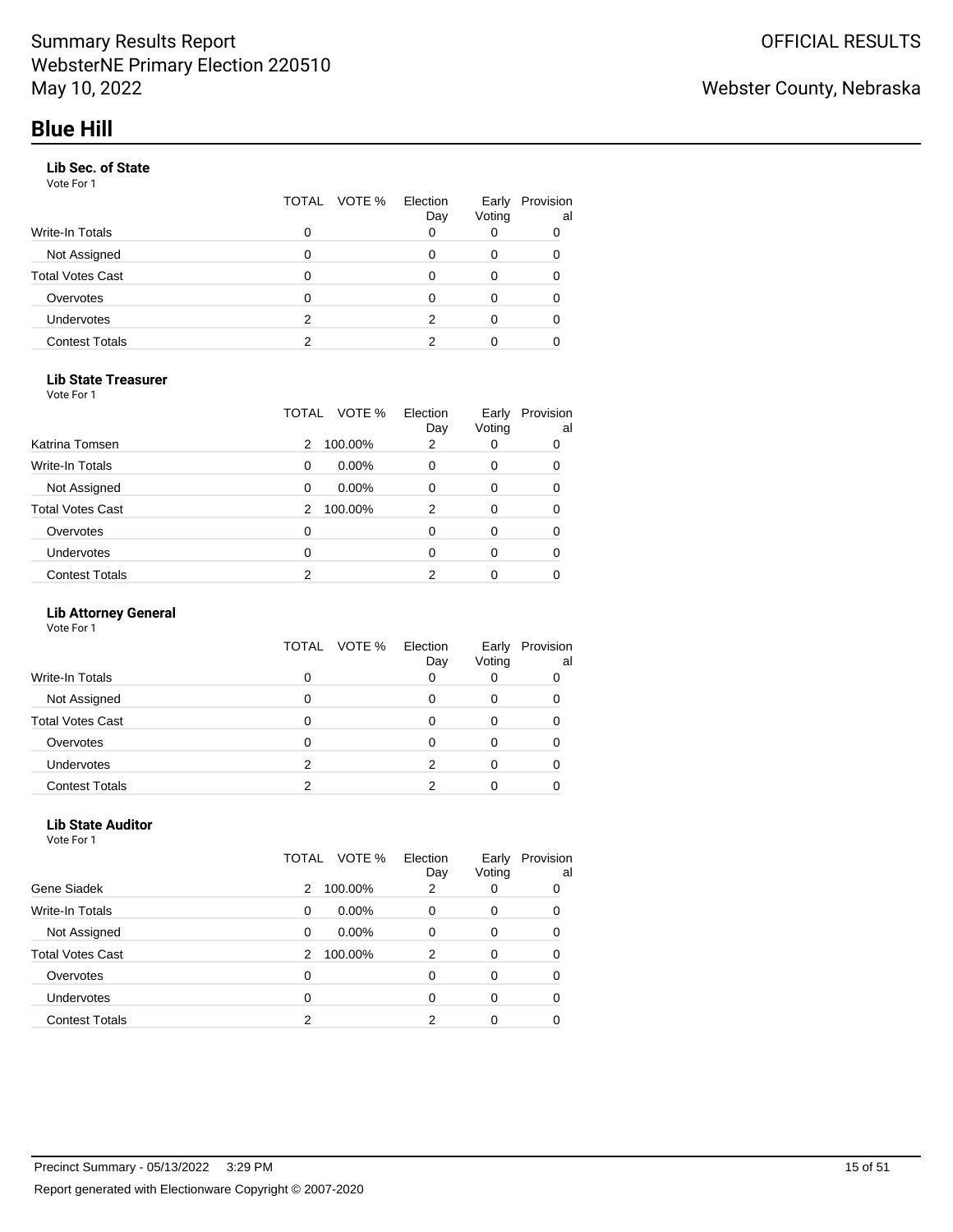## **Lib Public Service Comm. Dist 5**

Vote For 1

|                         | TOTAL | VOTE % | Election<br>Day | Early<br>Voting | Provision<br>al |
|-------------------------|-------|--------|-----------------|-----------------|-----------------|
| <b>Write-In Totals</b>  | 0     |        | O               |                 |                 |
| Not Assigned            |       |        |                 | 0               |                 |
| <b>Total Votes Cast</b> |       |        |                 | 0               |                 |
| Overvotes               | Ω     |        |                 | 0               |                 |
| <b>Undervotes</b>       | 2     |        | າ               | O               |                 |
| <b>Contest Totals</b>   |       |        |                 |                 |                 |

### **Lmn Congress Dist. 3**

Vote For 1

|                         | VOTE %<br>TOTAL | Election<br>Day | Early<br>Voting | Provision<br>al |
|-------------------------|-----------------|-----------------|-----------------|-----------------|
| Mark Elworth Jr.        | 0               |                 |                 | 0               |
| Write-In Totals         | 0               | 0               | 0               | 0               |
| Not Assigned            | O               |                 | Ω               |                 |
| <b>Total Votes Cast</b> | ი               |                 | 0               |                 |
| Overvotes               | O               |                 |                 |                 |
| <b>Undervotes</b>       | ი               |                 | ŋ               |                 |
| <b>Contest Totals</b>   |                 |                 |                 |                 |

#### **Lmn Governor**

Vote For 1

|                         | TOTAL VOTE % | Election<br>Day | Early<br>Voting | Provision<br>al |
|-------------------------|--------------|-----------------|-----------------|-----------------|
| <b>Write-In Totals</b>  |              |                 |                 |                 |
| Not Assigned            |              |                 |                 |                 |
| <b>Total Votes Cast</b> | 0            |                 |                 |                 |
| Overvotes               |              |                 |                 |                 |
| <b>Undervotes</b>       |              |                 |                 |                 |
| <b>Contest Totals</b>   |              |                 |                 |                 |

#### **Lmn Sec. of State** Vote For 1

|                         |   | TOTAL VOTE % | Election<br>Day | Early<br>Voting | Provision<br>al |
|-------------------------|---|--------------|-----------------|-----------------|-----------------|
| Write-In Totals         | 0 |              | 0               |                 |                 |
| Not Assigned            | ი |              | 0               | 0               |                 |
| <b>Total Votes Cast</b> | O |              | O               | 0               |                 |
| Overvotes               | n |              | ი               | 0               |                 |
| <b>Undervotes</b>       | O |              | Ω               | 0               |                 |
| <b>Contest Totals</b>   |   |              |                 |                 |                 |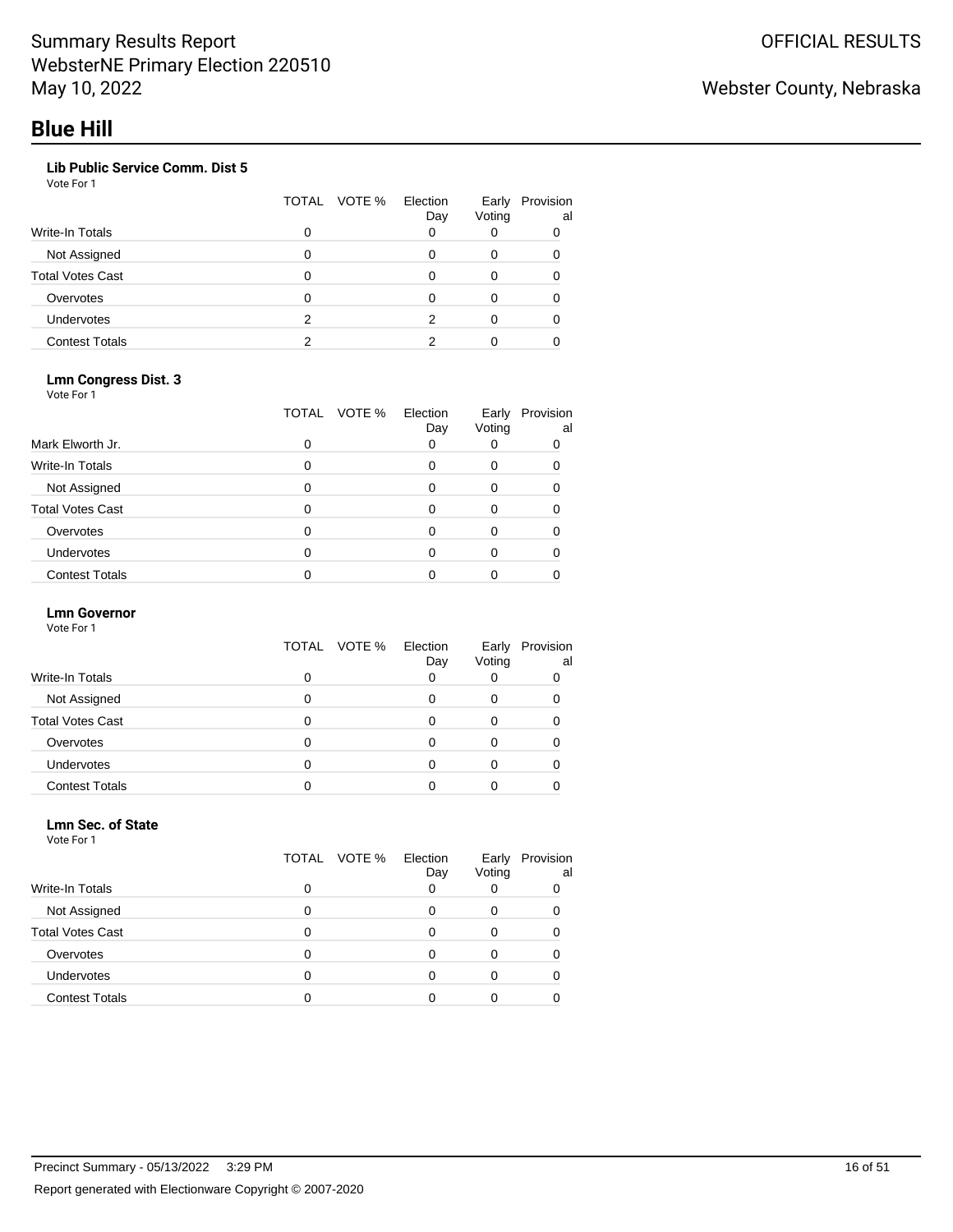### **Lmn State Treasurer**

Vote For 1

|                         | TOTAL | VOTE % | Election<br>Day | Early<br>Voting | Provision<br>al |
|-------------------------|-------|--------|-----------------|-----------------|-----------------|
| Write-In Totals         | 0     |        |                 |                 |                 |
| Not Assigned            | 0     |        |                 | O               |                 |
| <b>Total Votes Cast</b> | 0     |        |                 |                 |                 |
| Overvotes               | 0     |        |                 |                 |                 |
| <b>Undervotes</b>       | 0     |        |                 | 0               |                 |
| <b>Contest Totals</b>   |       |        |                 |                 |                 |

#### **Lmn Attorney General**

Vote For 1

|                         |   | TOTAL VOTE % | Election<br>Day | Early<br>Voting | Provision<br>al |
|-------------------------|---|--------------|-----------------|-----------------|-----------------|
| Larry Bolinger          | 0 |              |                 |                 | 0               |
| <b>Write-In Totals</b>  | 0 |              | 0               | 0               | 0               |
| Not Assigned            | O |              |                 | 0               |                 |
| <b>Total Votes Cast</b> | ი |              |                 | 0               |                 |
| Overvotes               | O |              |                 | O               |                 |
| <b>Undervotes</b>       | ი |              |                 | ŋ               |                 |
| <b>Contest Totals</b>   |   |              |                 |                 |                 |

#### **Lmn State Auditor**

Vote For 1

|                         | TOTAL VOTE % | Election<br>Day | Early<br>Voting | Provision<br>al |
|-------------------------|--------------|-----------------|-----------------|-----------------|
| L. Leroy Lopez          | 0            | 0               |                 |                 |
| Write-In Totals         |              | 0               | 0               |                 |
| Not Assigned            | ი            | 0               | $\Omega$        |                 |
| <b>Total Votes Cast</b> |              | O               | 0               |                 |
| Overvotes               | ი            | 0               | 0               |                 |
| <b>Undervotes</b>       |              | O               | $\Omega$        |                 |
| <b>Contest Totals</b>   |              |                 |                 |                 |
|                         |              |                 |                 |                 |

#### **Lmn Public Service Comm. Dist 5** Vote For 1

|                         | TOTAL VOTE % | Election<br>Day | Early<br>Voting | Provision<br>al |
|-------------------------|--------------|-----------------|-----------------|-----------------|
| Write-In Totals         |              |                 |                 |                 |
| Not Assigned            |              |                 |                 |                 |
| <b>Total Votes Cast</b> |              |                 |                 |                 |
| Overvotes               |              |                 |                 |                 |
| <b>Undervotes</b>       |              |                 |                 |                 |
| <b>Contest Totals</b>   |              |                 |                 |                 |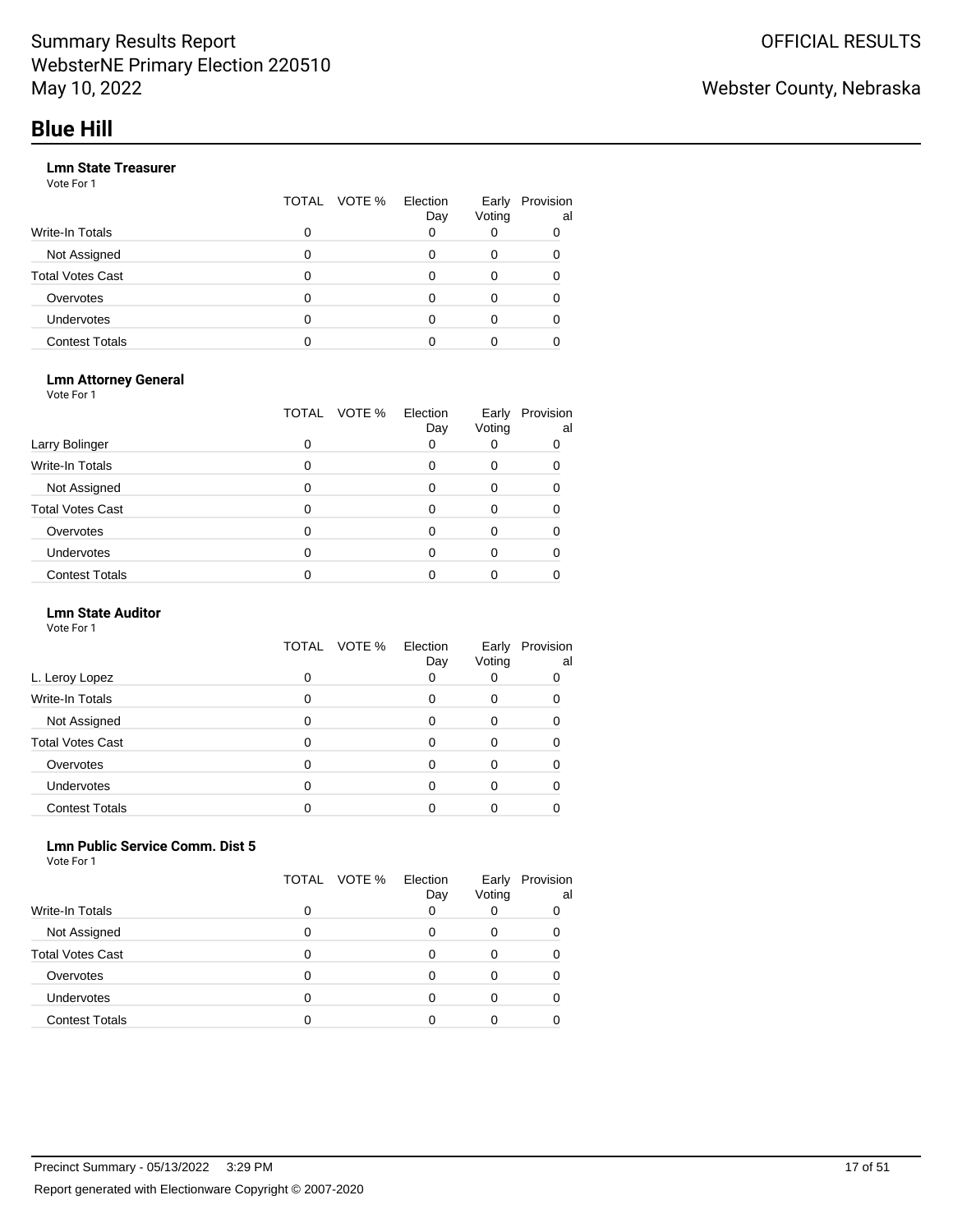### **Legislature Dist 38**

Vote For 1

|                       | TOTAL | VOTE %   | Election<br>Day | Early<br>Voting | Provision<br>al |
|-----------------------|-------|----------|-----------------|-----------------|-----------------|
| Dave Murman           | 176   | 85.02%   | 169             |                 | 0               |
| Tyler R. Cappel       | 31    | 14.98%   | 31              | 0               | 0               |
| Write-In Totals       | 0     | $0.00\%$ | $\Omega$        | 0               | 0               |
| Not Assigned          | 0     | 0.00%    | $\Omega$        | 0               | 0               |
| Total Votes Cast      | 207   | 100.00%  | 200             | 7               | 0               |
| Overvotes             | 0     |          | $\Omega$        | 0               | 0               |
| Undervotes            | 14    |          | 12              | 2               | 0               |
| <b>Contest Totals</b> | 221   |          | 212             | 9               | 0               |
|                       |       |          |                 |                 |                 |

#### **State Board of Education Dist 5** Vote For 1

|                         | TOTAL | VOTE %  | Election<br>Day | Early<br>Voting | Provision<br>al |
|-------------------------|-------|---------|-----------------|-----------------|-----------------|
| Kirk Penner             | 117   | 63.93%  | 115             | 2               | 0               |
| <b>Helen Raikes</b>     | 65    | 35.52%  | 62              | 3               | 0               |
| Write-In Totals         | 1     | 0.55%   |                 | 0               | 0               |
| Not Assigned            | 1     | 0.55%   |                 | 0               | 0               |
| <b>Total Votes Cast</b> | 183   | 100.00% | 178             | 5               | 0               |
| Overvotes               | 0     |         | $\Omega$        | 0               | 0               |
| Undervotes              | 38    |         | 34              | 4               | 0               |
| <b>Contest Totals</b>   | 221   |         | 212             | 9               | 0               |

#### **University of NE Board of Regents Dist 6** Vote For 1

|                         | TOTAL | VOTE %  | Election<br>Day | Early<br>Voting | Provision<br>a |
|-------------------------|-------|---------|-----------------|-----------------|----------------|
| Paul R. Kenney          | 86    | 49.71%  | 84              | 2               | 0              |
| Julie Hehnke            | 86    | 49.71%  | 82              | 4               | 0              |
| <b>Write-In Totals</b>  | 1     | 0.58%   |                 | 0               | 0              |
| Not Assigned            | 1     | 0.58%   |                 | 0               | 0              |
| <b>Total Votes Cast</b> | 173   | 100.00% | 167             | 6               | 0              |
| Overvotes               | 0     |         | 0               | 0               | 0              |
| <b>Undervotes</b>       | 48    |         | 45              | 3               | 0              |
| <b>Contest Totals</b>   | 221   |         | 212             | 9               |                |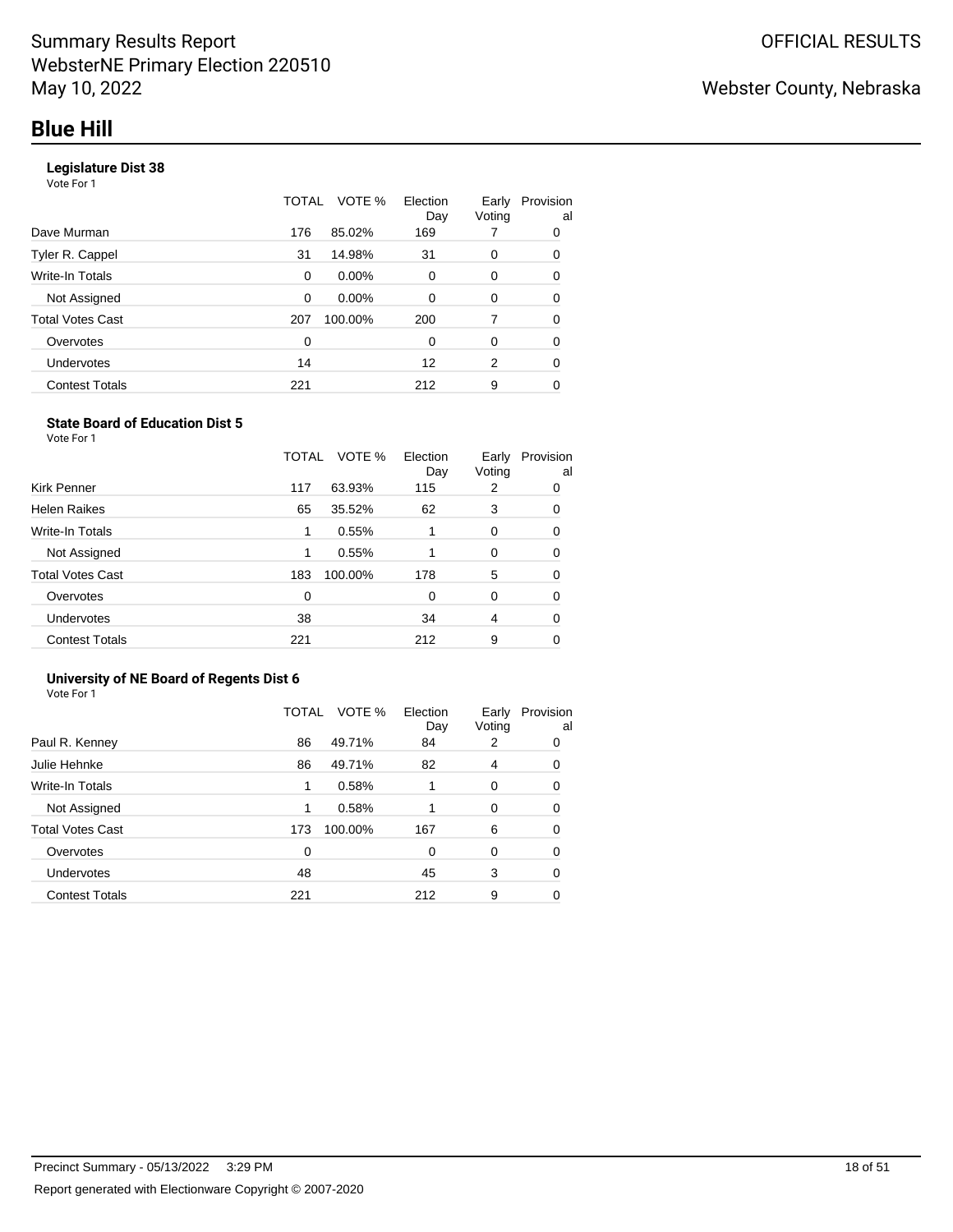# Summary Results Report WebsterNE Primary Election 220510 May 10, 2022

# Webster County, Nebraska

# **Guide Rock**

| <b>Statistics</b>                      | TOTAL | Flection<br>Day | Early<br>Voting | Provision<br>al |
|----------------------------------------|-------|-----------------|-----------------|-----------------|
| <b>Ballots Cast - Total</b>            | 117   | 107             | 10              | 0               |
| Ballots Cast - Republican Party        | 97    | 89              | 8               | 0               |
| <b>Ballots Cast - Democratic Party</b> | 14    | 12              | 2               | 0               |
| Ballots Cast - Libertarian Party       | 0     | 0               | 0               | 0               |
| Ballots Cast - Legal Marijuana NOW     | 0     | 0               | 0               | 0               |
| Ballots Cast - Nonpartisan             | 6     | 6               | 0               | $\Omega$        |
| Ballots Cast - Blank                   |       |                 |                 |                 |

## **Rep Congress Dist. 3**

| Vote For 1              |       |          |                 |                 |                 |
|-------------------------|-------|----------|-----------------|-----------------|-----------------|
|                         | TOTAL | VOTE %   | Election<br>Day | Early<br>Voting | Provision<br>al |
| Adrian Smith            | 79    | 84.95%   | 72              |                 | 0               |
| Mike Calhoun            | 14    | 15.05%   | 13              | 1               | 0               |
| Write-In Totals         | 0     | $0.00\%$ | 0               | 0               | 0               |
| Not Assigned            | 0     | $0.00\%$ | 0               | 0               | 0               |
| <b>Total Votes Cast</b> | 93    | 100.00%  | 85              | 8               | 0               |
| Overvotes               | 0     |          | 0               | $\Omega$        | 0               |
| Undervotes              | 4     |          | 4               | $\Omega$        | 0               |
| <b>Contest Totals</b>   | 97    |          | 89              | 8               |                 |

### **Rep Governor**

|                         | <b>TOTAL</b> | VOTE %   | Election<br>Day | Early<br>Voting | Provision<br>al |
|-------------------------|--------------|----------|-----------------|-----------------|-----------------|
| Charles W. Herbster     | 42           | 43.75%   | 36              | 6               | 0               |
| Jim Pillen              | 40           | 41.67%   | 39              | 1               | 0               |
| <b>Brett Lindstrom</b>  | 7            | 7.29%    | $\overline{7}$  | 0               | 0               |
| Theresa Thibodeau       | 4            | 4.17%    | 3               | 1               | 0               |
| <b>Breland Ridenour</b> | 2            | 2.08%    | 2               | 0               | 0               |
| Donna Nicole Carpenter  | 1            | 1.04%    | 1               | 0               | 0               |
| <b>Michael Connely</b>  | 0            | $0.00\%$ | 0               | 0               | 0               |
| Lela McNinch            | 0            | 0.00%    | $\Omega$        | 0               | 0               |
| <b>Troy Wentz</b>       | 0            | 0.00%    | $\Omega$        | 0               | 0               |
| Write-In Totals         | 0            | 0.00%    | 0               | 0               | 0               |
| Not Assigned            | 0            | 0.00%    | $\Omega$        | 0               | 0               |
| <b>Total Votes Cast</b> | 96           | 100.00%  | 88              | 8               | 0               |
| Overvotes               | $\mathbf 0$  |          | 0               | 0               | 0               |
| <b>Undervotes</b>       | 1            |          | 1               | 0               | 0               |
| <b>Contest Totals</b>   | 97           |          | 89              | 8               | 0               |
|                         |              |          |                 |                 |                 |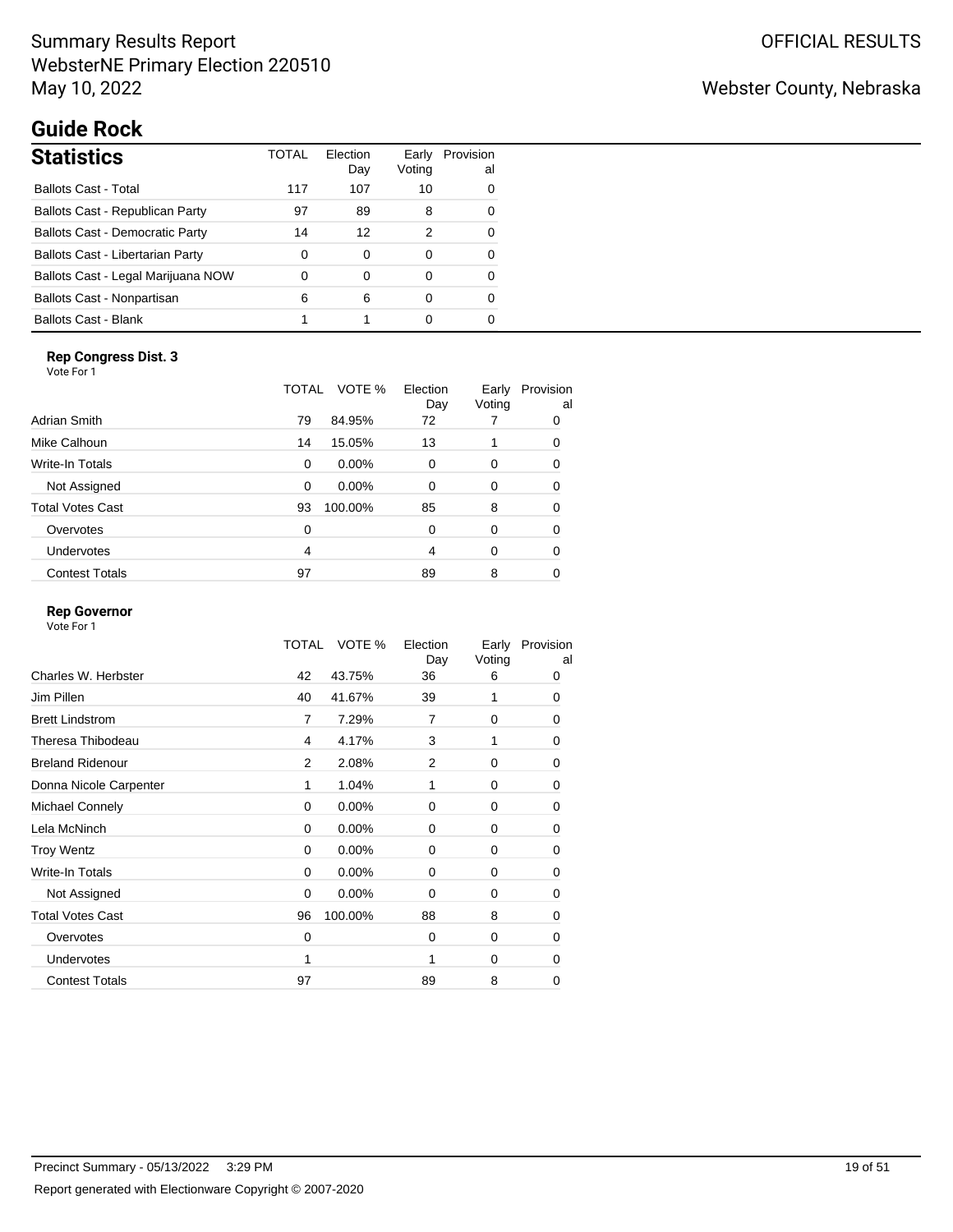### **Rep Sec. of State**

Vote For 1

|                       | TOTAL    | VOTE %   | Election<br>Day | Early<br>Voting | Provision<br>al |
|-----------------------|----------|----------|-----------------|-----------------|-----------------|
| Bob Evnen             | 35       | 41.18%   | 33              | 2               | 0               |
| Robert J. Borer       | 32       | 37.65%   | 30              | 2               | 0               |
| Rex Schroder          | 18       | 21.18%   | 17              | 1               | 0               |
| Write-In Totals       | $\Omega$ | $0.00\%$ | $\Omega$        | 0               | 0               |
| Not Assigned          | 0        | $0.00\%$ | 0               | 0               | 0               |
| Total Votes Cast      | 85       | 100.00%  | 80              | 5               | 0               |
| Overvotes             | 0        |          | 0               | 0               | 0               |
| Undervotes            | 12       |          | 9               | 3               | 0               |
| <b>Contest Totals</b> | 97       |          | 89              | 8               | 0               |

#### **Rep State Treasurer** Vote For 1

|                         | TOTAL | VOTE %   | Election<br>Day | Early<br>Voting | Provision<br>al |
|-------------------------|-------|----------|-----------------|-----------------|-----------------|
| John Murante            | 60    | 68.18%   | 55              | 5               | 0               |
| Paul Anderson           | 28    | 31.82%   | 27              |                 | 0               |
| <b>Write-In Totals</b>  | 0     | $0.00\%$ | 0               | 0               | 0               |
| Not Assigned            | 0     | $0.00\%$ | 0               | 0               | 0               |
| <b>Total Votes Cast</b> | 88    | 100.00%  | 82              | 6               | 0               |
| Overvotes               | 0     |          | 0               | $\Omega$        | 0               |
| Undervotes              | 9     |          |                 | 2               | $\Omega$        |
| <b>Contest Totals</b>   | 97    |          | 89              | 8               | 0               |

Overvotes 0 0 0 0 0 0 Undervotes and the control of the control of the control of the control of the control of the control of the control of the control of the control of the control of the control of the control of the control of the control Contest Totals **97** 89 8 0

Early Provision

al

## **Rep Attorney General**

| Vote For 1              |       |          |                 |                 |          |
|-------------------------|-------|----------|-----------------|-----------------|----------|
|                         | TOTAL | VOTE %   | Election<br>Day | Early<br>Voting | Provisio |
| Mike Hilgers            | 54    | 63.53%   | 53              |                 | 0        |
| Jennifer Hicks          | 31    | 36.47%   | 27              | $\overline{4}$  | 0        |
| Write-In Totals         | 0     | $0.00\%$ |                 | 0               | 0        |
| Not Assigned            | 0     | $0.00\%$ |                 | 0               | 0        |
| <b>Total Votes Cast</b> | 85    | 100.00%  | 80              | 5               | 0        |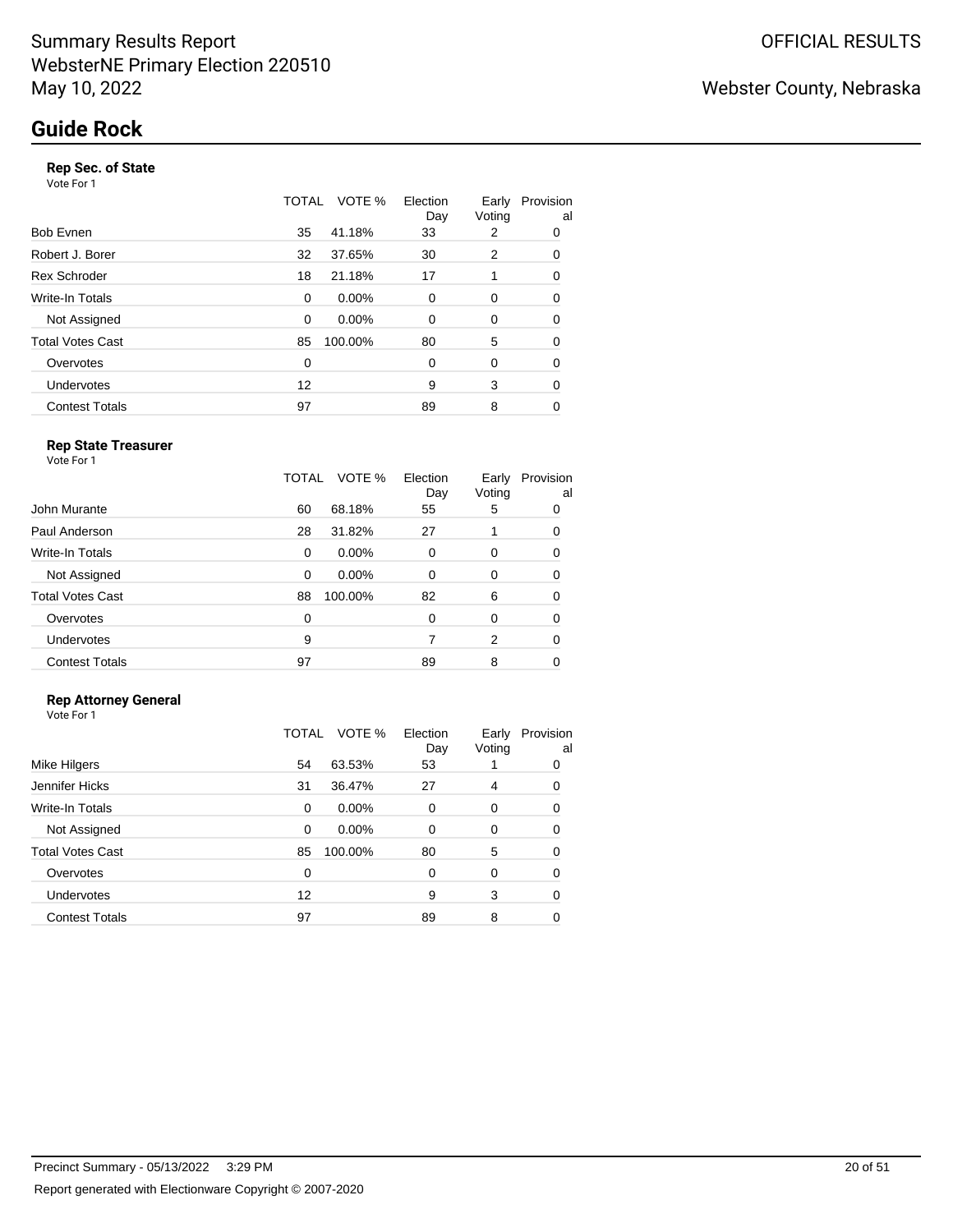### **Rep State Auditor**

Vote For 1

|                       | TOTAL | VOTE %   | Election<br>Day | Early<br>Voting | Provision<br>al |
|-----------------------|-------|----------|-----------------|-----------------|-----------------|
| Mike Foley            | 65    | 73.86%   | 60              | 5               | 0               |
| Larry Anderson        | 23    | 26.14%   | 22              |                 | 0               |
| Write-In Totals       | 0     | $0.00\%$ | $\Omega$        | 0               | 0               |
| Not Assigned          | 0     | $0.00\%$ | 0               | 0               | 0               |
| Total Votes Cast      | 88    | 100.00%  | 82              | 6               | 0               |
| Overvotes             | 0     |          | $\Omega$        | 0               | 0               |
| Undervotes            | 9     |          | 7               | 2               | 0               |
| <b>Contest Totals</b> | 97    |          | 89              | 8               | 0               |
|                       |       |          |                 |                 |                 |

### **Rep Public Service Comm. Dist 5**

|                         | TOTAL | VOTE %   | Election<br>Day | Early<br>Voting | Provision<br>al |
|-------------------------|-------|----------|-----------------|-----------------|-----------------|
| Dakota Delka            | 55    | 63.22%   | 50              | 5               | 0               |
| Kevin Stocker           | 16    | 18.39%   | 16              | 0               | 0               |
| Mary Ridder             | 16    | 18.39%   | 15              | 1               | 0               |
| Write-In Totals         | 0     | $0.00\%$ | $\Omega$        | $\Omega$        | 0               |
| Not Assigned            | 0     | $0.00\%$ | $\Omega$        | 0               | 0               |
| <b>Total Votes Cast</b> | 87    | 100.00%  | 81              | 6               | 0               |
| Overvotes               | 0     |          | $\Omega$        | $\Omega$        | 0               |
| Undervotes              | 10    |          | 8               | 2               | 0               |
| <b>Contest Totals</b>   | 97    |          | 89              | 8               |                 |

## **Dem Congress Dist. 3**

Vote For 1

|                         | VOTE %<br>TOTAL | Election<br>Day | Early<br>Voting | Provision<br>al |
|-------------------------|-----------------|-----------------|-----------------|-----------------|
| Daniel M. Wik           | 81.82%<br>9     | 8               |                 | 0               |
| David J. Else           | 18.18%<br>2     | 2               | 0               | 0               |
| <b>Write-In Totals</b>  | $0.00\%$<br>0   | 0               | 0               | 0               |
| Not Assigned            | $0.00\%$<br>0   | 0               | 0               | 0               |
| <b>Total Votes Cast</b> | 100.00%<br>11   | 10              |                 | 0               |
| Overvotes               | 0               | 0               | $\Omega$        | 0               |
| <b>Undervotes</b>       | 3               | $\overline{2}$  |                 | 0               |
| <b>Contest Totals</b>   | 14              | 12              | 2               | 0               |
|                         |                 |                 |                 |                 |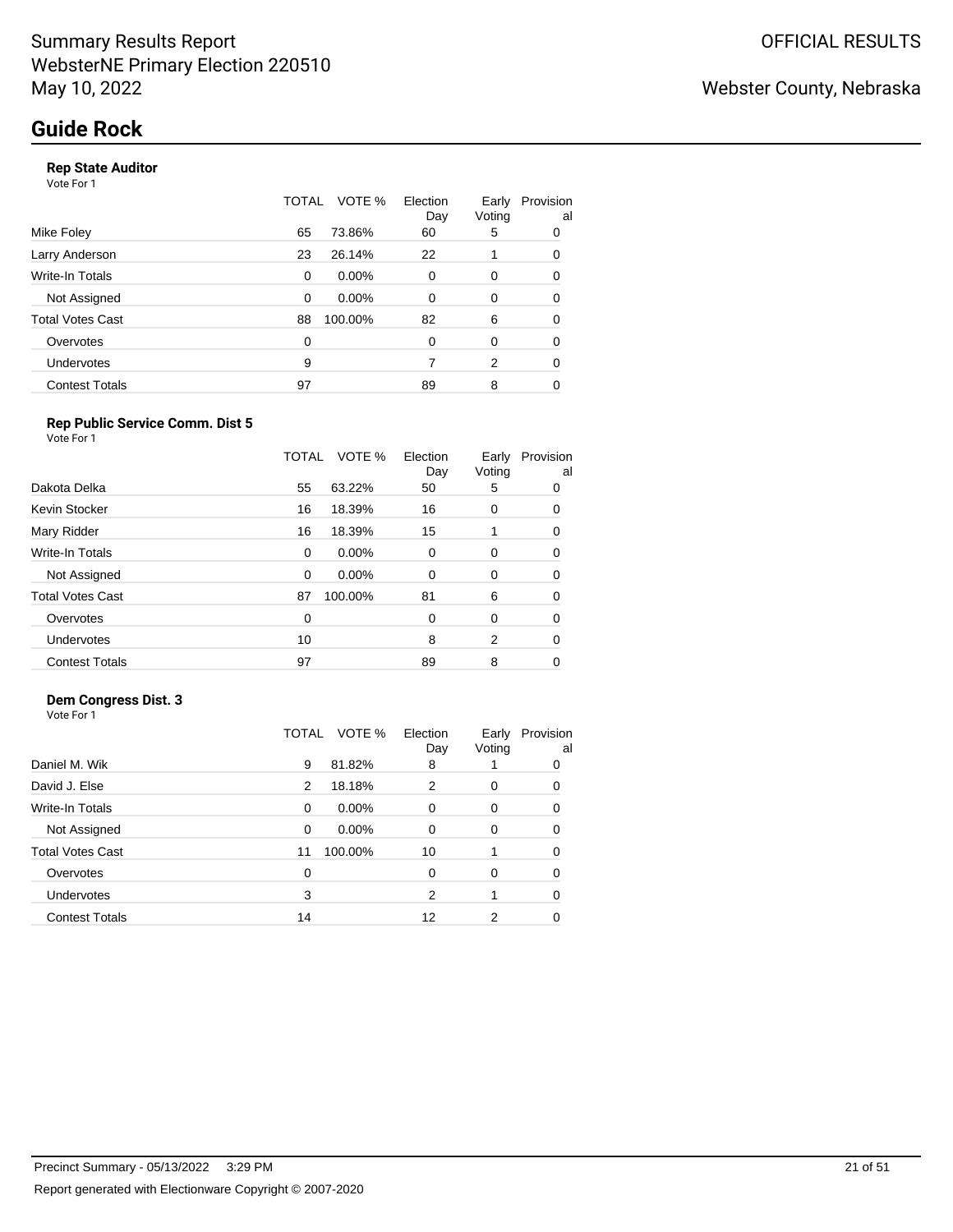#### **Dem Governor**

Vote For 1

|                         | TOTAL    | VOTE %  | Election<br>Day | Early<br>Voting | Provision<br>a |
|-------------------------|----------|---------|-----------------|-----------------|----------------|
| Carol Blood             | 7        | 58.33%  | 6               |                 | O              |
| Roy A. Harris           | 4        | 33.33%  | 4               | 0               | 0              |
| Write-In Totals         | 1        | 8.33%   |                 | 0               | 0              |
| Not Assigned            | 1        | 8.33%   |                 | 0               | 0              |
| <b>Total Votes Cast</b> | 12       | 100.00% | 11              |                 | 0              |
| Overvotes               | $\Omega$ |         | $\Omega$        | $\Omega$        | O              |
| Undervotes              | 2        |         |                 |                 | 0              |
| <b>Contest Totals</b>   | 14       |         | 12              | 2               |                |

#### **Dem Sec. of State** Vote For 1

|                         |              | TOTAL VOTE % | Election<br>Day | Early<br>Voting | Provision<br>al |
|-------------------------|--------------|--------------|-----------------|-----------------|-----------------|
| Write-In Totals         |              | 100.00%      |                 | O               | 0               |
| Not Assigned            |              | 100.00%      |                 | 0               | Ω               |
| <b>Total Votes Cast</b> |              | 100.00%      |                 | O               | 0               |
| Overvotes               | <sup>0</sup> |              |                 | 0               | 0               |
| Undervotes              | 13           |              | 11              | 2               | 0               |
| <b>Contest Totals</b>   | 14           |              | 12              | າ               |                 |

## **Dem State Treasurer**

Vote For 1

|                         | TOTAL | VOTE %  | Election<br>Day | Early<br>Voting | Provision<br>a |
|-------------------------|-------|---------|-----------------|-----------------|----------------|
| <b>Write-In Totals</b>  | 1     | 100.00% |                 | 0               | 0              |
| Not Assigned            | 1     | 100.00% |                 | 0               | 0              |
| <b>Total Votes Cast</b> |       | 100.00% |                 | 0               | O              |
| Overvotes               | 0     |         | 0               | 0               |                |
| <b>Undervotes</b>       | 13    |         | 11              | 2               | O              |
| <b>Contest Totals</b>   | 14    |         | 12              | 2               |                |

#### **Dem Attorney General** Vote For 1

|                         | TOTAL | VOTE %  | Election<br>Day | Early<br>Voting | Provision<br>al |
|-------------------------|-------|---------|-----------------|-----------------|-----------------|
| <b>Write-In Totals</b>  | 1     | 100.00% |                 | 0               | 0               |
| Not Assigned            | 1     | 100.00% |                 | 0               | 0               |
| <b>Total Votes Cast</b> |       | 100.00% |                 | 0               | 0               |
| Overvotes               | 0     |         | O               | 0               |                 |
| Undervotes              | 13    |         | 11              | 2               |                 |
| <b>Contest Totals</b>   | 14    |         | 12              | 2               |                 |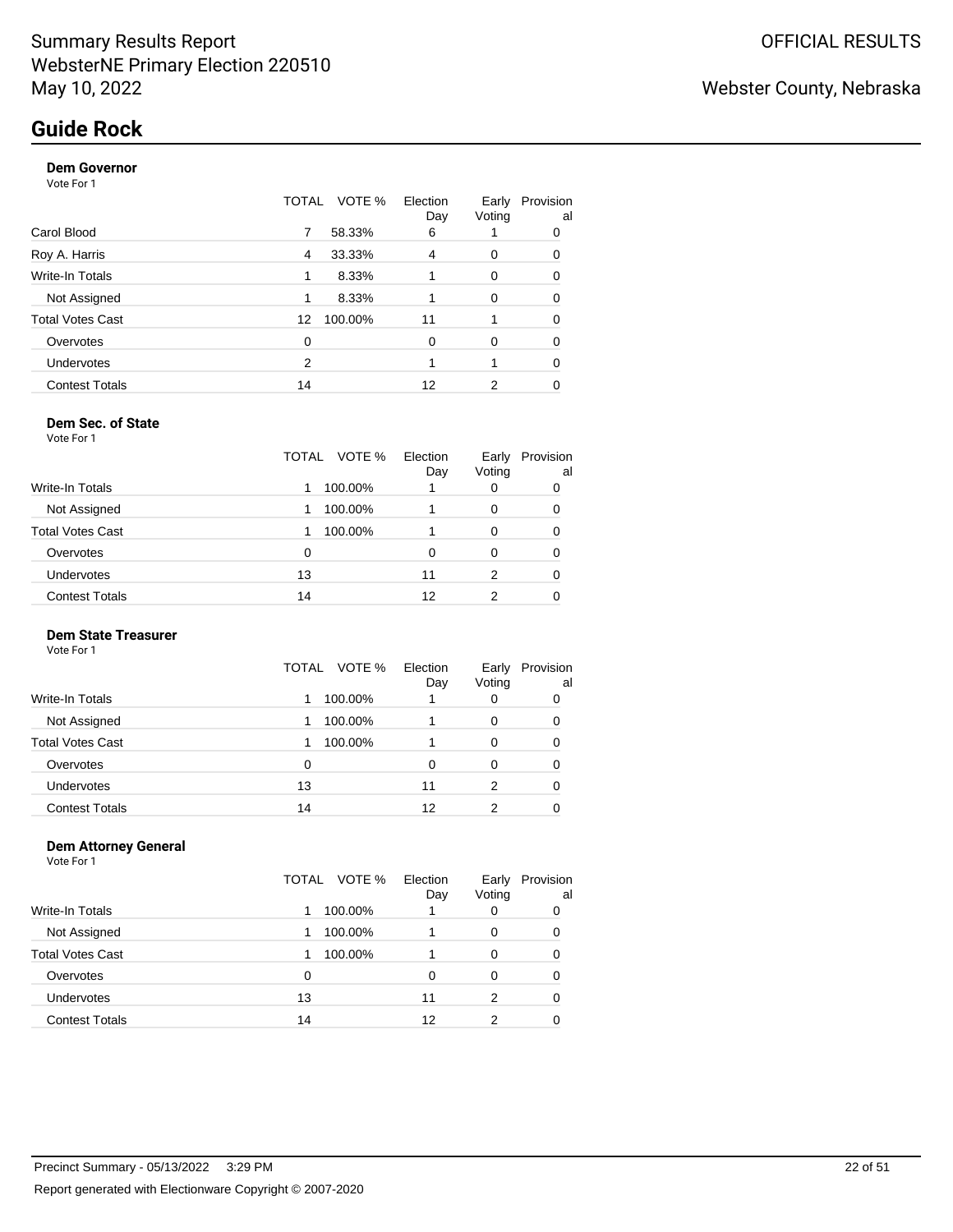### **Dem State Auditor**

Vote For 1

|                       | TOTAL | VOTE %  | Election<br>Day | Early<br>Voting | Provision<br>al |
|-----------------------|-------|---------|-----------------|-----------------|-----------------|
| Write-In Totals       |       | 100.00% |                 | 0               | 0               |
| Not Assigned          |       | 100.00% |                 | 0               | 0               |
| Total Votes Cast      |       | 100.00% |                 | 0               | 0               |
| Overvotes             | 0     |         | 0               | 0               | 0               |
| <b>Undervotes</b>     | 13    |         | 11              | 2               | 0               |
| <b>Contest Totals</b> | 14    |         | 12              | 2               | 0               |

### **Dem Public Service Comm. Dist 5**

Vote For 1

|                         | VOTE %<br>TOTAL | Election<br>Day | Early<br>Voting | Provision<br>al |
|-------------------------|-----------------|-----------------|-----------------|-----------------|
| <b>Write-In Totals</b>  | 100.00%         |                 | 0               | 0               |
| Not Assigned            | 100.00%         |                 | 0               | 0               |
| <b>Total Votes Cast</b> | 100.00%         |                 | 0               | 0               |
| Overvotes               | 0               | 0               | 0               | 0               |
| Undervotes              | 13              | 11              | 2               | 0               |
| <b>Contest Totals</b>   | 14              | 12              | 2               |                 |

#### **Lib Congress Dist. 3**

Vote For 1

|                         | TOTAL VOTE % | Election<br>Day | Early<br>Voting | Provision<br>al |
|-------------------------|--------------|-----------------|-----------------|-----------------|
| <b>Write-In Totals</b>  | 0            |                 |                 |                 |
| Not Assigned            | 0            |                 |                 |                 |
| <b>Total Votes Cast</b> | 0            |                 |                 |                 |
| Overvotes               | O            |                 |                 |                 |
| <b>Undervotes</b>       |              |                 |                 |                 |
| <b>Contest Totals</b>   |              |                 |                 |                 |

#### **Lib Governor** Vote For 1

|                         | TOTAL | VOTE % | Election<br>Day | Early<br>Voting | Provision<br>al |
|-------------------------|-------|--------|-----------------|-----------------|-----------------|
| Scott Zimmerman         | 0     |        |                 |                 |                 |
| Write-In Totals         | ი     |        | 0               |                 | Ω               |
| Not Assigned            | 0     |        | n               |                 |                 |
| <b>Total Votes Cast</b> | 0     |        |                 |                 |                 |
| Overvotes               |       |        |                 |                 |                 |
| <b>Undervotes</b>       |       |        |                 |                 |                 |
| <b>Contest Totals</b>   |       |        |                 |                 |                 |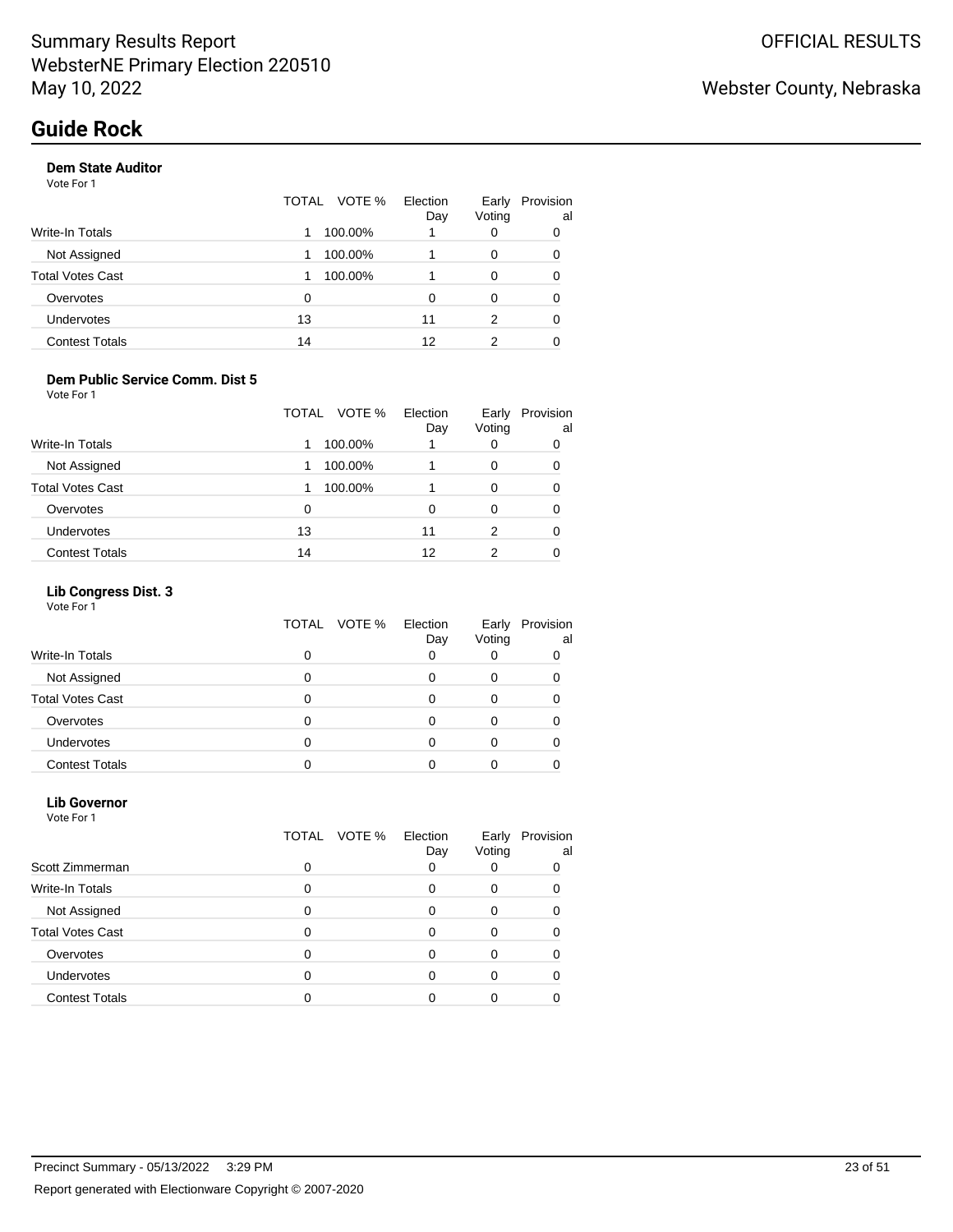## **Lib Sec. of State**

Vote For 1

|                         | TOTAL | VOTE % | Election<br>Day | Early<br>Voting | Provision<br>al |
|-------------------------|-------|--------|-----------------|-----------------|-----------------|
| <b>Write-In Totals</b>  | 0     |        | Ω               |                 |                 |
| Not Assigned            |       |        |                 | O               |                 |
| <b>Total Votes Cast</b> |       |        |                 |                 |                 |
| Overvotes               |       |        |                 |                 |                 |
| <b>Undervotes</b>       |       |        |                 | O               |                 |
| <b>Contest Totals</b>   |       |        |                 |                 |                 |

## **Lib State Treasurer**

Vote For 1

|                         |   | TOTAL VOTE % | Election<br>Day | Early<br>Voting | Provision<br>al |
|-------------------------|---|--------------|-----------------|-----------------|-----------------|
| Katrina Tomsen          | O |              |                 |                 |                 |
| <b>Write-In Totals</b>  | O |              | O               | Ω               |                 |
| Not Assigned            | ი |              |                 |                 |                 |
| <b>Total Votes Cast</b> | ი |              |                 |                 |                 |
| Overvotes               | O |              |                 | O               |                 |
| <b>Undervotes</b>       | ი |              |                 |                 |                 |
| <b>Contest Totals</b>   |   |              |                 |                 |                 |

### **Lib Attorney General**

Vote For 1

|                         | TOTAL VOTE % | Election<br>Day | Early<br>Voting | Provision<br>al |
|-------------------------|--------------|-----------------|-----------------|-----------------|
| <b>Write-In Totals</b>  |              |                 |                 |                 |
| Not Assigned            |              |                 | O               |                 |
| <b>Total Votes Cast</b> | O            |                 | 0               |                 |
| Overvotes               |              |                 | 0               |                 |
| <b>Undervotes</b>       |              |                 |                 |                 |
| <b>Contest Totals</b>   |              |                 |                 |                 |

#### **Lib State Auditor** Vote For 1

|                         |   | TOTAL VOTE % | Election<br>Day | Early<br>Voting | Provision<br>al |
|-------------------------|---|--------------|-----------------|-----------------|-----------------|
| Gene Siadek             |   |              |                 |                 | O               |
| Write-In Totals         | O |              | 0               | 0               | 0               |
| Not Assigned            | ი |              | O               | 0               |                 |
| <b>Total Votes Cast</b> | ი |              | 0               | 0               |                 |
| Overvotes               |   |              |                 |                 |                 |
| <b>Undervotes</b>       |   |              |                 | 0               |                 |
| <b>Contest Totals</b>   |   |              |                 |                 |                 |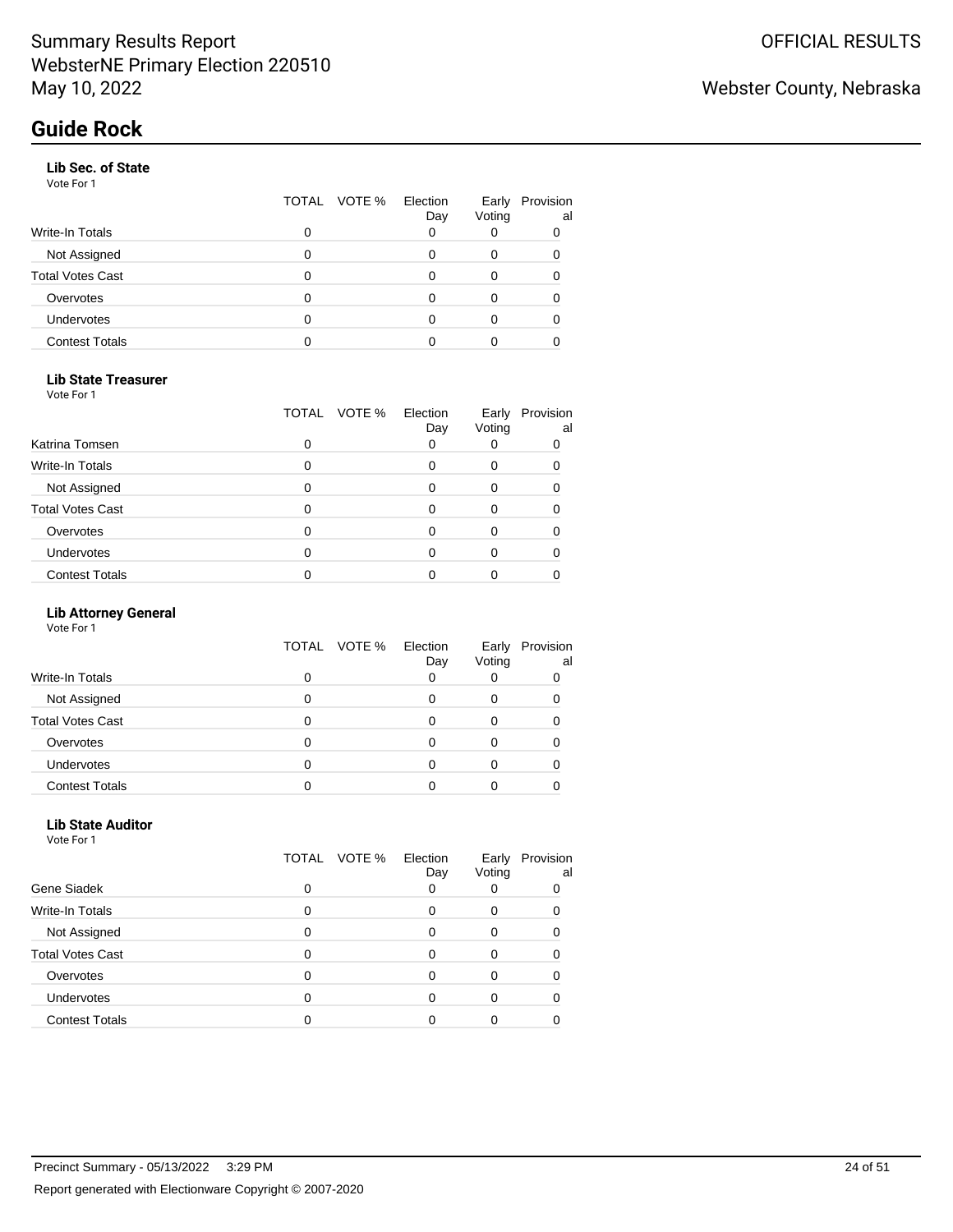### **Lib Public Service Comm. Dist 5**

Vote For 1

|                         | TOTAL | VOTE % | Election<br>Day | Early<br>Voting | Provision<br>al |
|-------------------------|-------|--------|-----------------|-----------------|-----------------|
| <b>Write-In Totals</b>  | 0     |        | O               |                 |                 |
| Not Assigned            | 0     |        | ი               | 0               |                 |
| <b>Total Votes Cast</b> | 0     |        |                 | 0               |                 |
| Overvotes               | 0     |        | Ω               | 0               |                 |
| <b>Undervotes</b>       | O     |        | Ω               | O               |                 |
| <b>Contest Totals</b>   |       |        |                 |                 |                 |

### **Lmn Congress Dist. 3**

Vote For 1

|                         | TOTAL | VOTE % | Election<br>Day | Early<br>Voting | Provision<br>al |
|-------------------------|-------|--------|-----------------|-----------------|-----------------|
| Mark Elworth Jr.        | 0     |        | 0               |                 |                 |
| Write-In Totals         | 0     |        | 0               | 0               |                 |
| Not Assigned            | O     |        | 0               | 0               |                 |
| <b>Total Votes Cast</b> | 0     |        | 0               | 0               |                 |
| Overvotes               | O     |        | 0               | 0               |                 |
| <b>Undervotes</b>       | ი     |        | ი               | 0               |                 |
| <b>Contest Totals</b>   |       |        |                 |                 |                 |

#### **Lmn Governor**

Vote For 1

|                         | TOTAL VOTE % | Election<br>Day | Early<br>Voting | Provision<br>al |
|-------------------------|--------------|-----------------|-----------------|-----------------|
| <b>Write-In Totals</b>  |              |                 |                 |                 |
| Not Assigned            |              |                 |                 |                 |
| <b>Total Votes Cast</b> | 0            |                 |                 |                 |
| Overvotes               |              |                 |                 |                 |
| <b>Undervotes</b>       |              |                 |                 |                 |
| <b>Contest Totals</b>   |              |                 |                 |                 |

#### **Lmn Sec. of State** Vote For 1

|                         |   | TOTAL VOTE % | Election<br>Day | Early<br>Voting | Provision<br>al |
|-------------------------|---|--------------|-----------------|-----------------|-----------------|
| Write-In Totals         | 0 |              | 0               |                 |                 |
| Not Assigned            | ი |              | 0               | 0               |                 |
| <b>Total Votes Cast</b> | O |              | O               | 0               |                 |
| Overvotes               | n |              | ი               | 0               |                 |
| <b>Undervotes</b>       | O |              | Ω               | 0               |                 |
| <b>Contest Totals</b>   |   |              |                 |                 |                 |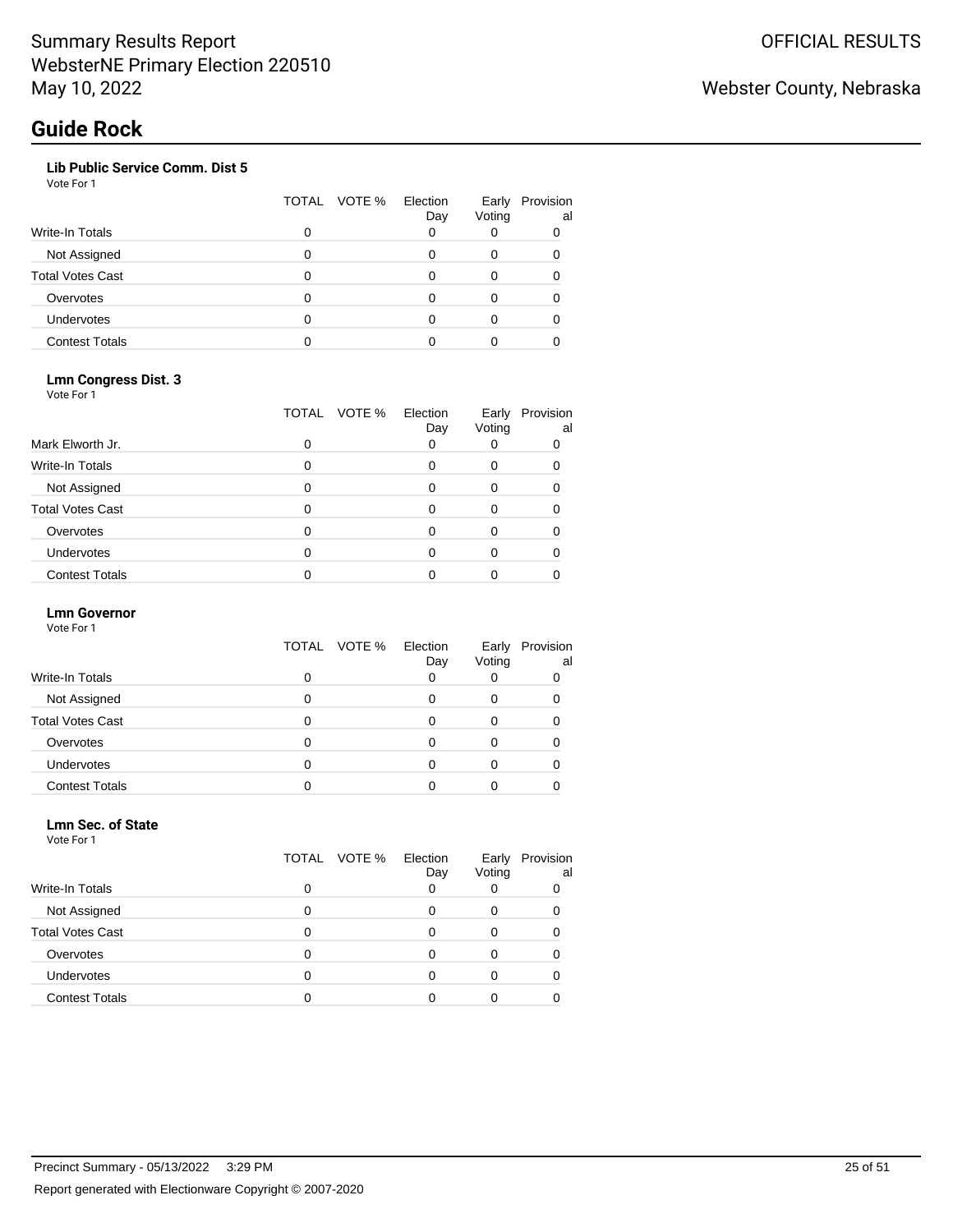### **Lmn State Treasurer**

Vote For 1

|                         | TOTAL | VOTE % | Election<br>Day | Early<br>Voting | Provision<br>al |
|-------------------------|-------|--------|-----------------|-----------------|-----------------|
| <b>Write-In Totals</b>  | ი     |        | Ω               |                 |                 |
| Not Assigned            |       |        | O               | 0               |                 |
| <b>Total Votes Cast</b> |       |        |                 | 0               |                 |
| Overvotes               | 0     |        |                 | 0               |                 |
| <b>Undervotes</b>       | 0     |        |                 | O               |                 |
| <b>Contest Totals</b>   |       |        |                 |                 |                 |

#### **Lmn Attorney General**

Vote For 1

|                         | TOTAL | VOTE % | Election<br>Day | Early<br>Voting | Provision<br>al |
|-------------------------|-------|--------|-----------------|-----------------|-----------------|
| Larry Bolinger          | 0     |        | 0               |                 | 0               |
| Write-In Totals         | 0     |        | 0               | 0               | 0               |
| Not Assigned            | O     |        | Ω               | 0               |                 |
| <b>Total Votes Cast</b> | 0     |        | 0               | 0               |                 |
| Overvotes               | O     |        | Ω               | 0               |                 |
| <b>Undervotes</b>       | ი     |        |                 |                 |                 |
| <b>Contest Totals</b>   |       |        |                 |                 |                 |

#### **Lmn State Auditor**

Vote For 1

|                         | TOTAL | VOTE % | Election<br>Day | Early<br>Voting | Provision<br>al |
|-------------------------|-------|--------|-----------------|-----------------|-----------------|
| L. Leroy Lopez          | Ω     |        |                 |                 |                 |
| Write-In Totals         | 0     |        | 0               | 0               | 0               |
| Not Assigned            | 0     |        | ი               |                 |                 |
| <b>Total Votes Cast</b> |       |        | 0               | 0               |                 |
| Overvotes               | O     |        | 0               | 0               |                 |
| <b>Undervotes</b>       |       |        | ი               |                 |                 |
| <b>Contest Totals</b>   |       |        |                 |                 |                 |

#### **Lmn Public Service Comm. Dist 5** Vote For 1

|                         | TOTAL VOTE % | Election<br>Day | Early<br>Voting | Provision<br>al |
|-------------------------|--------------|-----------------|-----------------|-----------------|
| <b>Write-In Totals</b>  |              |                 |                 |                 |
| Not Assigned            |              |                 |                 |                 |
| <b>Total Votes Cast</b> |              |                 |                 |                 |
| Overvotes               |              |                 |                 |                 |
| <b>Undervotes</b>       |              |                 |                 |                 |
| <b>Contest Totals</b>   |              |                 |                 |                 |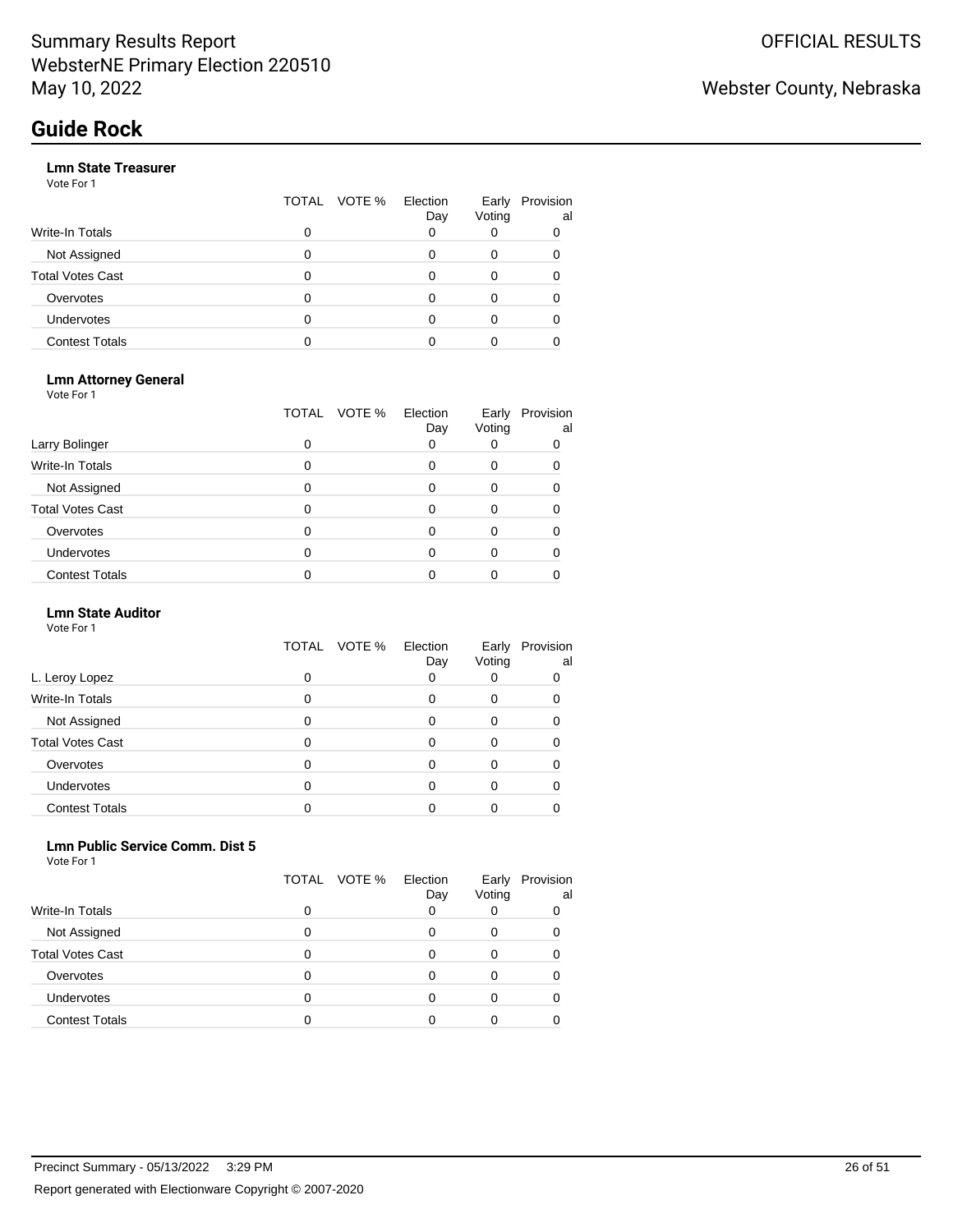## **Legislature Dist 38**

Vote For 1

|                       | TOTAL | VOTE %   | Election<br>Day | Early<br>Voting | Provision<br>al |
|-----------------------|-------|----------|-----------------|-----------------|-----------------|
| Dave Murman           | 97    | 87.39%   | 88              | 9               | 0               |
| Tyler R. Cappel       | 14    | 12.61%   | 13              |                 | 0               |
| Write-In Totals       | 0     | $0.00\%$ | $\Omega$        | 0               | 0               |
| Not Assigned          | 0     | $0.00\%$ | $\Omega$        | 0               | 0               |
| Total Votes Cast      | 111   | 100.00%  | 101             | 10              | 0               |
| Overvotes             | 0     |          | $\Omega$        | 0               | 0               |
| Undervotes            | 6     |          | 6               | 0               | 0               |
| <b>Contest Totals</b> | 117   |          | 107             | 10              | 0               |
|                       |       |          |                 |                 |                 |

#### **State Board of Education Dist 5** Vote For 1

|                         | TOTAL    | VOTE %   | Election<br>Day | Early<br>Voting | Provision<br>al |
|-------------------------|----------|----------|-----------------|-----------------|-----------------|
| Kirk Penner             | 70       | 67.31%   | 63              |                 | 0               |
| <b>Helen Raikes</b>     | 34       | 32.69%   | 32              | 2               | 0               |
| Write-In Totals         | $\Omega$ | $0.00\%$ | $\Omega$        | 0               | 0               |
| Not Assigned            | $\Omega$ | 0.00%    | $\Omega$        | 0               | 0               |
| <b>Total Votes Cast</b> | 104      | 100.00%  | 95              | 9               | 0               |
| Overvotes               | 0        |          | $\Omega$        | 0               | 0               |
| Undervotes              | 13       |          | 12              |                 | 0               |
| <b>Contest Totals</b>   | 117      |          | 107             | 10              |                 |

#### **University of NE Board of Regents Dist 6** Vote For 1

|                         | TOTAL | VOTE %  | Election<br>Day | Early<br>Voting | Provision<br>al |
|-------------------------|-------|---------|-----------------|-----------------|-----------------|
| Paul R. Kenney          | 54    | 56.84%  | 48              | 6               | 0               |
| Julie Hehnke            | 40    | 42.11%  | 40              | 0               | 0               |
| <b>Write-In Totals</b>  | 1     | 1.05%   |                 | 0               | 0               |
| Not Assigned            | 1     | 1.05%   |                 | 0               | 0               |
| <b>Total Votes Cast</b> | 95    | 100.00% | 89              | 6               | 0               |
| Overvotes               | 0     |         | 0               | 0               | 0               |
| Undervotes              | 22    |         | 18              | 4               | 0               |
| <b>Contest Totals</b>   | 117   |         | 107             | 10              | 0               |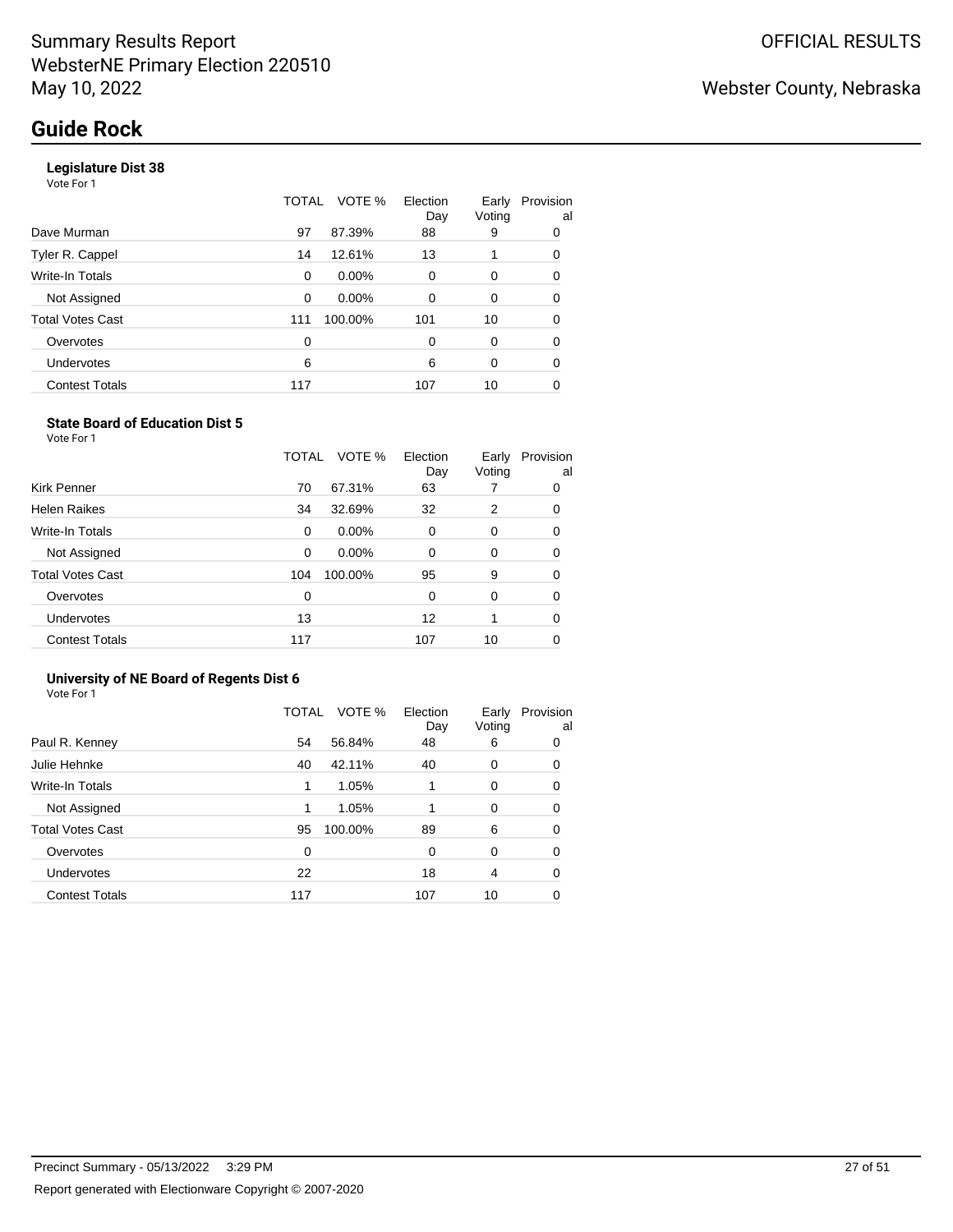# Summary Results Report WebsterNE Primary Election 220510 May 10, 2022

# Webster County, Nebraska

# **Red Cloud 1st**

| <b>Statistics</b>                      | TOTAL | Flection<br>Day | Early<br>Voting | Provision<br>al |
|----------------------------------------|-------|-----------------|-----------------|-----------------|
| <b>Ballots Cast - Total</b>            | 145   | 128             | 17              | 0               |
| Ballots Cast - Republican Party        | 120   | 104             | 16              | 0               |
| <b>Ballots Cast - Democratic Party</b> | 15    | 15              | 0               | 0               |
| Ballots Cast - Libertarian Party       | 0     | 0               | 0               | ∩               |
| Ballots Cast - Legal Marijuana NOW     | 0     | 0               | 0               | ∩               |
| Ballots Cast - Nonpartisan             | 10    | 9               |                 | ∩               |
| Ballots Cast - Blank                   |       |                 |                 |                 |

## **Rep Congress Dist. 3**

| Vote For 1              |       |          |                 |                 |                 |
|-------------------------|-------|----------|-----------------|-----------------|-----------------|
|                         | TOTAL | VOTE %   | Election<br>Day | Early<br>Voting | Provision<br>al |
| Adrian Smith            | 89    | 77.39%   | 79              | 10              | 0               |
| Mike Calhoun            | 26    | 22.61%   | 20              | 6               | 0               |
| Write-In Totals         | 0     | $0.00\%$ | $\Omega$        | 0               | 0               |
| Not Assigned            | 0     | $0.00\%$ | $\Omega$        | 0               | 0               |
| <b>Total Votes Cast</b> | 115   | 100.00%  | 99              | 16              | 0               |
| Overvotes               | 0     |          | $\Omega$        | 0               | 0               |
| <b>Undervotes</b>       | 5     |          | 5               | 0               | 0               |
| <b>Contest Totals</b>   | 120   |          | 104             | 16              | 0               |

#### **Rep Governor**

|                         | TOTAL       | VOTE %  | Election<br>Day | Early<br>Voting | Provision<br>al |
|-------------------------|-------------|---------|-----------------|-----------------|-----------------|
| Charles W. Herbster     | 51          | 42.86%  | 45              | 6               | 0               |
| Jim Pillen              | 43          | 36.13%  | 40              | 3               | 0               |
| <b>Brett Lindstrom</b>  | 17          | 14.29%  | 11              | 6               | 0               |
| Theresa Thibodeau       | 2           | 1.68%   | 2               | 0               | 0               |
| <b>Breland Ridenour</b> | 2           | 1.68%   | 2               | 0               | 0               |
| Michael Connely         | 1           | 0.84%   | 1               | 0               | 0               |
| Donna Nicole Carpenter  | 1           | 0.84%   | 1               | 0               | 0               |
| Lela McNinch            | 1           | 0.84%   | 1               | 0               | 0               |
| <b>Troy Wentz</b>       | 1           | 0.84%   | 1               | 0               | 0               |
| Write-In Totals         | 0           | 0.00%   | 0               | 0               | 0               |
| Not Assigned            | 0           | 0.00%   | $\Omega$        | 0               | 0               |
| <b>Total Votes Cast</b> | 119         | 100.00% | 104             | 15              | 0               |
| Overvotes               | $\mathbf 0$ |         | $\Omega$        | 0               | 0               |
| <b>Undervotes</b>       | 1           |         | 0               | 1               | 0               |
| <b>Contest Totals</b>   | 120         |         | 104             | 16              | 0               |
|                         |             |         |                 |                 |                 |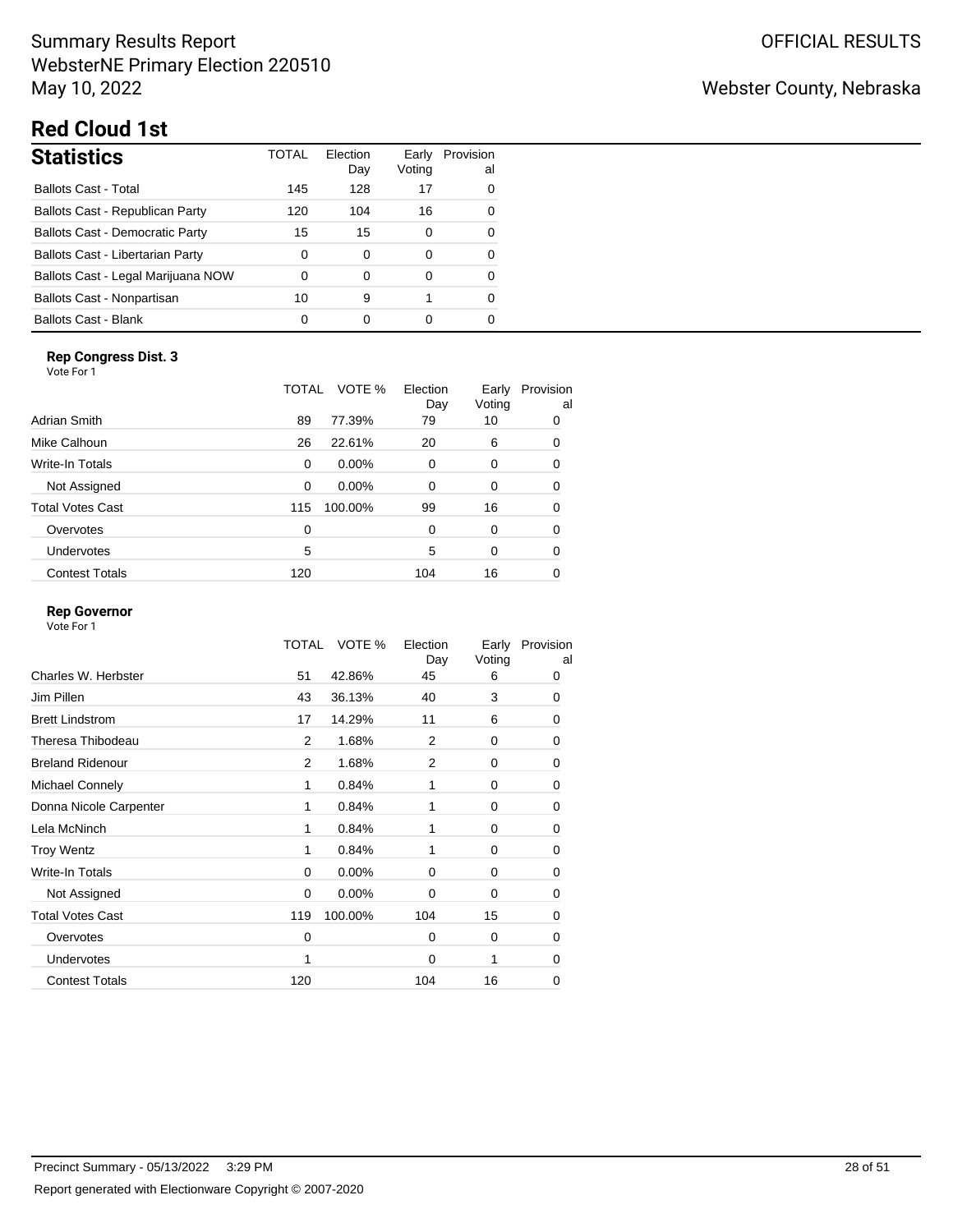## **Rep Sec. of State**

Vote For 1

|                       | TOTAL | VOTE %   | Election<br>Day | Early<br>Voting | Provision<br>al |
|-----------------------|-------|----------|-----------------|-----------------|-----------------|
| Robert J. Borer       | 35    | 34.31%   | 30              | 5               | 0               |
| Bob Evnen             | 34    | 33.33%   | 31              | 3               | 0               |
| <b>Rex Schroder</b>   | 33    | 32.35%   | 26              | 7               | 0               |
| Write-In Totals       | 0     | $0.00\%$ | $\Omega$        | 0               | 0               |
| Not Assigned          | 0     | 0.00%    | 0               | 0               | 0               |
| Total Votes Cast      | 102   | 100.00%  | 87              | 15              | 0               |
| Overvotes             | 0     |          | 0               | 0               | 0               |
| Undervotes            | 18    |          | 17              | 1               | 0               |
| <b>Contest Totals</b> | 120   |          | 104             | 16              | 0               |

#### **Rep State Treasurer** Vote For 1

| John Murante            | TOTAL<br>52 | VOTE %<br>50.49% | Election<br>Day<br>44 | Early<br>Voting<br>8 | Provision<br>al |
|-------------------------|-------------|------------------|-----------------------|----------------------|-----------------|
|                         |             |                  |                       |                      | 0               |
| Paul Anderson           | 51          | 49.51%           | 45                    | 6                    | 0               |
| <b>Write-In Totals</b>  | 0           | $0.00\%$         | 0                     | 0                    | 0               |
| Not Assigned            | 0           | $0.00\%$         | 0                     | 0                    | 0               |
| <b>Total Votes Cast</b> | 103         | 100.00%          | 89                    | 14                   | 0               |
| Overvotes               | 0           |                  | 0                     | $\Omega$             | 0               |
| Undervotes              | 17          |                  | 15                    | 2                    | 0               |
| <b>Contest Totals</b>   | 120         |                  | 104                   | 16                   | 0               |

## **Rep Attorney General**

| Vote For 1 |  |
|------------|--|
|            |  |

|                         | TOTAL | VOTE %   | Election<br>Day | Early<br>Voting | Provision<br>al |
|-------------------------|-------|----------|-----------------|-----------------|-----------------|
| Mike Hilgers            | 69    | 66.35%   | 61              | 8               | 0               |
| Jennifer Hicks          | 35    | 33.65%   | 28              | 7               | 0               |
| Write-In Totals         | 0     | $0.00\%$ | 0               | 0               | 0               |
| Not Assigned            | 0     | 0.00%    | 0               | 0               | 0               |
| <b>Total Votes Cast</b> | 104   | 100.00%  | 89              | 15              | 0               |
| Overvotes               | 1     |          |                 | 0               | 0               |
| Undervotes              | 15    |          | 14              |                 | 0               |
| <b>Contest Totals</b>   | 120   |          | 104             | 16              | 0               |
|                         |       |          |                 |                 |                 |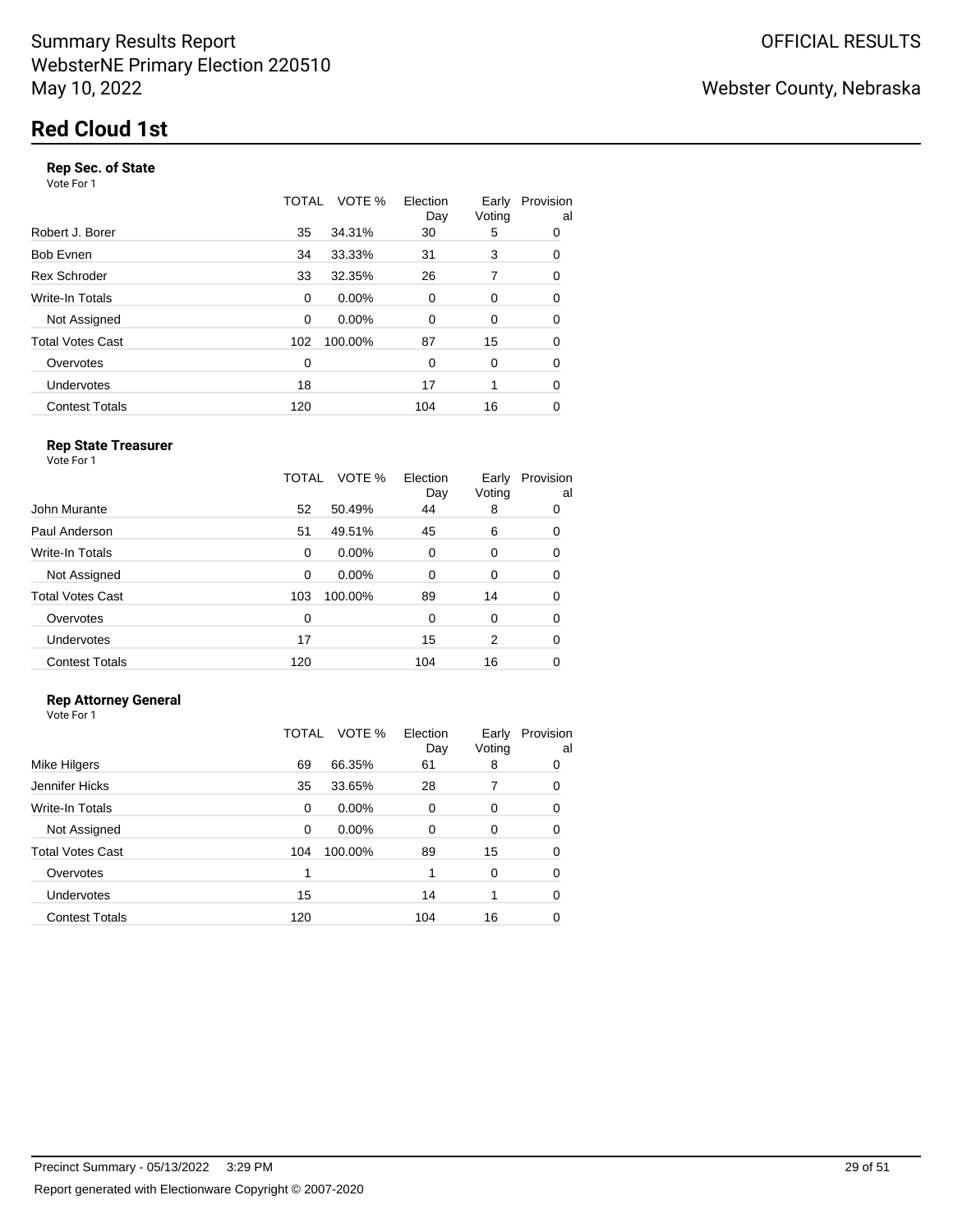### **Rep State Auditor**

Vote For 1

Vote For 1

|                       | TOTAL | VOTE %   | Election<br>Day | Early<br>Voting | Provision<br>al |
|-----------------------|-------|----------|-----------------|-----------------|-----------------|
| Mike Foley            | 80    | 76.92%   | 73              | 7               | 0               |
| Larry Anderson        | 24    | 23.08%   | 17              | 7               | 0               |
| Write-In Totals       | 0     | 0.00%    | $\Omega$        | $\Omega$        | 0               |
| Not Assigned          | 0     | $0.00\%$ | 0               | 0               | 0               |
| Total Votes Cast      | 104   | 100.00%  | 90              | 14              | 0               |
| Overvotes             | 0     |          | 0               | $\Omega$        | 0               |
| Undervotes            | 16    |          | 14              | 2               | 0               |
| <b>Contest Totals</b> | 120   |          | 104             | 16              | 0               |
|                       |       |          |                 |                 |                 |

#### **Rep Public Service Comm. Dist 5**

|                         | TOTAL | VOTE %  | Election<br>Day | Early<br>Voting | Provision<br>al |
|-------------------------|-------|---------|-----------------|-----------------|-----------------|
| Dakota Delka            | 69    | 62.73%  | 61              | 8               | 0               |
| Kevin Stocker           | 30    | 27.27%  | 26              | 4               | 0               |
| Mary Ridder             | 11    | 10.00%  | 9               | 2               | 0               |
| Write-In Totals         | 0     | 0.00%   | $\Omega$        | 0               | 0               |
| Not Assigned            | 0     | 0.00%   | $\Omega$        | 0               | 0               |
| <b>Total Votes Cast</b> | 110   | 100.00% | 96              | 14              | 0               |
| Overvotes               | 0     |         | $\Omega$        | 0               | 0               |
| Undervotes              | 10    |         | 8               | 2               | 0               |
| <b>Contest Totals</b>   | 120   |         | 104             | 16              | 0               |

#### **Rep County Commissioner Dist 5** Vote For 1

|                         | TOTAL | VOTE %  | Election<br>Day | Early<br>Voting | Provision<br>al |
|-------------------------|-------|---------|-----------------|-----------------|-----------------|
| Gary Ratzlaff           | 53    | 71.62%  | 49              | 4               | 0               |
| Mike Delka              | 21    | 28.38%  | 20              |                 | 0               |
| <b>Write-In Totals</b>  | 0     | 0.00%   | $\Omega$        | 0               | 0               |
| Not Assigned            | 0     | 0.00%   | $\Omega$        | 0               | 0               |
| <b>Total Votes Cast</b> | 74    | 100.00% | 69              | 5               | $\Omega$        |
| Overvotes               | 0     |         | 0               | 0               | 0               |
| Undervotes              | 2     |         | 2               | 0               | 0               |
| <b>Contest Totals</b>   | 76    |         |                 | 5               |                 |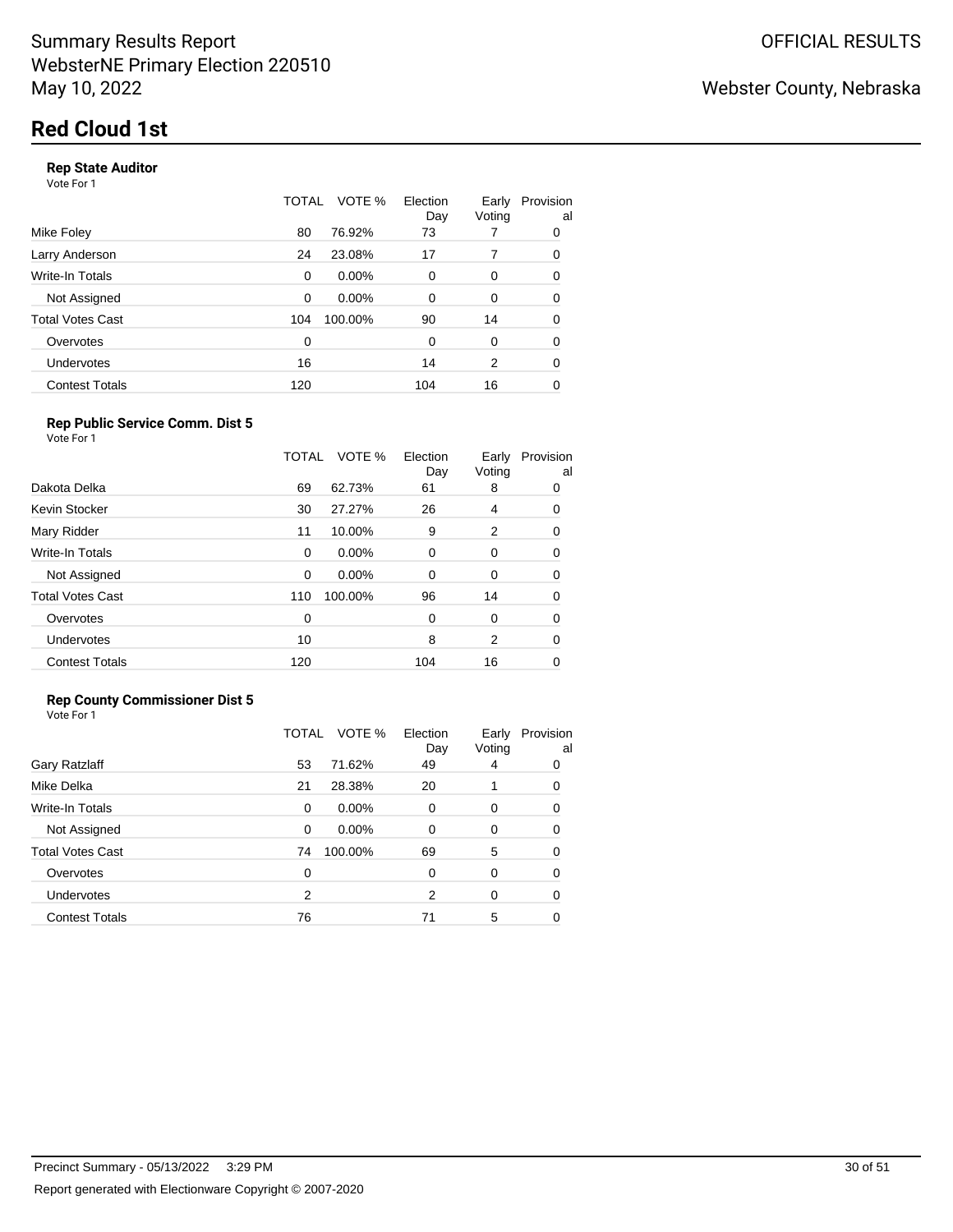## **Dem Congress Dist. 3**

Vote For 1

|                         | TOTAL | Election<br>VOTE %<br>Day | Early<br>Voting | Provision<br>al |
|-------------------------|-------|---------------------------|-----------------|-----------------|
| Daniel M. Wik           | 8     | 57.14%<br>8               | 0               | 0               |
| David J. Else           | 6     | 42.86%<br>6               | 0               | 0               |
| Write-In Totals         | 0     | $0.00\%$<br>0             | 0               | 0               |
| Not Assigned            | 0     | 0.00%<br>0                | 0               | 0               |
| <b>Total Votes Cast</b> | 14    | 100.00%<br>14             | $\Omega$        | 0               |
| Overvotes               | 0     | 0                         | 0               | 0               |
| <b>Undervotes</b>       |       |                           | $\Omega$        | 0               |
| <b>Contest Totals</b>   | 15    | 15                        | 0               | 0               |
|                         |       |                           |                 |                 |

## **Dem Governor**

Vote For 1

|                         | TOTAL | VOTE %  | Election<br>Day | Early<br>Voting | Provision<br>al |
|-------------------------|-------|---------|-----------------|-----------------|-----------------|
| Carol Blood             | 14    | 93.33%  | 14              | 0               | 0               |
| Roy A. Harris           | 1     | 6.67%   |                 | 0               | 0               |
| Write-In Totals         | 0     | 0.00%   | 0               | 0               | 0               |
| Not Assigned            | 0     | 0.00%   | 0               | 0               | 0               |
| <b>Total Votes Cast</b> | 15    | 100.00% | 15              | 0               | 0               |
| Overvotes               | 0     |         | 0               | 0               | 0               |
| Undervotes              | 0     |         | 0               | 0               | 0               |
| <b>Contest Totals</b>   | 15    |         | 15              | 0               |                 |
|                         |       |         |                 |                 |                 |

#### **Dem Sec. of State** Vote For 1

|                         | TOTAL | VOTE %<br>Election<br>Day | Early<br>Voting | Provision<br>al |
|-------------------------|-------|---------------------------|-----------------|-----------------|
| Write-In Totals         | 0     | 0                         |                 |                 |
| Not Assigned            | 0     | ი                         | 0               |                 |
| <b>Total Votes Cast</b> | O     |                           | O               |                 |
| Overvotes               | 0     |                           | 0               |                 |
| <b>Undervotes</b>       | 15    | 15                        | 0               |                 |
| <b>Contest Totals</b>   | 15    | 15                        |                 |                 |

## **Dem State Treasurer**

|                         | TOTAL | VOTE % | Election<br>Day | Early<br>Voting | Provision<br>al |
|-------------------------|-------|--------|-----------------|-----------------|-----------------|
| Write-In Totals         | 0     |        |                 |                 | 0               |
| Not Assigned            | 0     |        |                 |                 |                 |
| <b>Total Votes Cast</b> | 0     |        |                 |                 |                 |
| Overvotes               | 0     |        |                 |                 |                 |
| <b>Undervotes</b>       | 15    |        | 15              |                 |                 |
| <b>Contest Totals</b>   | 15    |        | 15              |                 |                 |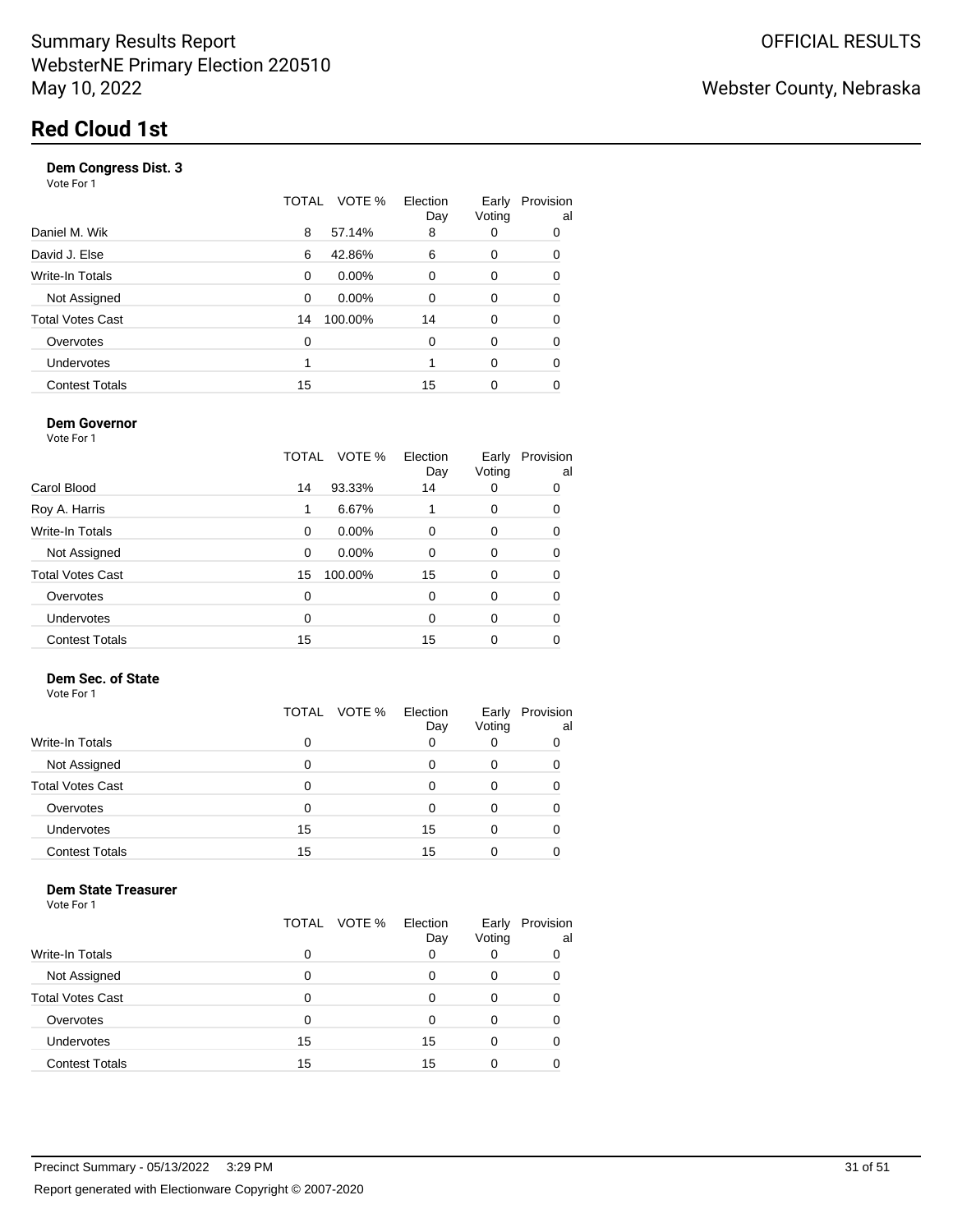### **Dem Attorney General**

Vote For 1

|                         | TOTAL | VOTE %<br>Election<br>Day | Early<br>Voting | Provision<br>al |
|-------------------------|-------|---------------------------|-----------------|-----------------|
| <b>Write-In Totals</b>  | 0     | 0                         |                 |                 |
| Not Assigned            | O     | O                         | 0               |                 |
| <b>Total Votes Cast</b> |       | O                         | 0               |                 |
| Overvotes               | 0     | Ω                         | 0               |                 |
| Undervotes              | 15    | 15                        | 0               |                 |
| <b>Contest Totals</b>   | 15    | 15                        |                 |                 |
|                         |       |                           |                 |                 |

### **Dem State Auditor**

Vote For 1

|                         | TOTAL | VOTE %<br>Election<br>Day | Early<br>Voting | Provision<br>al |
|-------------------------|-------|---------------------------|-----------------|-----------------|
| <b>Write-In Totals</b>  | 0     |                           |                 |                 |
| Not Assigned            | 0     |                           |                 |                 |
| <b>Total Votes Cast</b> | 0     |                           |                 |                 |
| Overvotes               | 0     |                           |                 |                 |
| <b>Undervotes</b>       | 15    | 15                        |                 |                 |
| <b>Contest Totals</b>   | 15    | 15                        |                 |                 |

## **Dem Public Service Comm. Dist 5**

| Vote For 1 |  |  |  |  |
|------------|--|--|--|--|
|------------|--|--|--|--|

|                         |    | TOTAL VOTE % | Election<br>Day | Early<br>Voting | Provision<br>al |
|-------------------------|----|--------------|-----------------|-----------------|-----------------|
| <b>Write-In Totals</b>  | 0  |              |                 |                 |                 |
| Not Assigned            | 0  |              |                 |                 |                 |
| <b>Total Votes Cast</b> | 0  |              |                 |                 |                 |
| Overvotes               | 0  |              |                 |                 |                 |
| <b>Undervotes</b>       | 15 |              | 15              |                 |                 |
| <b>Contest Totals</b>   | 15 |              | 15              |                 |                 |

#### **Lib Congress Dist. 3** Vote For 1

|                         | TOTAL | VOTE % | Election<br>Day | Early<br>Voting | Provision<br>al |
|-------------------------|-------|--------|-----------------|-----------------|-----------------|
| <b>Write-In Totals</b>  | 0     |        | 0               | 0               | 0               |
| Not Assigned            | O     |        | 0               | 0               | 0               |
| <b>Total Votes Cast</b> |       |        | O               | Ω               |                 |
| Overvotes               |       |        | O               | 0               |                 |
| <b>Undervotes</b>       |       |        | O               |                 |                 |
| <b>Contest Totals</b>   |       |        |                 |                 |                 |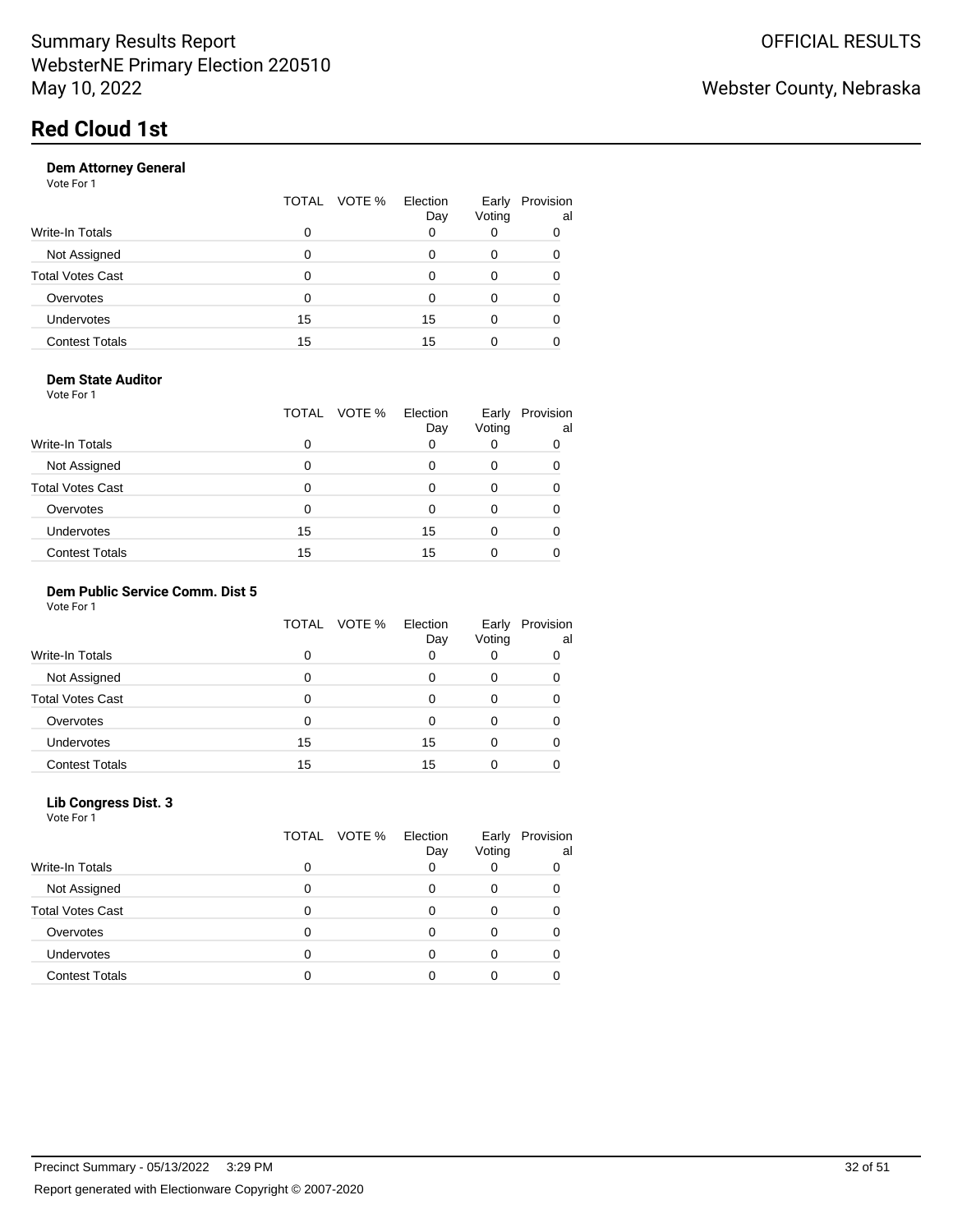## **Lib Governor**

Vote For 1

|                         | VOTE %<br>TOTAL | Election<br>Day | Early<br>Voting | Provision<br>al |
|-------------------------|-----------------|-----------------|-----------------|-----------------|
| Scott Zimmerman         | 0               |                 |                 | 0               |
| Write-In Totals         | ი               |                 | Ω               |                 |
| Not Assigned            | 0               |                 | Ω               |                 |
| <b>Total Votes Cast</b> | 0               |                 | Ω               |                 |
| Overvotes               | ი               |                 |                 |                 |
| <b>Undervotes</b>       | 0               |                 | Ω               |                 |
| <b>Contest Totals</b>   |                 |                 |                 |                 |
|                         |                 |                 |                 |                 |

## **Lib Sec. of State**

Vote For 1

|                         | TOTAL VOTE % | Election<br>Day | Early<br>Voting | Provision<br>al |
|-------------------------|--------------|-----------------|-----------------|-----------------|
| <b>Write-In Totals</b>  |              |                 |                 |                 |
| Not Assigned            |              |                 |                 |                 |
| <b>Total Votes Cast</b> |              |                 |                 |                 |
| Overvotes               |              |                 |                 |                 |
| Undervotes              |              |                 |                 |                 |
| <b>Contest Totals</b>   |              |                 |                 |                 |

#### **Lib State Treasurer**

Vote For 1

|                         | TOTAL VOTE % | Election<br>Day | Early<br>Voting | Provision<br>al |
|-------------------------|--------------|-----------------|-----------------|-----------------|
| Katrina Tomsen          | Ω            |                 |                 |                 |
| Write-In Totals         |              | Ω               | 0               |                 |
| Not Assigned            | O            | ი               |                 |                 |
| <b>Total Votes Cast</b> |              | O               |                 |                 |
| Overvotes               | ი            | ი               | 0               |                 |
| <b>Undervotes</b>       |              |                 |                 |                 |
| <b>Contest Totals</b>   |              |                 |                 |                 |
|                         |              |                 |                 |                 |

## **Lib Attorney General**

Vote For 1

|                       | Day | Voting | al |
|-----------------------|-----|--------|----|
| Write-In Totals       |     |        |    |
| Not Assigned          |     |        |    |
| Total Votes Cast      |     |        |    |
| Overvotes             |     |        |    |
| <b>Undervotes</b>     |     |        |    |
| <b>Contest Totals</b> |     |        |    |

TOTAL VOTE % Election

Early Provision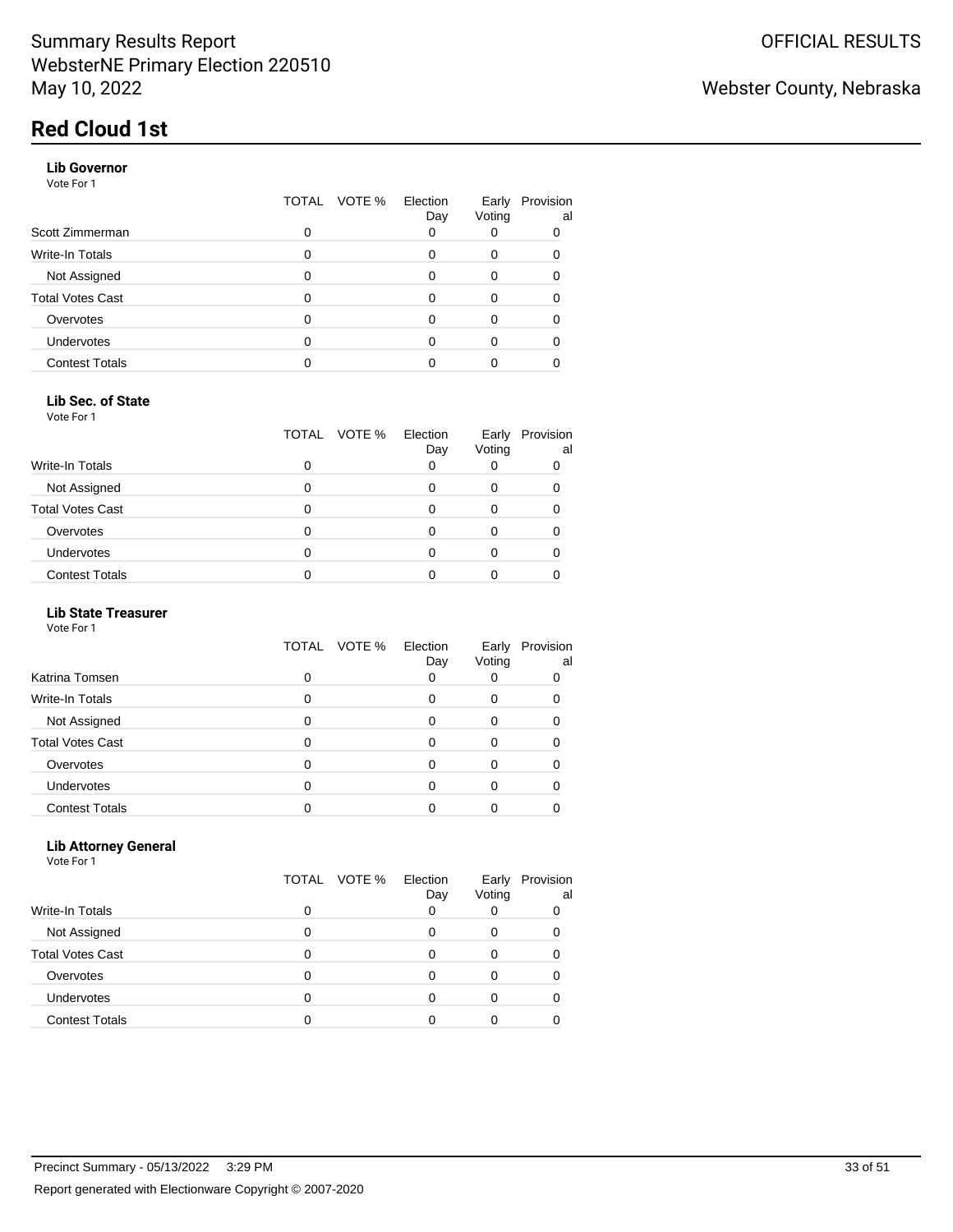### **Lib State Auditor**

Vote For 1

|                       | TOTAL | VOTE % | Election<br>Day | Early<br>Voting | Provision<br>al |
|-----------------------|-------|--------|-----------------|-----------------|-----------------|
| Gene Siadek           | 0     |        | 0               | O               | 0               |
| Write-In Totals       | 0     |        |                 | 0               | 0               |
| Not Assigned          | 0     |        |                 | Ω               |                 |
| Total Votes Cast      | ი     |        |                 | Ω               |                 |
| Overvotes             |       |        |                 | O               |                 |
| <b>Undervotes</b>     |       |        |                 | Ω               |                 |
| <b>Contest Totals</b> |       |        |                 |                 |                 |

### **Lib Public Service Comm. Dist 5**

Vote For 1

|                       | TOTAL VOTE % | Election<br>Day | Early<br>Voting | Provision<br>al |
|-----------------------|--------------|-----------------|-----------------|-----------------|
| Write-In Totals       |              |                 |                 |                 |
| Not Assigned          |              |                 |                 |                 |
| Total Votes Cast      |              |                 | 0               |                 |
| Overvotes             |              |                 | Ω               |                 |
| <b>Undervotes</b>     |              |                 |                 |                 |
| <b>Contest Totals</b> |              |                 |                 |                 |

#### **Lmn Congress Dist. 3**

Vote For 1

|                         | TOTAL | VOTE % | Election<br>Day | Early<br>Voting | Provision<br>al |
|-------------------------|-------|--------|-----------------|-----------------|-----------------|
| Mark Elworth Jr.        | 0     |        |                 |                 |                 |
| Write-In Totals         | O     |        | Ω               | 0               | 0               |
| Not Assigned            | 0     |        |                 | 0               |                 |
| <b>Total Votes Cast</b> | o     |        |                 |                 |                 |
| Overvotes               | 0     |        |                 | 0               |                 |
| <b>Undervotes</b>       | o     |        | O               | O               |                 |
| <b>Contest Totals</b>   |       |        |                 |                 |                 |

#### **Lmn Governor** Vote For 1

|                         | TOTAL VOTE % | Election<br>Day | Early<br>Voting | Provision<br>al |
|-------------------------|--------------|-----------------|-----------------|-----------------|
| <b>Write-In Totals</b>  |              |                 |                 |                 |
| Not Assigned            |              | Ω               |                 |                 |
| <b>Total Votes Cast</b> |              |                 |                 |                 |
| Overvotes               |              |                 |                 |                 |
| Undervotes              |              |                 |                 |                 |
| <b>Contest Totals</b>   |              |                 |                 |                 |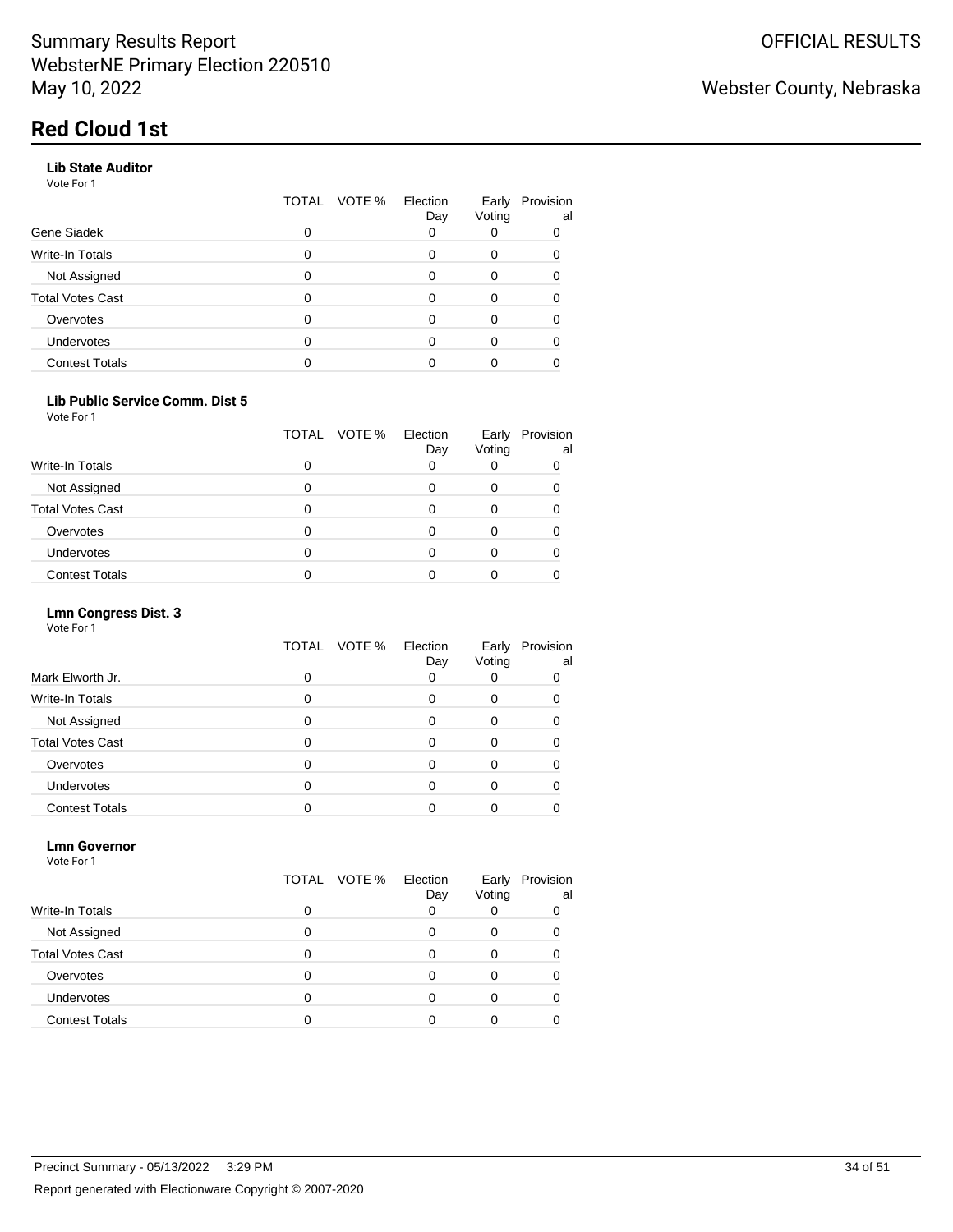## **Lmn Sec. of State**

Vote For 1

|                         | TOTAL VOTE % | Election<br>Day | Early<br>Voting | Provision<br>al |
|-------------------------|--------------|-----------------|-----------------|-----------------|
| <b>Write-In Totals</b>  |              | 0               |                 |                 |
| Not Assigned            |              |                 |                 |                 |
| <b>Total Votes Cast</b> |              |                 |                 |                 |
| Overvotes               |              |                 | 0               |                 |
| <b>Undervotes</b>       |              |                 |                 |                 |
| <b>Contest Totals</b>   |              |                 |                 |                 |

### **Lmn State Treasurer**

Vote For 1

|                         | TOTAL VOTE % | Election<br>Day | Early<br>Voting | Provision<br>al |
|-------------------------|--------------|-----------------|-----------------|-----------------|
| <b>Write-In Totals</b>  | O            |                 |                 |                 |
| Not Assigned            |              |                 | 0               |                 |
| <b>Total Votes Cast</b> |              | O               | $\mathbf{I}$    |                 |
| Overvotes               |              | 0               |                 |                 |
| <b>Undervotes</b>       |              |                 |                 |                 |
| <b>Contest Totals</b>   |              |                 |                 |                 |

#### **Lmn Attorney General**

| Vote For 1 |  |
|------------|--|
|------------|--|

|                         |   | TOTAL VOTE % | Election<br>Day | Early<br>Voting | Provision<br>al |
|-------------------------|---|--------------|-----------------|-----------------|-----------------|
| Larry Bolinger          |   |              |                 |                 |                 |
| Write-In Totals         |   |              | ი               | 0               | 0               |
| Not Assigned            |   |              | Ω               | 0               |                 |
| <b>Total Votes Cast</b> |   |              | ი               |                 |                 |
| Overvotes               |   |              | ი               |                 |                 |
| <b>Undervotes</b>       | 0 |              |                 |                 |                 |
| <b>Contest Totals</b>   |   |              |                 |                 |                 |

#### **Lmn State Auditor** Vote For 1

|                         |   | TOTAL VOTE % | Election<br>Day | Early<br>Voting | Provision<br>al |
|-------------------------|---|--------------|-----------------|-----------------|-----------------|
| L. Leroy Lopez          | 0 |              | 0               | 0               |                 |
| Write-In Totals         | O |              | 0               | $\Omega$        |                 |
| Not Assigned            | 0 |              | 0               | 0               |                 |
| <b>Total Votes Cast</b> | O |              | 0               | 0               |                 |
| Overvotes               | 0 |              | 0               | $\Omega$        |                 |
| <b>Undervotes</b>       | ი |              | ი               | $\Omega$        |                 |
| <b>Contest Totals</b>   |   |              |                 |                 |                 |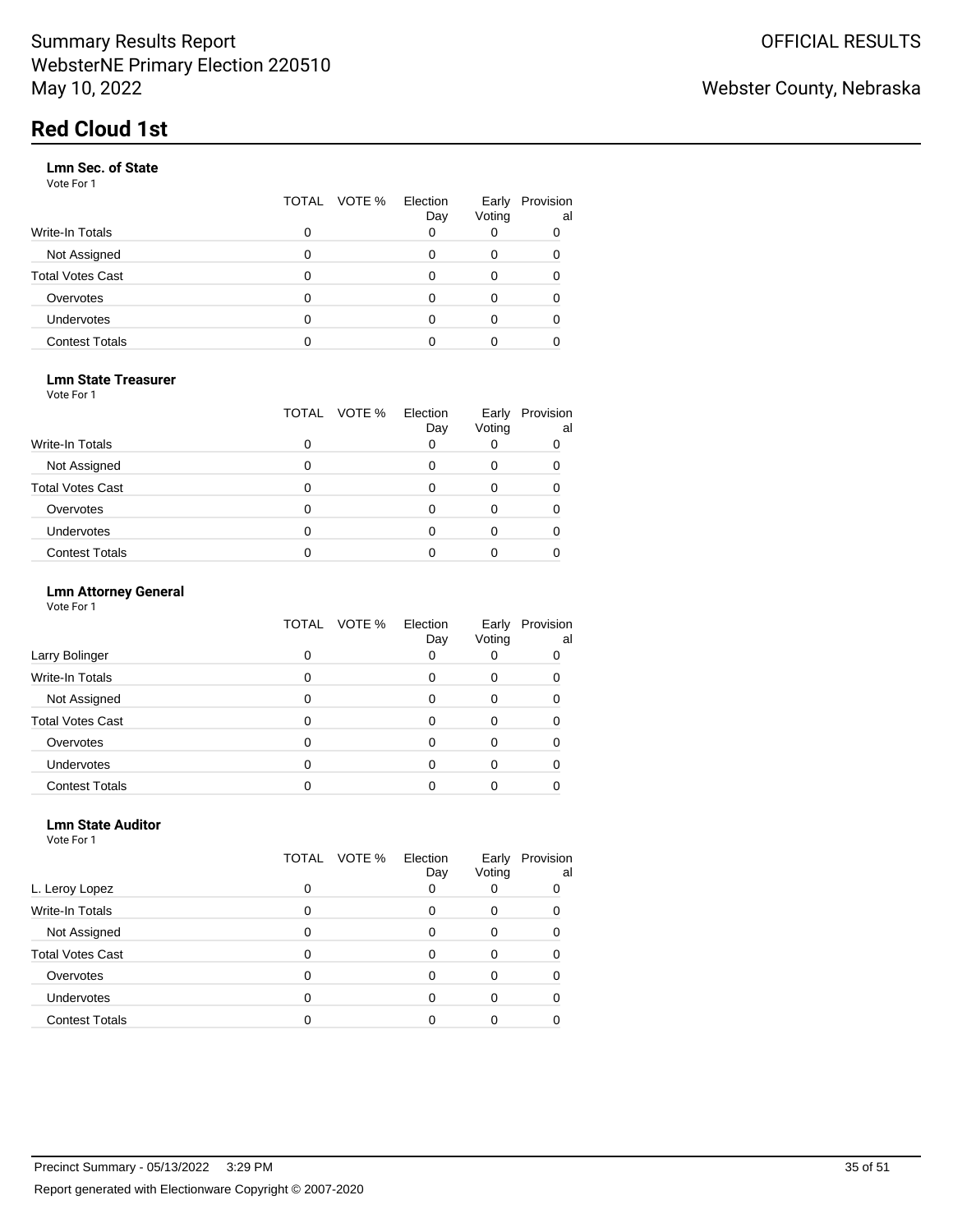## **Lmn Public Service Comm. Dist 5**

Vote For 1

|                         | TOTAL | VOTE % | Election<br>Day | Early<br>Voting | Provision<br>al |
|-------------------------|-------|--------|-----------------|-----------------|-----------------|
| <b>Write-In Totals</b>  | 0     |        | Ω               |                 |                 |
| Not Assigned            |       |        |                 | 0               |                 |
| <b>Total Votes Cast</b> |       |        |                 | 0               |                 |
| Overvotes               | Ω     |        |                 | 0               |                 |
| <b>Undervotes</b>       |       |        |                 | 0               |                 |
| <b>Contest Totals</b>   |       |        |                 |                 |                 |

#### **Legislature Dist 38**

Vote For 1

|                         | TOTAL    | VOTE %  | Election<br>Day | Early<br>Voting | Provision<br>al |
|-------------------------|----------|---------|-----------------|-----------------|-----------------|
| Dave Murman             | 101      | 80.16%  | 92              | 9               | 0               |
| Tyler R. Cappel         | 25       | 19.84%  | 19              | 6               | 0               |
| Write-In Totals         | $\Omega$ | 0.00%   | 0               | 0               | 0               |
| Not Assigned            | $\Omega$ | 0.00%   | 0               | 0               | 0               |
| <b>Total Votes Cast</b> | 126      | 100.00% | 111             | 15              | 0               |
| Overvotes               | 0        |         | 0               | 0               | 0               |
| Undervotes              | 19       |         | 17              | 2               | 0               |
| <b>Contest Totals</b>   | 145      |         | 128             | 17              | 0               |
|                         |          |         |                 |                 |                 |

# **State Board of Education Dist 5**

Vote For 1

|                         | TOTAL | VOTE %   | Election<br>Day | Early<br>Voting | Provision<br>al |
|-------------------------|-------|----------|-----------------|-----------------|-----------------|
| <b>Kirk Penner</b>      | 76    | 60.80%   | 67              | 9               | 0               |
| <b>Helen Raikes</b>     | 49    | 39.20%   | 43              | 6               | 0               |
| Write-In Totals         | 0     | 0.00%    | 0               | 0               | 0               |
| Not Assigned            | 0     | $0.00\%$ | $\Omega$        | 0               | 0               |
| <b>Total Votes Cast</b> | 125   | 100.00%  | 110             | 15              | 0               |
| Overvotes               | 0     |          | 0               | 0               | 0               |
| Undervotes              | 20    |          | 18              | 2               | 0               |
| <b>Contest Totals</b>   | 145   |          | 128             | 17              | 0               |
|                         |       |          |                 |                 |                 |

## **University of NE Board of Regents Dist 6**

|                       | TOTAL | VOTE %  | Election<br>Day | Early<br>Voting | Provision<br>al |
|-----------------------|-------|---------|-----------------|-----------------|-----------------|
| Paul R. Kenney        | 60    | 52.17%  | 52              | 8               | 0               |
| Julie Hehnke          | 54    | 46.96%  | 48              | 6               | 0               |
| Write-In Totals       | 1     | 0.87%   |                 | 0               | 0               |
| Not Assigned          | 1     | 0.87%   |                 | 0               | 0               |
| Total Votes Cast      | 115   | 100.00% | 101             | 14              | 0               |
| Overvotes             | 0     |         | 0               | 0               | 0               |
| Undervotes            | 30    |         | 27              | 3               | 0               |
| <b>Contest Totals</b> | 145   |         | 128             | 17              | 0               |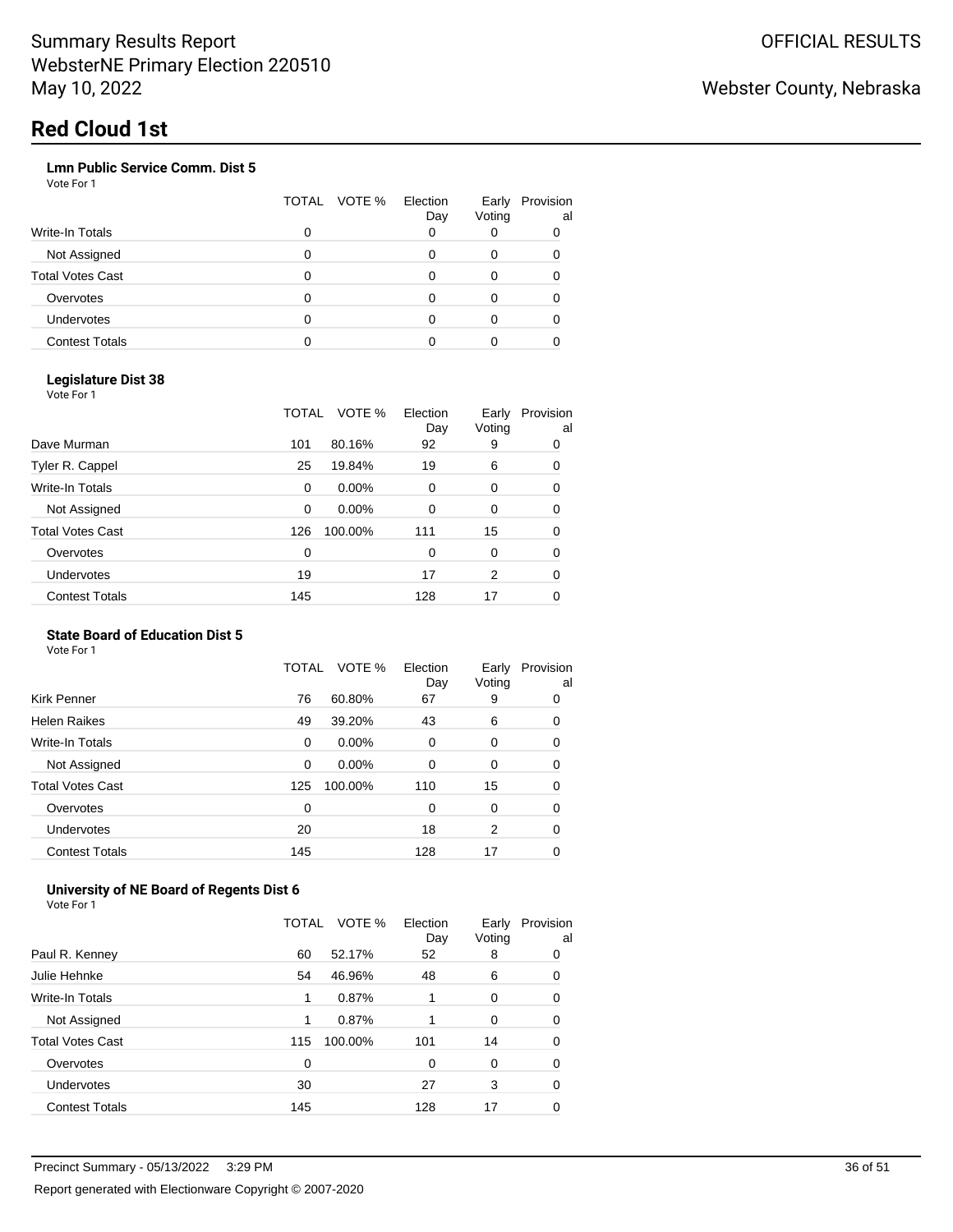# Summary Results Report WebsterNE Primary Election 220510 May 10, 2022

# Webster County, Nebraska

# **Red Cloud 2nd**

| <b>Statistics</b>                      | TOTAL | Flection<br>Day | Early<br>Voting | Provision<br>al |
|----------------------------------------|-------|-----------------|-----------------|-----------------|
| <b>Ballots Cast - Total</b>            | 201   | 175             | 26              | 0               |
| Ballots Cast - Republican Party        | 170   | 147             | 23              | ∩               |
| <b>Ballots Cast - Democratic Party</b> | 18    | 16              | 2               | ∩               |
| Ballots Cast - Libertarian Party       | 0     | 0               | O               | O               |
| Ballots Cast - Legal Marijuana NOW     | 0     | 0               | O               | ∩               |
| Ballots Cast - Nonpartisan             | 13    | 12              |                 |                 |
| Ballots Cast - Blank                   |       | Ω               |                 |                 |

## **Rep Congress Dist. 3**

| Vote For 1              |       |         |                 |                 |                 |
|-------------------------|-------|---------|-----------------|-----------------|-----------------|
|                         | TOTAL | VOTE %  | Election<br>Day | Early<br>Voting | Provision<br>al |
| Adrian Smith            | 130   | 79.75%  | 114             | 16              | 0               |
| Mike Calhoun            | 33    | 20.25%  | 26              | 7               | 0               |
| Write-In Totals         | 0     | 0.00%   | $\Omega$        | 0               | 0               |
| Not Assigned            | 0     | 0.00%   | $\Omega$        | 0               | 0               |
| <b>Total Votes Cast</b> | 163   | 100.00% | 140             | 23              | 0               |
| Overvotes               | 1     |         |                 | 0               | 0               |
| <b>Undervotes</b>       | 6     |         | 6               | 0               | 0               |
| <b>Contest Totals</b>   | 170   |         | 147             | 23              | 0               |

### **Rep Governor**

|                         | <b>TOTAL</b> | VOTE %  | Election<br>Day | Early<br>Voting | Provision<br>al |
|-------------------------|--------------|---------|-----------------|-----------------|-----------------|
| Jim Pillen              | 80           | 47.06%  | 71              | 9               | 0               |
| Charles W. Herbster     | 44           | 25.88%  | 40              | 4               | 0               |
| <b>Brett Lindstrom</b>  | 30           | 17.65%  | 23              | $\overline{7}$  | 0               |
| Theresa Thibodeau       | 8            | 4.71%   | 6               | $\overline{2}$  | 0               |
| Michael Connely         | 3            | 1.76%   | 2               | 1               | 0               |
| Lela McNinch            | 2            | 1.18%   | 2               | 0               | 0               |
| <b>Breland Ridenour</b> | 2            | 1.18%   | 2               | 0               | 0               |
| <b>Troy Wentz</b>       | 1            | 0.59%   | 1               | 0               | 0               |
| Donna Nicole Carpenter  | 0            | 0.00%   | $\Omega$        | 0               | 0               |
| Write-In Totals         | 0            | 0.00%   | 0               | 0               | 0               |
| Not Assigned            | 0            | 0.00%   | $\Omega$        | 0               | 0               |
| <b>Total Votes Cast</b> | 170          | 100.00% | 147             | 23              | 0               |
| Overvotes               | 0            |         | 0               | 0               | 0               |
| Undervotes              | 0            |         | $\Omega$        | 0               | 0               |
| <b>Contest Totals</b>   | 170          |         | 147             | 23              | 0               |
|                         |              |         |                 |                 |                 |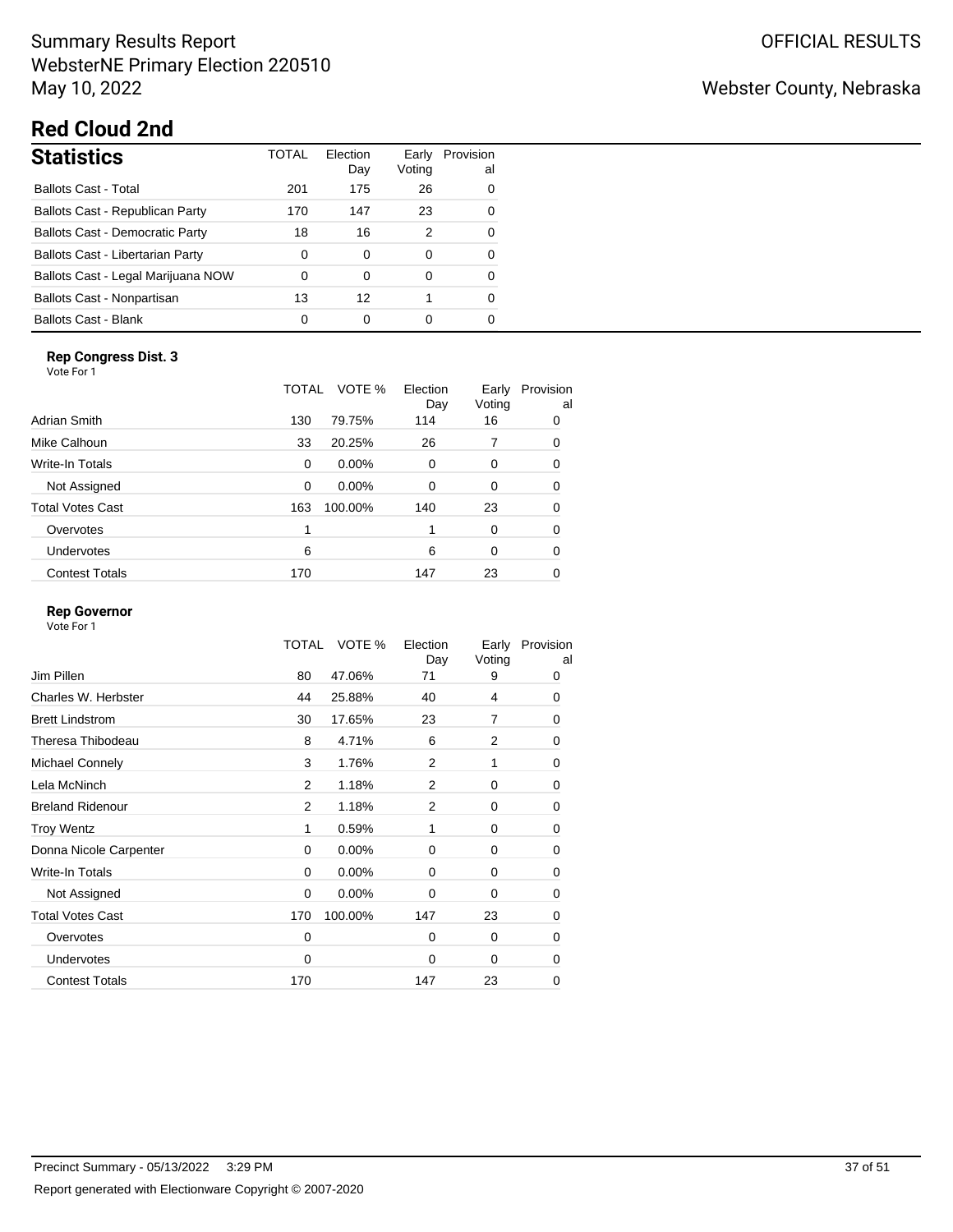## **Rep Sec. of State**

Vote For 1

|                       | TOTAL | VOTE %  | Election<br>Day | Early<br>Voting | Provision<br>al |
|-----------------------|-------|---------|-----------------|-----------------|-----------------|
| <b>Rex Schroder</b>   | 52    | 37.14%  | 43              | 9               | 0               |
| Bob Evnen             | 46    | 32.86%  | 39              | 7               | 0               |
| Robert J. Borer       | 42    | 30.00%  | 38              | 4               | 0               |
| Write-In Totals       | 0     | 0.00%   | 0               | 0               | 0               |
| Not Assigned          | 0     | 0.00%   | 0               | 0               | 0               |
| Total Votes Cast      | 140   | 100.00% | 120             | 20              | 0               |
| Overvotes             |       |         | 1               | 0               | 0               |
| Undervotes            | 29    |         | 26              | 3               | 0               |
| <b>Contest Totals</b> | 170   |         | 147             | 23              |                 |

#### **Rep State Treasurer** Vote For 1

|                         | TOTAL    | VOTE %   | Election<br>Day | Early<br>Voting | Provision<br>a |
|-------------------------|----------|----------|-----------------|-----------------|----------------|
| John Murante            | 93       | 67.88%   | 82              | 11              | 0              |
| Paul Anderson           | 44       | 32.12%   | 37              | 7               | 0              |
| Write-In Totals         | $\Omega$ | $0.00\%$ | 0               | 0               | 0              |
| Not Assigned            | 0        | 0.00%    | 0               | 0               | 0              |
| <b>Total Votes Cast</b> | 137      | 100.00%  | 119             | 18              | 0              |
| Overvotes               | 0        |          | 0               | 0               | 0              |
| Undervotes              | 33       |          | 28              | 5               | 0              |
| <b>Contest Totals</b>   | 170      |          | 147             | 23              |                |

## **Rep Attorney General**

| Vote For 1 |  |
|------------|--|
|            |  |

|                         | TOTAL | VOTE %  | Election<br>Day | Early<br>Voting | Provision<br>al |
|-------------------------|-------|---------|-----------------|-----------------|-----------------|
| Mike Hilgers            | 93    | 66.43%  | 78              | 15              | 0               |
| Jennifer Hicks          | 47    | 33.57%  | 41              | 6               | 0               |
| Write-In Totals         | 0     | 0.00%   | $\Omega$        | 0               | 0               |
| Not Assigned            | 0     | 0.00%   | $\Omega$        | 0               | 0               |
| <b>Total Votes Cast</b> | 140   | 100.00% | 119             | 21              | 0               |
| Overvotes               | 0     |         | 0               | 0               | 0               |
| Undervotes              | 30    |         | 28              | 2               | 0               |
| <b>Contest Totals</b>   | 170   |         | 147             | 23              | 0               |
|                         |       |         |                 |                 |                 |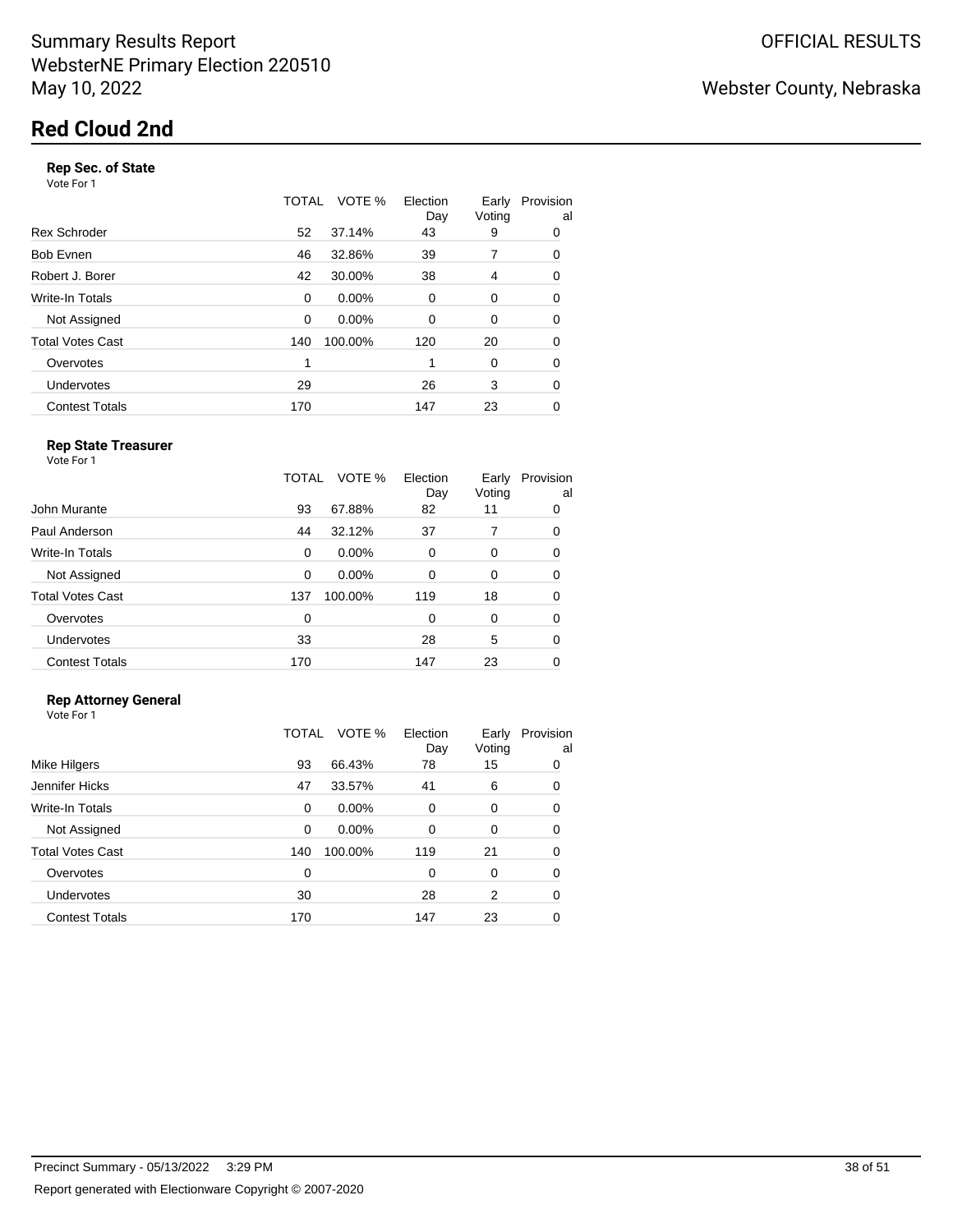## **Rep State Auditor**

Vote For 1

Vote For 1

|                       | TOTAL | VOTE %   | Election<br>Day | Early<br>Voting | Provision<br>al |
|-----------------------|-------|----------|-----------------|-----------------|-----------------|
| Mike Foley            | 121   | 83.45%   | 102             | 19              | 0               |
| Larry Anderson        | 24    | 16.55%   | 22              | 2               | 0               |
| Write-In Totals       | 0     | 0.00%    | $\Omega$        | 0               | 0               |
| Not Assigned          | 0     | $0.00\%$ | $\Omega$        | 0               | 0               |
| Total Votes Cast      | 145   | 100.00%  | 124             | 21              | 0               |
| Overvotes             | 0     |          | $\Omega$        | 0               | 0               |
| Undervotes            | 25    |          | 23              | 2               | 0               |
| <b>Contest Totals</b> | 170   |          | 147             | 23              | 0               |
|                       |       |          |                 |                 |                 |

#### **Rep Public Service Comm. Dist 5**

|                         | TOTAL | VOTE %  | Election<br>Day | Early<br>Voting | Provision<br>al |
|-------------------------|-------|---------|-----------------|-----------------|-----------------|
| Dakota Delka            | 93    | 59.62%  | 86              |                 | 0               |
| Kevin Stocker           | 36    | 23.08%  | 27              | 9               | 0               |
| Mary Ridder             | 27    | 17.31%  | 22              | 5               | 0               |
| Write-In Totals         | 0     | 0.00%   | $\Omega$        | 0               | 0               |
| Not Assigned            | 0     | 0.00%   | 0               | 0               | 0               |
| <b>Total Votes Cast</b> | 156   | 100.00% | 135             | 21              | 0               |
| Overvotes               | 0     |         | $\Omega$        | 0               | $\mathbf 0$     |
| Undervotes              | 14    |         | 12              | 2               | 0               |
| <b>Contest Totals</b>   | 170   |         | 147             | 23              | 0               |

#### **Rep County Commissioner Dist 5** Vote For 1

|                         | TOTAL | VOTE %  | Election<br>Day | Early<br>Voting | Provision<br>al |
|-------------------------|-------|---------|-----------------|-----------------|-----------------|
| Gary Ratzlaff           | 21    | 52.50%  | 14              |                 | 0               |
| Mike Delka              | 19    | 47.50%  | 15              | 4               | 0               |
| <b>Write-In Totals</b>  | 0     | 0.00%   | $\Omega$        | 0               | 0               |
| Not Assigned            | 0     | 0.00%   | $\Omega$        | 0               | 0               |
| <b>Total Votes Cast</b> | 40    | 100.00% | 29              | 11              | 0               |
| Overvotes               | 0     |         | 0               | 0               | 0               |
| Undervotes              | 0     |         | 0               | 0               | 0               |
| <b>Contest Totals</b>   | 40    |         | 29              | 11              | 0               |
|                         |       |         |                 |                 |                 |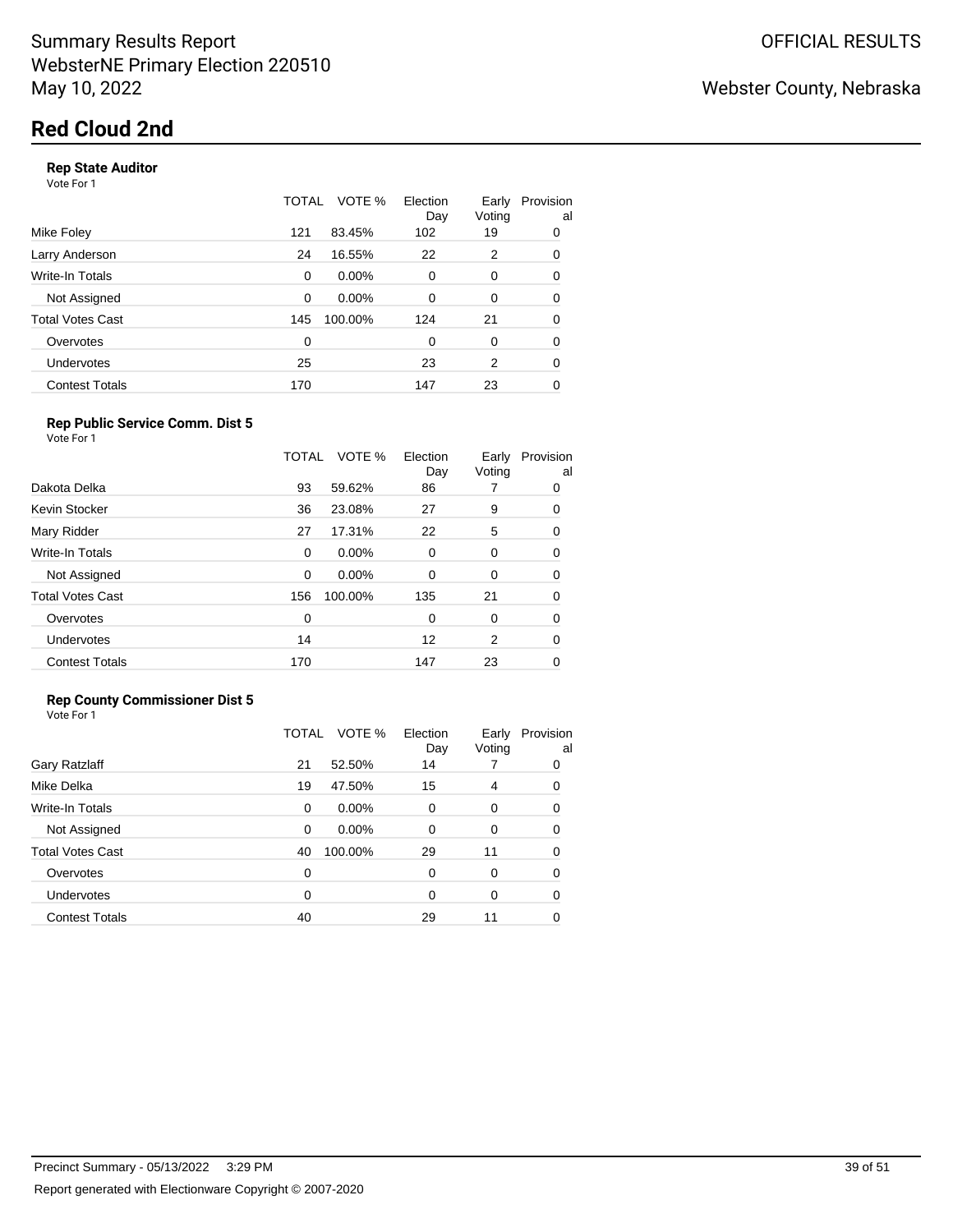# **Dem Congress Dist. 3**

Vote For 1

|                         | TOTAL | VOTE %   | Election<br>Day | Early<br>Voting | Provision<br>al |
|-------------------------|-------|----------|-----------------|-----------------|-----------------|
| Daniel M. Wik           | 10    | 66.67%   | 10              | 0               | 0               |
| David J. Else           | 5     | 33.33%   | 3               | 2               | 0               |
| <b>Write-In Totals</b>  | 0     | $0.00\%$ | 0               | 0               | 0               |
| Not Assigned            | 0     | 0.00%    | 0               | 0               | 0               |
| <b>Total Votes Cast</b> | 15    | 100.00%  | 13              | 2               | 0               |
| Overvotes               | 0     |          | 0               | 0               | 0               |
| <b>Undervotes</b>       | 3     |          | 3               | $\Omega$        | 0               |
| <b>Contest Totals</b>   | 18    |          | 16              | 2               | 0               |

## **Dem Governor**

Vote For 1

|                         | TOTAL | VOTE %   | Election<br>Day | Early<br>Voting | Provision<br>al |
|-------------------------|-------|----------|-----------------|-----------------|-----------------|
| Carol Blood             | 12    | 75.00%   | 10              | 2               | 0               |
| Roy A. Harris           | 4     | 25.00%   | 4               | 0               | 0               |
| Write-In Totals         | 0     | $0.00\%$ | 0               | 0               | 0               |
| Not Assigned            | 0     | 0.00%    | $\Omega$        | 0               | 0               |
| <b>Total Votes Cast</b> | 16    | 100.00%  | 14              | 2               | 0               |
| Overvotes               | 0     |          | 0               | 0               | 0               |
| Undervotes              | 2     |          | 2               | 0               | 0               |
| <b>Contest Totals</b>   | 18    |          | 16              | 2               |                 |

#### **Dem Sec. of State** Vote For 1

|                         | TOTAL | VOTE %<br>Election<br>Day | Early<br>Voting | Provision<br>al |
|-------------------------|-------|---------------------------|-----------------|-----------------|
| <b>Write-In Totals</b>  | 0     | Ω                         |                 |                 |
| Not Assigned            | 0     |                           |                 |                 |
| <b>Total Votes Cast</b> | 0     |                           |                 |                 |
| Overvotes               | 0     |                           |                 |                 |
| Undervotes              | 18    | 16                        | 2               |                 |
| <b>Contest Totals</b>   | 18    | 16                        | っ               |                 |

## **Dem State Treasurer**

|                         | TOTAL | VOTE % | Election<br>Day | Early<br>Voting | Provision<br>al |
|-------------------------|-------|--------|-----------------|-----------------|-----------------|
| Write-In Totals         | 0     |        |                 |                 | 0               |
| Not Assigned            | O     |        |                 |                 |                 |
| <b>Total Votes Cast</b> | 0     |        |                 |                 |                 |
| Overvotes               | 0     |        |                 |                 |                 |
| <b>Undervotes</b>       | 18    |        | 16              | 2               |                 |
| <b>Contest Totals</b>   | 18    |        | 16              |                 |                 |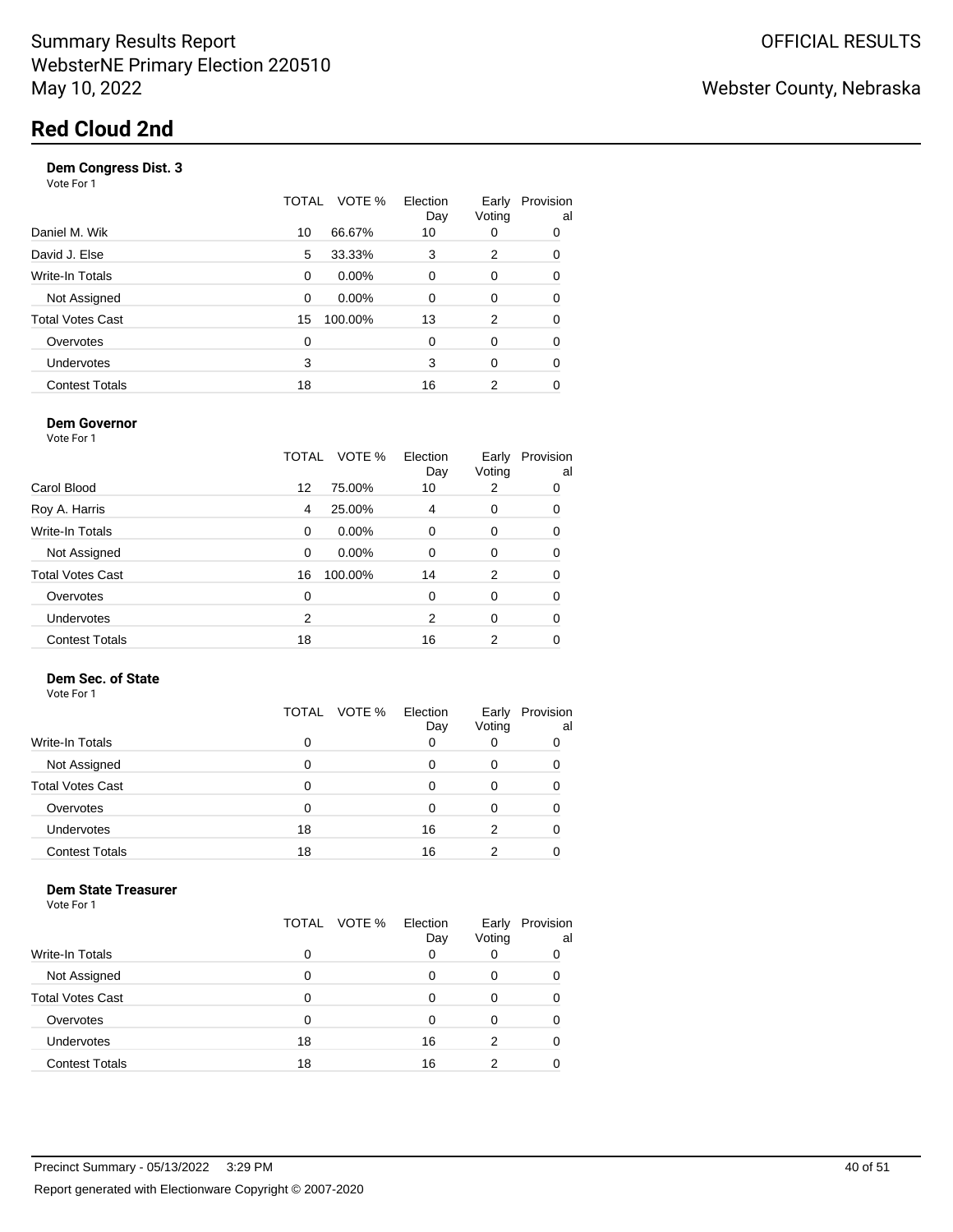### **Dem Attorney General**

Vote For 1

|                         | TOTAL | VOTE % | Election<br>Day | Early<br>Voting | Provision<br>al |
|-------------------------|-------|--------|-----------------|-----------------|-----------------|
| <b>Write-In Totals</b>  | 0     |        | 0               |                 |                 |
| Not Assigned            |       |        | O               | 0               |                 |
| <b>Total Votes Cast</b> |       |        | O               | 0               |                 |
| Overvotes               | O     |        | O               | 0               |                 |
| <b>Undervotes</b>       | 18    |        | 16              | 2               |                 |
| <b>Contest Totals</b>   | 18    |        | 16              | 2               |                 |

### **Dem State Auditor**

Vote For 1

|                         | VOTE %<br>TOTAL | Election<br>Day | Early<br>Voting | Provision<br>al |
|-------------------------|-----------------|-----------------|-----------------|-----------------|
| <b>Write-In Totals</b>  | 0               |                 |                 |                 |
| Not Assigned            | 0               |                 |                 |                 |
| <b>Total Votes Cast</b> | Ω               |                 |                 |                 |
| Overvotes               | Ω               |                 |                 |                 |
| <b>Undervotes</b>       | 18              | 16              | 2               |                 |
| <b>Contest Totals</b>   | 18              | 16              | າ               |                 |

## **Dem Public Service Comm. Dist 5**

| Vote For 1 |  |  |  |  |
|------------|--|--|--|--|
|------------|--|--|--|--|

|                         |    | TOTAL VOTE % | Election<br>Day | Early<br>Voting | Provision<br>al |
|-------------------------|----|--------------|-----------------|-----------------|-----------------|
| <b>Write-In Totals</b>  | 0  |              |                 |                 |                 |
| Not Assigned            | 0  |              |                 | 0               |                 |
| <b>Total Votes Cast</b> | 0  |              |                 |                 |                 |
| Overvotes               | 0  |              |                 |                 |                 |
| <b>Undervotes</b>       | 18 |              | 16              | 2               |                 |
| <b>Contest Totals</b>   | 18 |              | 16              | 2               |                 |

#### **Lib Congress Dist. 3** Vote For 1

|                         | TOTAL | VOTE % | Election<br>Day | Early<br>Voting | Provision<br>al |
|-------------------------|-------|--------|-----------------|-----------------|-----------------|
| <b>Write-In Totals</b>  | 0     |        | 0               | 0               | 0               |
| Not Assigned            | O     |        | 0               | 0               | 0               |
| <b>Total Votes Cast</b> |       |        | O               | Ω               |                 |
| Overvotes               |       |        | O               | 0               |                 |
| <b>Undervotes</b>       |       |        | O               |                 |                 |
| <b>Contest Totals</b>   |       |        |                 |                 |                 |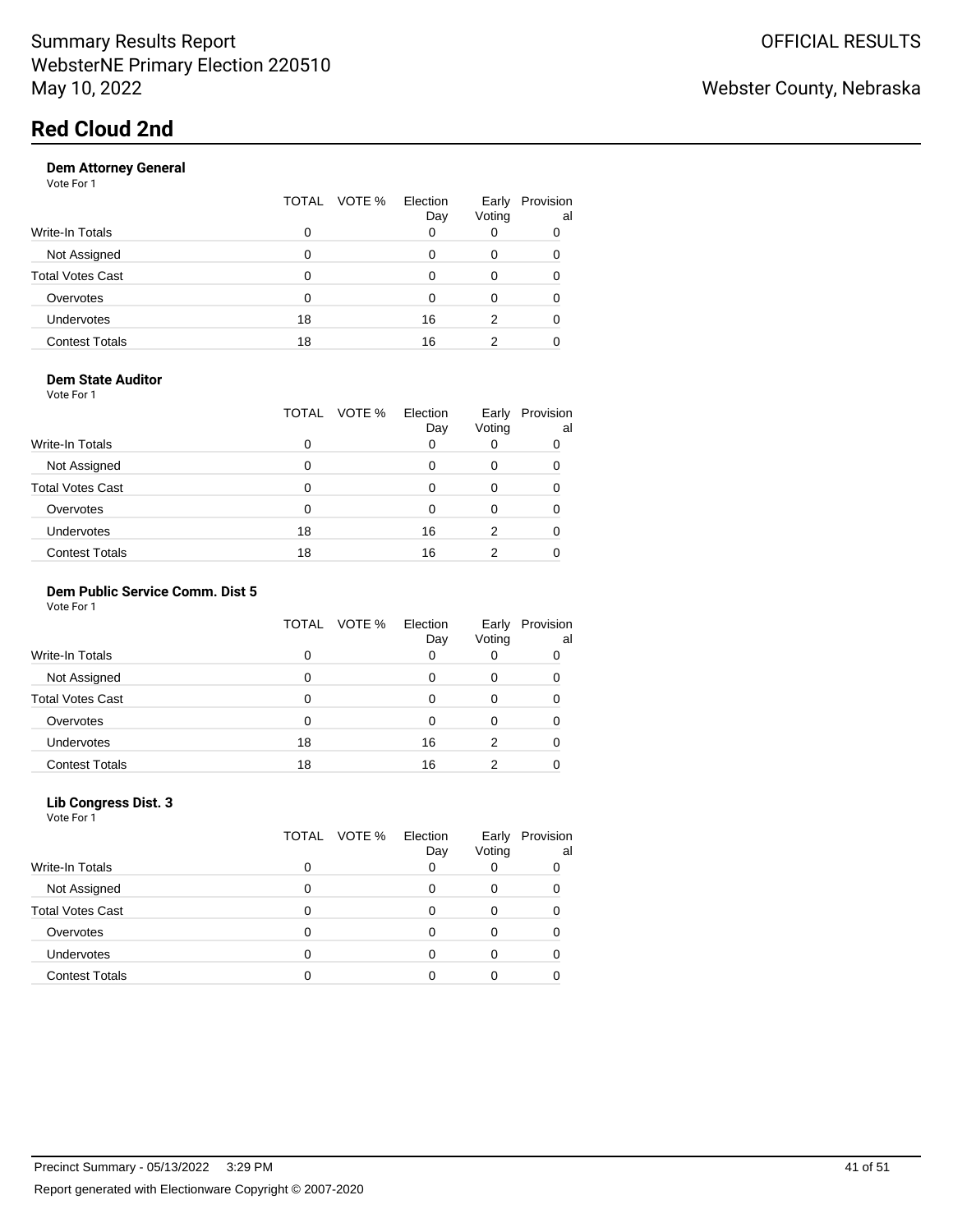## **Lib Governor**

Vote For 1

|                       | VOTE %<br>TOTAL | Election<br>Day | Early<br>Voting | Provision<br>al |
|-----------------------|-----------------|-----------------|-----------------|-----------------|
| Scott Zimmerman       | 0               | 0               | O               |                 |
| Write-In Totals       | Ω               | n               | 0               |                 |
| Not Assigned          | 0               | 0               | 0               |                 |
| Total Votes Cast      | 0               | O               | 0               |                 |
| Overvotes             | Ω               | O               | 0               |                 |
| <b>Undervotes</b>     | 0               |                 | 0               |                 |
| <b>Contest Totals</b> |                 |                 |                 |                 |
|                       |                 |                 |                 |                 |

## **Lib Sec. of State**

Vote For 1

|                         | TOTAL VOTE % | Election<br>Day | Early<br>Voting | Provision<br>al |
|-------------------------|--------------|-----------------|-----------------|-----------------|
| Write-In Totals         |              |                 |                 |                 |
| Not Assigned            |              |                 |                 |                 |
| <b>Total Votes Cast</b> |              |                 |                 |                 |
| Overvotes               |              |                 |                 |                 |
| Undervotes              |              |                 |                 |                 |
| <b>Contest Totals</b>   |              |                 |                 |                 |

#### **Lib State Treasurer**

Vote For 1

|                         | TOTAL VOTE % | Election<br>Day | Early<br>Voting | Provision<br>al |
|-------------------------|--------------|-----------------|-----------------|-----------------|
| Katrina Tomsen          | Ω            |                 |                 |                 |
| Write-In Totals         |              | Ω               | 0               |                 |
| Not Assigned            | O            | ი               |                 |                 |
| <b>Total Votes Cast</b> |              | O               |                 |                 |
| Overvotes               | ი            | ი               | 0               |                 |
| Undervotes              |              |                 |                 |                 |
| <b>Contest Totals</b>   |              |                 |                 |                 |
|                         |              |                 |                 |                 |

# **Lib Attorney General**

|                       | VOTE %<br>TOTAL | Election<br>Day | Early<br>Voting | Provision<br>al |
|-----------------------|-----------------|-----------------|-----------------|-----------------|
| Write-In Totals       | 0               |                 |                 |                 |
| Not Assigned          |                 |                 |                 |                 |
| Total Votes Cast      |                 |                 |                 |                 |
| Overvotes             | O               |                 |                 |                 |
| Undervotes            |                 |                 |                 |                 |
| <b>Contest Totals</b> |                 |                 |                 |                 |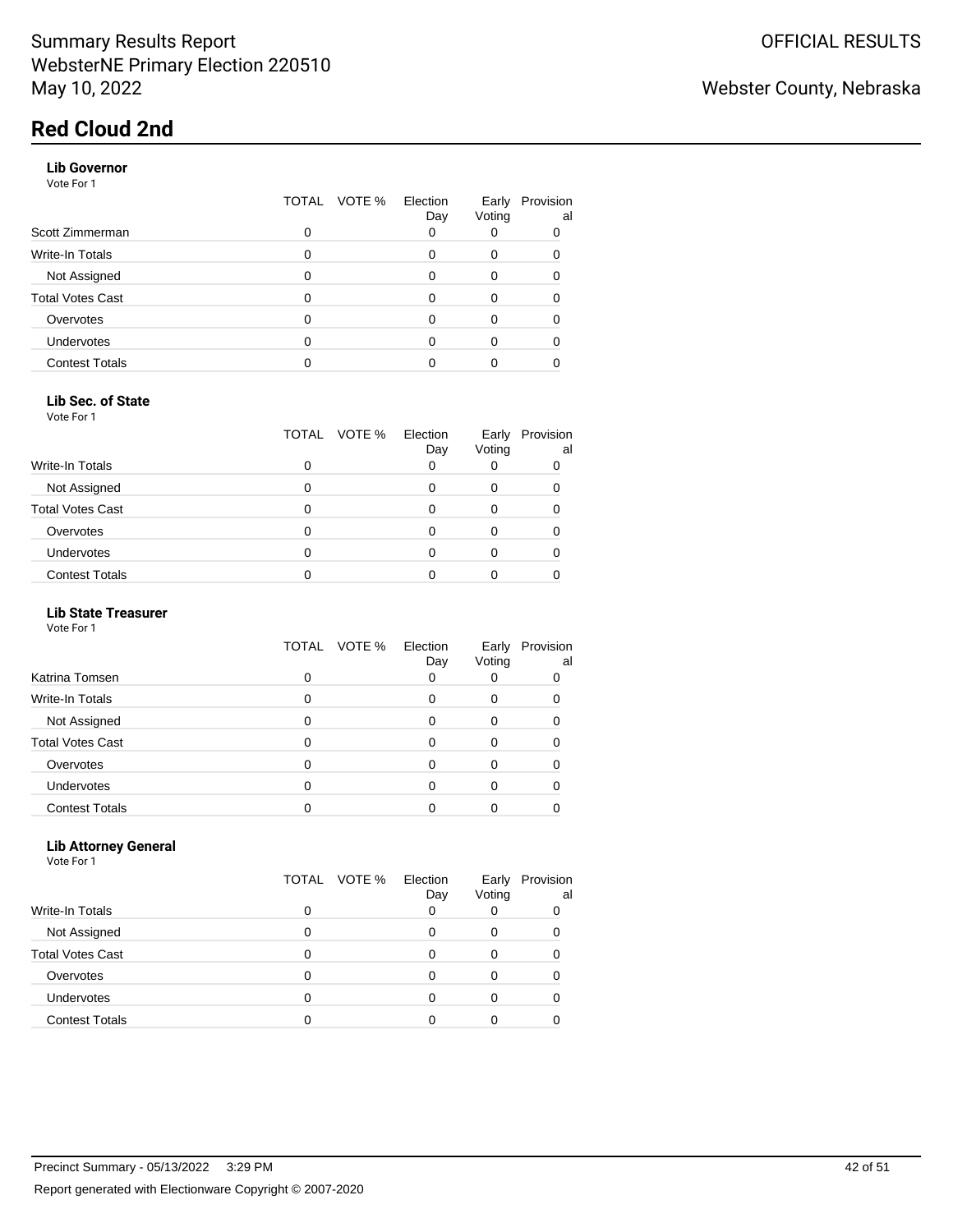### **Lib State Auditor**

Vote For 1

|                       | TOTAL | VOTE % | Election<br>Day | Early<br>Voting | Provision<br>al |
|-----------------------|-------|--------|-----------------|-----------------|-----------------|
| Gene Siadek           | 0     |        |                 |                 | 0               |
| Write-In Totals       |       |        |                 | O               | ი               |
| Not Assigned          |       |        |                 | O               |                 |
| Total Votes Cast      | ი     |        |                 | 0               |                 |
| Overvotes             |       |        |                 | O               |                 |
| Undervotes            |       |        |                 | Ω               |                 |
| <b>Contest Totals</b> |       |        |                 |                 |                 |

## **Lib Public Service Comm. Dist 5**

Vote For 1

|                       | TOTAL VOTE % | Election<br>Day | Early<br>Voting | Provision<br>al |
|-----------------------|--------------|-----------------|-----------------|-----------------|
| Write-In Totals       |              |                 |                 |                 |
| Not Assigned          |              |                 |                 |                 |
| Total Votes Cast      |              |                 | 0               |                 |
| Overvotes             |              |                 | Ω               |                 |
| Undervotes            |              |                 |                 |                 |
| <b>Contest Totals</b> |              |                 |                 |                 |

#### **Lmn Congress Dist. 3**

Vote For 1

|                         | TOTAL | VOTE % | Election<br>Day | Early<br>Voting | Provision<br>al |
|-------------------------|-------|--------|-----------------|-----------------|-----------------|
| Mark Elworth Jr.        |       |        |                 | O               |                 |
| <b>Write-In Totals</b>  |       |        | 0               | 0               |                 |
| Not Assigned            | O     |        | ი               | 0               |                 |
| <b>Total Votes Cast</b> |       |        | O               | ∩               |                 |
| Overvotes               |       |        | ი               | 0               |                 |
| Undervotes              |       |        | ი               | 0               |                 |
| <b>Contest Totals</b>   |       |        |                 |                 |                 |

#### **Lmn Governor** Vote For 1

|                         | TOTAL VOTE % | Election<br>Day | Early<br>Voting | Provision<br>al |
|-------------------------|--------------|-----------------|-----------------|-----------------|
| Write-In Totals         |              |                 |                 |                 |
| Not Assigned            |              | Ω               |                 |                 |
| <b>Total Votes Cast</b> |              |                 |                 |                 |
| Overvotes               |              |                 |                 |                 |
| Undervotes              |              |                 |                 |                 |
| <b>Contest Totals</b>   |              |                 |                 |                 |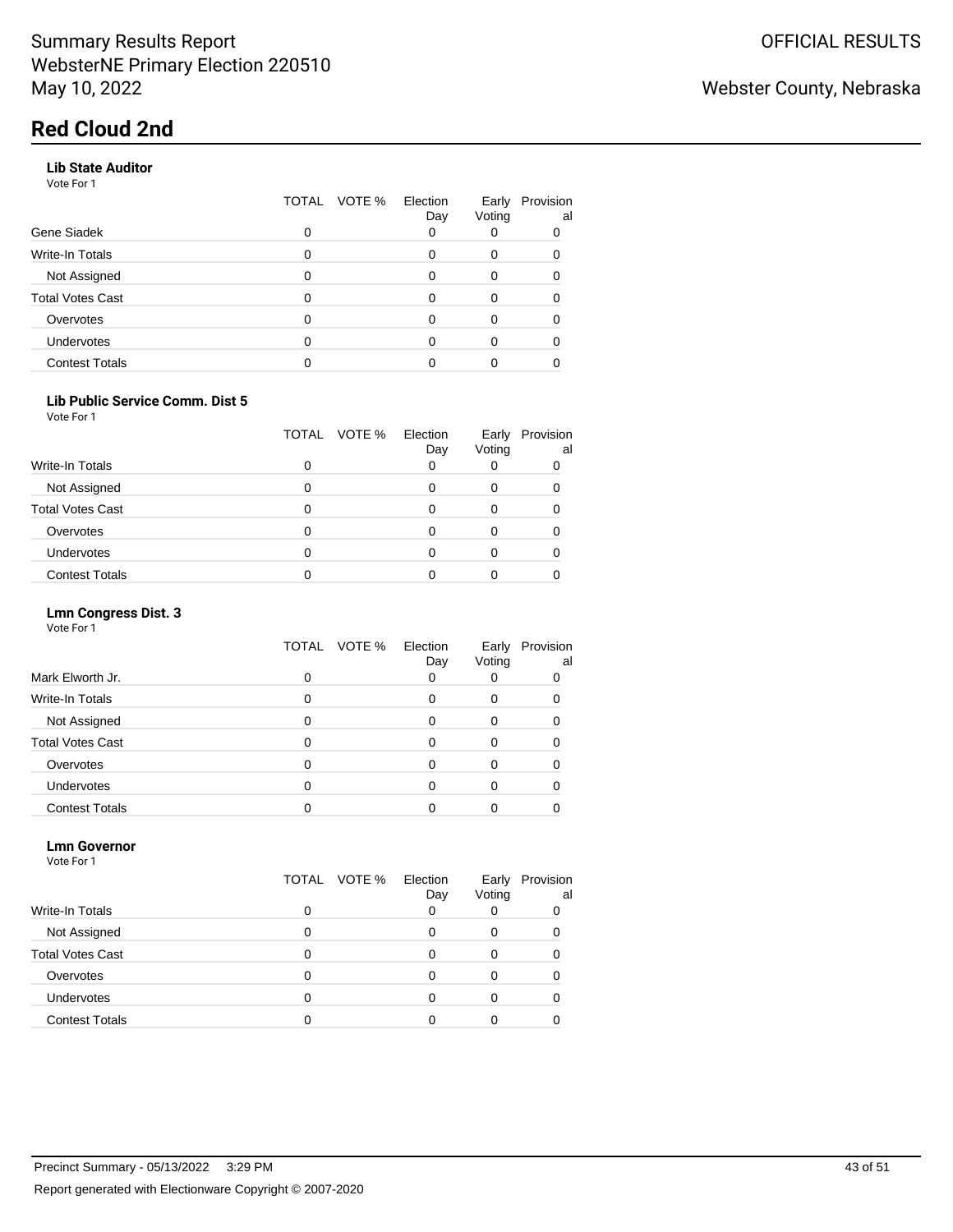## **Lmn Sec. of State**

Vote For 1

|                         | TOTAL VOTE % | Election<br>Day | Early<br>Voting | Provision<br>al |
|-------------------------|--------------|-----------------|-----------------|-----------------|
| <b>Write-In Totals</b>  |              | 0               |                 |                 |
| Not Assigned            |              |                 |                 |                 |
| <b>Total Votes Cast</b> |              |                 |                 |                 |
| Overvotes               |              |                 | 0               |                 |
| <b>Undervotes</b>       |              |                 |                 |                 |
| <b>Contest Totals</b>   |              |                 |                 |                 |

### **Lmn State Treasurer**

Vote For 1

|                         | TOTAL VOTE % | Election<br>Day | Early<br>Voting | Provision<br>al |
|-------------------------|--------------|-----------------|-----------------|-----------------|
| <b>Write-In Totals</b>  |              |                 |                 |                 |
| Not Assigned            |              |                 | 0               |                 |
| <b>Total Votes Cast</b> |              |                 | $\mathbf{I}$    |                 |
| Overvotes               |              |                 |                 |                 |
| <b>Undervotes</b>       |              |                 |                 |                 |
| <b>Contest Totals</b>   |              |                 |                 |                 |

#### **Lmn Attorney General**

| Vote For 1 |
|------------|
|------------|

|                         | TOTAL VOTE % | Election<br>Day | Early<br>Voting | Provision<br>al |
|-------------------------|--------------|-----------------|-----------------|-----------------|
| Larry Bolinger          | ი            |                 |                 |                 |
| <b>Write-In Totals</b>  | 0            |                 |                 |                 |
| Not Assigned            | ი            |                 | O               |                 |
| <b>Total Votes Cast</b> | 0            |                 | 0               |                 |
| Overvotes               | O            |                 | 0               |                 |
| Undervotes              | 0            |                 | 0               |                 |
| <b>Contest Totals</b>   |              |                 |                 |                 |

#### **Lmn State Auditor** Vote For 1

|                         |   | TOTAL VOTE % | Election<br>Day | Early<br>Voting | Provision<br>al |
|-------------------------|---|--------------|-----------------|-----------------|-----------------|
| L. Leroy Lopez          | 0 |              | 0               | 0               |                 |
| Write-In Totals         | O |              | 0               | $\Omega$        |                 |
| Not Assigned            | 0 |              | 0               | 0               |                 |
| <b>Total Votes Cast</b> | O |              | 0               | 0               |                 |
| Overvotes               | 0 |              | 0               | $\Omega$        |                 |
| Undervotes              | ი |              | ი               | $\Omega$        |                 |
| <b>Contest Totals</b>   |   |              |                 |                 |                 |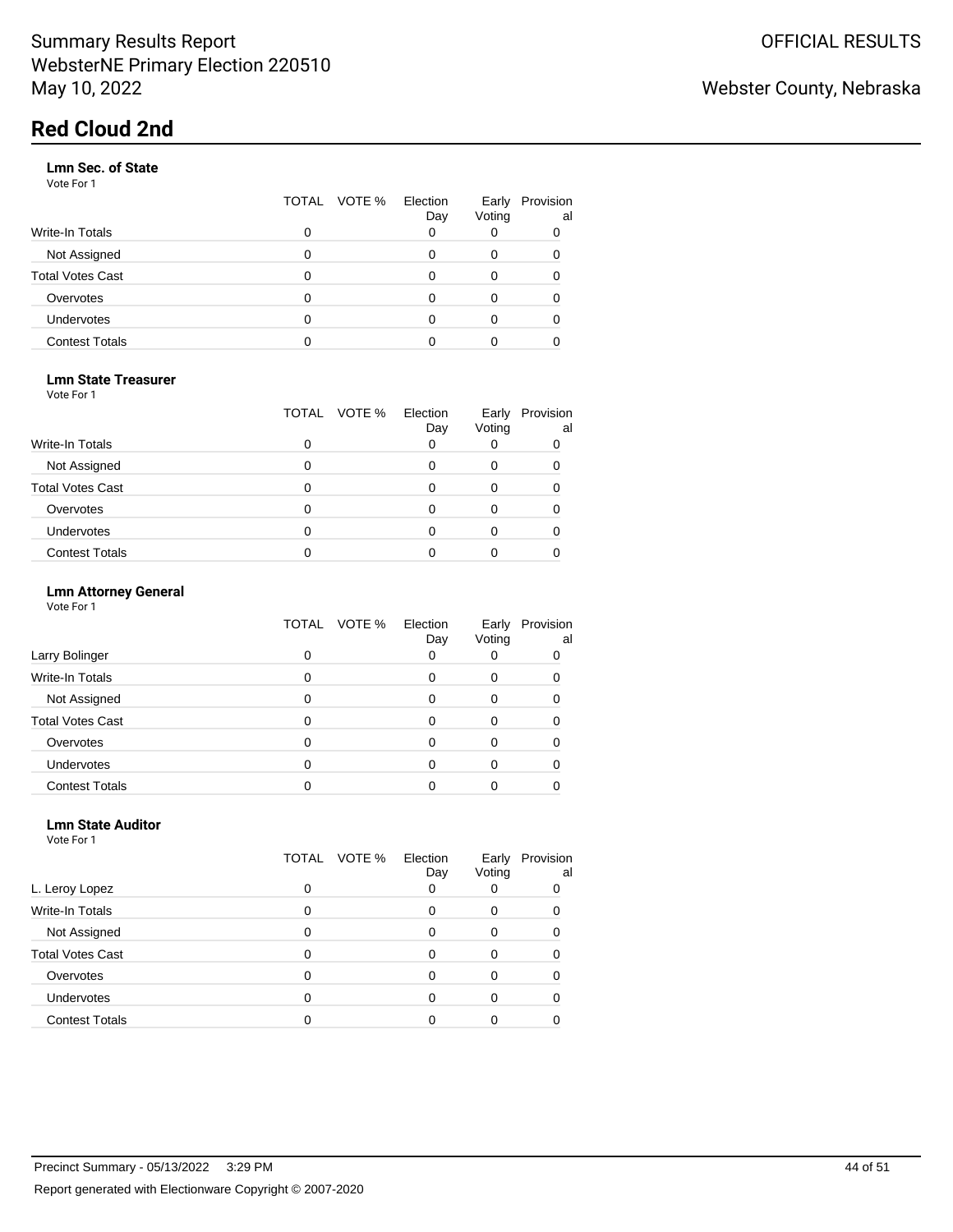## **Lmn Public Service Comm. Dist 5**

Vote For 1

|                         | TOTAL | VOTE % | Election<br>Day | Early<br>Voting | Provision<br>al |
|-------------------------|-------|--------|-----------------|-----------------|-----------------|
| <b>Write-In Totals</b>  | 0     |        | Ω               |                 |                 |
| Not Assigned            |       |        |                 | 0               |                 |
| <b>Total Votes Cast</b> |       |        |                 | 0               |                 |
| Overvotes               | Ω     |        |                 | 0               |                 |
| <b>Undervotes</b>       |       |        |                 | 0               |                 |
| <b>Contest Totals</b>   |       |        |                 |                 |                 |

#### **Legislature Dist 38**

Vote For 1

|                         | <b>TOTAL</b> | VOTE %  | Election<br>Day | Early<br>Voting | Provision<br>a |
|-------------------------|--------------|---------|-----------------|-----------------|----------------|
| Dave Murman             | 146          | 79.78%  | 125             | 21              | 0              |
| Tyler R. Cappel         | 37           | 20.22%  | 33              | 4               | 0              |
| Write-In Totals         | 0            | 0.00%   | 0               | 0               | 0              |
| Not Assigned            | 0            | 0.00%   | 0               | 0               | 0              |
| <b>Total Votes Cast</b> | 183          | 100.00% | 158             | 25              | 0              |
| Overvotes               | 0            |         | 0               | 0               | 0              |
| Undervotes              | 18           |         | 17              | 1               | 0              |
| <b>Contest Totals</b>   | 201          |         | 175             | 26              | 0              |
|                         |              |         |                 |                 |                |

# **State Board of Education Dist 5**

Vote For 1

|                         | TOTAL | VOTE %   | Election<br>Day | Early<br>Voting | Provision<br>al |
|-------------------------|-------|----------|-----------------|-----------------|-----------------|
| <b>Kirk Penner</b>      | 110   | 64.33%   | 95              | 15              | 0               |
| <b>Helen Raikes</b>     | 61    | 35.67%   | 52              | 9               | 0               |
| Write-In Totals         | 0     | $0.00\%$ | 0               | 0               | 0               |
| Not Assigned            | 0     | $0.00\%$ | 0               | 0               | 0               |
| <b>Total Votes Cast</b> | 171   | 100.00%  | 147             | 24              | 0               |
| Overvotes               | 0     |          | 0               | 0               | 0               |
| Undervotes              | 30    |          | 28              | 2               | 0               |
| <b>Contest Totals</b>   | 201   |          | 175             | 26              | 0               |

## **University of NE Board of Regents Dist 6**

|                       | TOTAL | VOTE %   | Election<br>Day | Early<br>Voting | Provision<br>al |
|-----------------------|-------|----------|-----------------|-----------------|-----------------|
| Paul R. Kenney        | 100   | 64.94%   | 83              | 17              | 0               |
| Julie Hehnke          | 54    | 35.06%   | 50              | 4               | 0               |
| Write-In Totals       | 0     | $0.00\%$ | $\Omega$        | 0               | 0               |
| Not Assigned          | 0     | 0.00%    | 0               | 0               | 0               |
| Total Votes Cast      | 154   | 100.00%  | 133             | 21              | 0               |
| Overvotes             | 0     |          | 0               | 0               | 0               |
| Undervotes            | 47    |          | 42              | 5               | 0               |
| <b>Contest Totals</b> | 201   |          | 175             | 26              | 0               |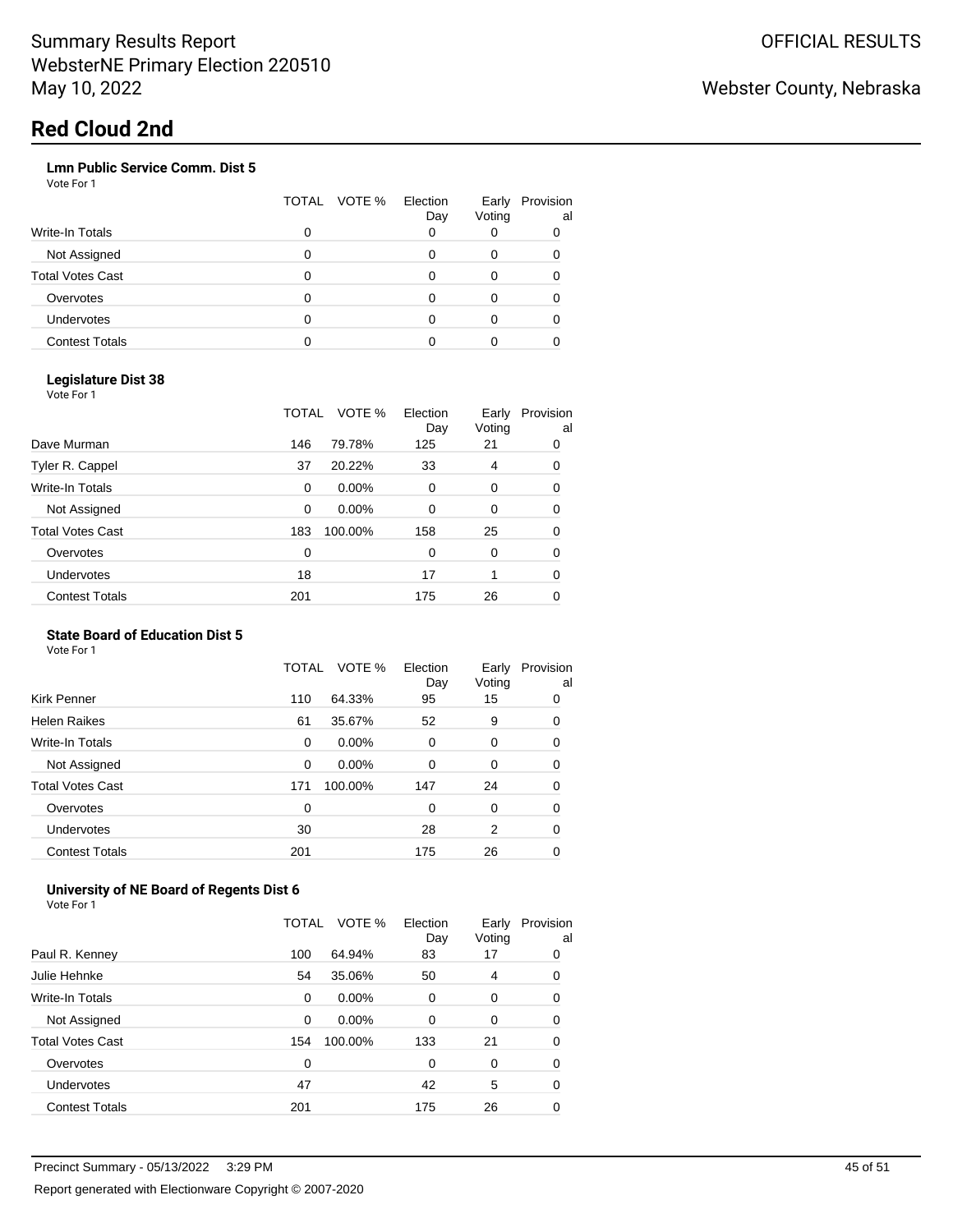# Summary Results Report WebsterNE Primary Election 220510 May 10, 2022

# Webster County, Nebraska

# **NonPartisan-Partisan**

| <b>Statistics</b>                      | TOTAL | Flection<br>Day | Earlv<br>Voting | Provision<br>al |  |
|----------------------------------------|-------|-----------------|-----------------|-----------------|--|
| <b>Ballots Cast - Total</b>            | 0     | 0               |                 |                 |  |
| Ballots Cast - Republican Party        | 0     | 0               | 0               |                 |  |
| <b>Ballots Cast - Democratic Party</b> | 0     | 0               | 0               | 0               |  |
| Ballots Cast - Libertarian Party       | 0     | 0               | 0               |                 |  |
| Ballots Cast - Legal Marijuana NOW     | 0     | 0               | 0               | 0               |  |
| Ballots Cast - Nonpartisan             | 0     | 0               | 0               |                 |  |
| <b>Ballots Cast - Blank</b>            |       | 0               |                 |                 |  |

## **Rep Congress Dist. 3**

| Vote For 1              |                 |                 |                 |                 |
|-------------------------|-----------------|-----------------|-----------------|-----------------|
|                         | VOTE %<br>TOTAL | Election<br>Day | Early<br>Voting | Provision<br>al |
| Mike Calhoun            | 66.67%<br>2     |                 |                 |                 |
| Adrian Smith            | 33.33%<br>1     | 0               |                 | 0               |
| Write-In Totals         | 0.00%<br>0      | 0               | $\Omega$        | 0               |
| Not Assigned            | 0.00%<br>0      | 0               | $\Omega$        | 0               |
| <b>Total Votes Cast</b> | 100.00%<br>3    |                 | 2               | 0               |
| Overvotes               | 0               | 0               | 0               | 0               |
| Undervotes              | 0               | 0               | $\Omega$        | 0               |
| <b>Contest Totals</b>   | 3               |                 | 2               |                 |

### **Dem Congress Dist. 3**

Vote For 1

|                         | VOTE %<br>TOTAL | Election<br>Day | Early<br>Voting | Provision<br>al |
|-------------------------|-----------------|-----------------|-----------------|-----------------|
| David J. Else           | 0               |                 |                 |                 |
| Daniel M. Wik           | 0               | 0               | 0               |                 |
| Write-In Totals         | O               | 0               | 0               |                 |
| Not Assigned            | O               | 0               | 0               |                 |
| <b>Total Votes Cast</b> | O               | 0               | 0               |                 |
| Overvotes               | O               | ი               | 0               |                 |
| Undervotes              |                 |                 | $\Omega$        |                 |
| <b>Contest Totals</b>   |                 |                 |                 |                 |

### **Dem Governor**

|                         | VOTE %<br>TOTAL | Election<br>Day | Early<br>Voting | Provision<br>al |
|-------------------------|-----------------|-----------------|-----------------|-----------------|
| Carol Blood             | 100.00%<br>1    |                 |                 |                 |
| Roy A. Harris           | 0.00%<br>0      | 0               | 0               | O               |
| Write-In Totals         | 0.00%<br>0      | 0               | $\Omega$        | 0               |
| Not Assigned            | $0.00\%$<br>0   | $\Omega$        | $\Omega$        |                 |
| <b>Total Votes Cast</b> | 100.00%         |                 | $\Omega$        |                 |
| Overvotes               | 0               | 0               | $\Omega$        |                 |
| Undervotes              | 0               | ი               | $\Omega$        |                 |
| <b>Contest Totals</b>   |                 |                 |                 |                 |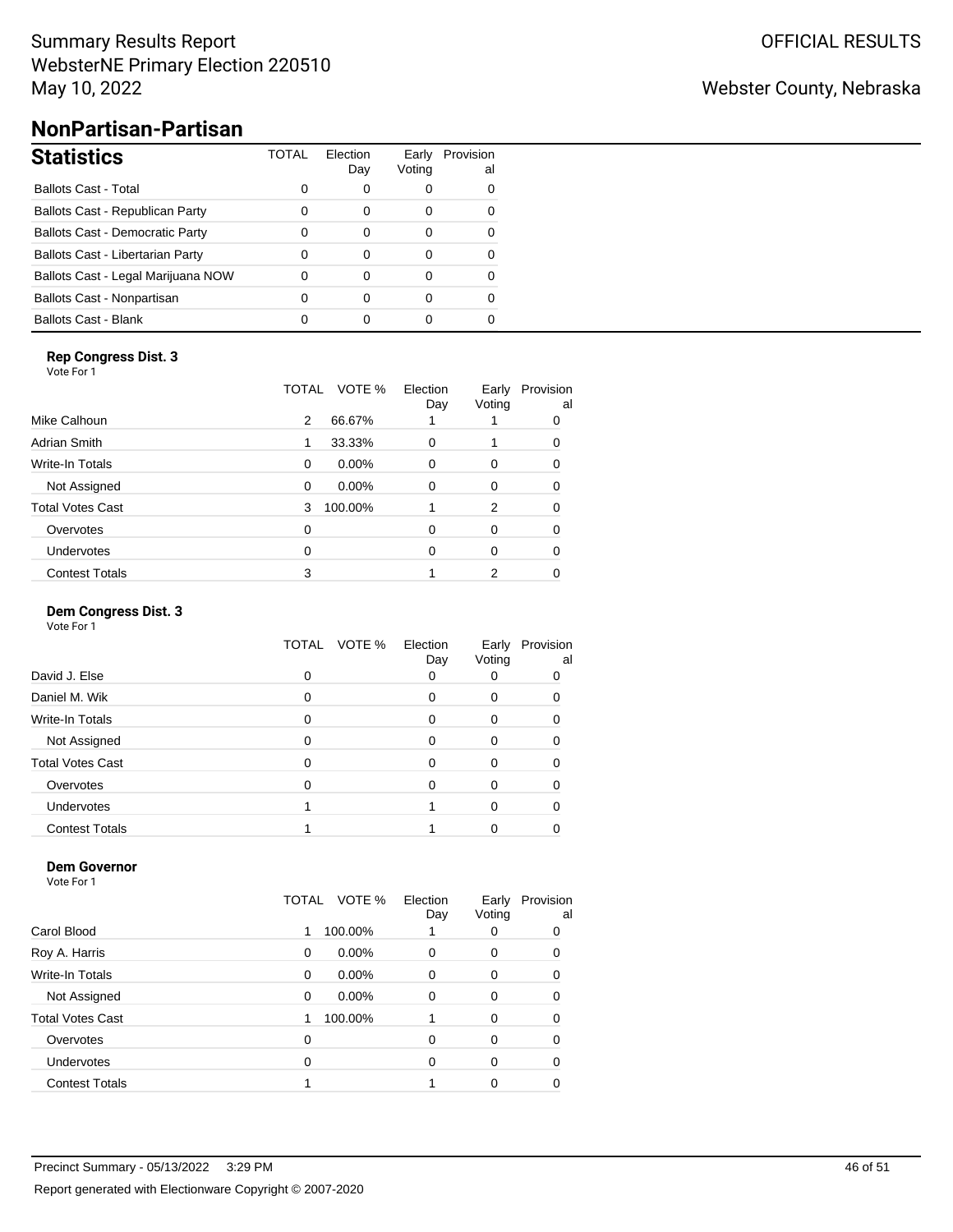# **Dem Sec. of State**

Vote For 1

|                         | TOTAL | VOTE % | Election<br>Day | Early<br>Voting | Provision<br>al |
|-------------------------|-------|--------|-----------------|-----------------|-----------------|
| Write-In Totals         |       |        | 0               |                 |                 |
| Not Assigned            |       |        |                 |                 |                 |
| <b>Total Votes Cast</b> |       |        |                 |                 |                 |
| Overvotes               |       |        |                 |                 |                 |
| <b>Undervotes</b>       |       |        |                 |                 |                 |
| <b>Contest Totals</b>   |       |        |                 |                 |                 |

### **Dem State Treasurer**

Vote For 1

|                         | TOTAL VOTE % | Election<br>Day | Early<br>Voting | Provision<br>al |
|-------------------------|--------------|-----------------|-----------------|-----------------|
| <b>Write-In Totals</b>  |              |                 |                 |                 |
| Not Assigned            |              |                 |                 |                 |
| <b>Total Votes Cast</b> |              |                 |                 |                 |
| Overvotes               |              | O               |                 |                 |
| <b>Undervotes</b>       |              |                 |                 |                 |
| <b>Contest Totals</b>   |              |                 |                 |                 |

#### **Dem Attorney General**

Vote For 1

|                         |   | TOTAL VOTE % | Election<br>Day | Early<br>Voting | Provision<br>al |
|-------------------------|---|--------------|-----------------|-----------------|-----------------|
| Write-In Totals         | ი |              |                 |                 |                 |
| Not Assigned            | 0 |              | O               |                 |                 |
| <b>Total Votes Cast</b> | 0 |              |                 |                 |                 |
| Overvotes               | O |              | O               |                 |                 |
| <b>Undervotes</b>       |   |              |                 |                 |                 |
| <b>Contest Totals</b>   |   |              |                 |                 |                 |

#### **Dem State Auditor** Vote For 1

|                         | TOTAL VOTE % | Election<br>Day | Early<br>Voting | Provision<br>al |
|-------------------------|--------------|-----------------|-----------------|-----------------|
| <b>Write-In Totals</b>  | 0            |                 |                 | 0               |
| Not Assigned            |              |                 | O               |                 |
| <b>Total Votes Cast</b> |              |                 |                 |                 |
| Overvotes               |              |                 | O               |                 |
| <b>Undervotes</b>       |              |                 | ∩               |                 |
| <b>Contest Totals</b>   |              |                 |                 |                 |
|                         |              |                 |                 |                 |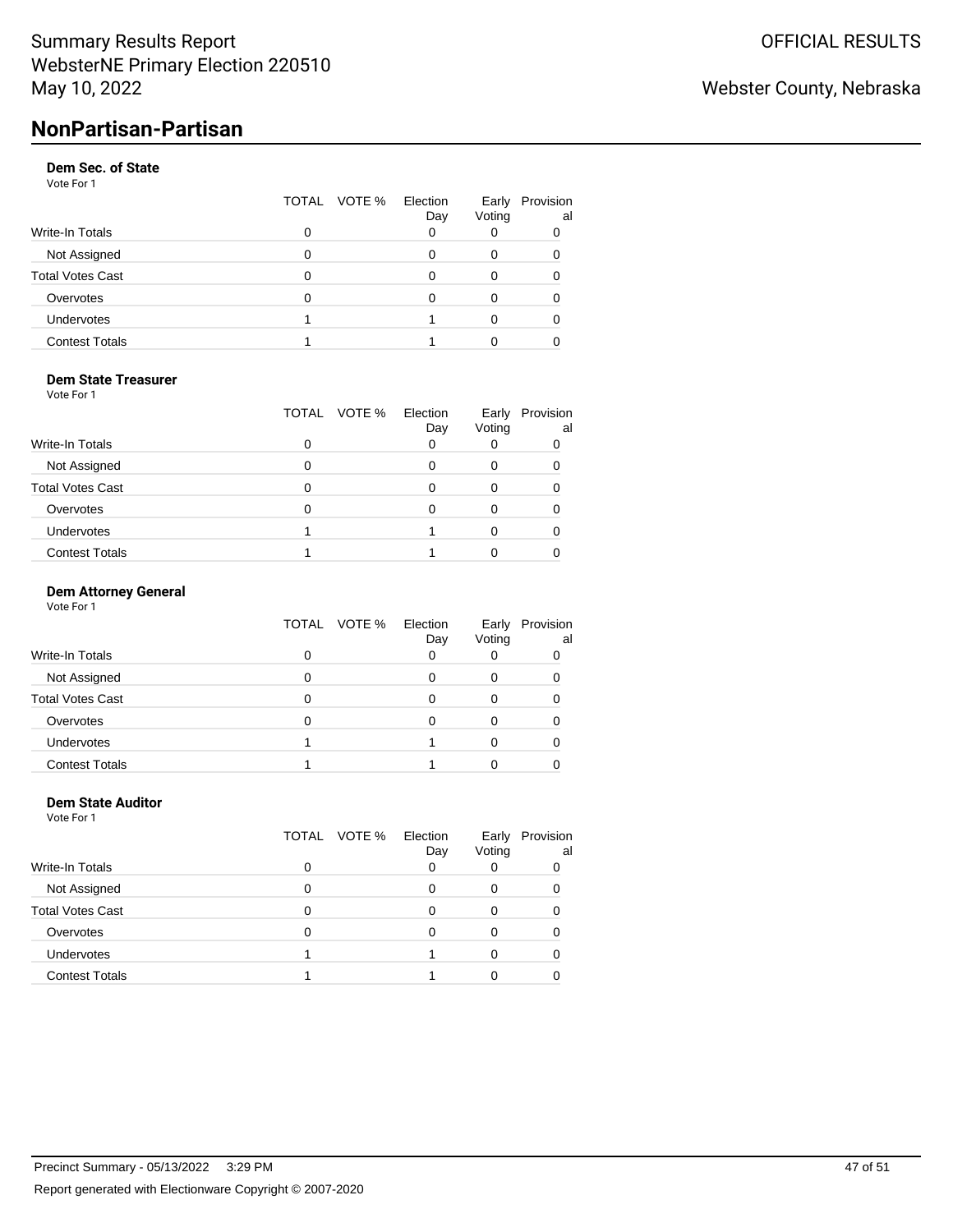## **Dem Public Service Comm. Dist 5**

Vote For 1

|                         | TOTAL VOTE % | Election<br>Day | Early<br>Voting | Provision<br>al |
|-------------------------|--------------|-----------------|-----------------|-----------------|
| <b>Write-In Totals</b>  |              | 0               |                 |                 |
| Not Assigned            |              |                 |                 |                 |
| <b>Total Votes Cast</b> |              |                 |                 |                 |
| Overvotes               |              |                 | 0               |                 |
| <b>Undervotes</b>       |              |                 |                 |                 |
| <b>Contest Totals</b>   |              |                 |                 |                 |

## **Lib Congress Dist. 3**

Vote For 1

|                         | TOTAL VOTE % | Election<br>Day | Early<br>Voting | Provision<br>al |
|-------------------------|--------------|-----------------|-----------------|-----------------|
| Write-In Totals         | O            |                 |                 | 0               |
| Not Assigned            | 0            |                 | Ω               |                 |
| <b>Total Votes Cast</b> |              | U               |                 |                 |
| Overvotes               |              |                 |                 |                 |
| <b>Undervotes</b>       |              |                 |                 |                 |
| <b>Contest Totals</b>   |              |                 |                 |                 |

#### **Lib Governor** Vote For 1

|                         | TOTAL VOTE % | Election<br>Day | Early<br>Voting | Provision<br>al |
|-------------------------|--------------|-----------------|-----------------|-----------------|
| Scott Zimmerman         |              |                 |                 |                 |
| Write-In Totals         |              | Ω               | ŋ               |                 |
| Not Assigned            | O            | ი               |                 |                 |
| <b>Total Votes Cast</b> |              | ∩               |                 |                 |
| Overvotes               |              |                 |                 |                 |
| Undervotes              |              |                 |                 |                 |
| <b>Contest Totals</b>   |              |                 |                 |                 |

#### **Lib Sec. of State** Vote For 1

| Write-In Totals         | 0 | TOTAL VOTE % | Election<br>Day | Early<br>Voting | Provision<br>al<br>0 |
|-------------------------|---|--------------|-----------------|-----------------|----------------------|
| Not Assigned            | ი |              | O               |                 |                      |
|                         |   |              |                 |                 |                      |
| <b>Total Votes Cast</b> | O |              |                 |                 |                      |
| Overvotes               | ი |              |                 |                 |                      |
| <b>Undervotes</b>       | O |              |                 |                 |                      |
| <b>Contest Totals</b>   |   |              |                 |                 |                      |

# Webster County, Nebraska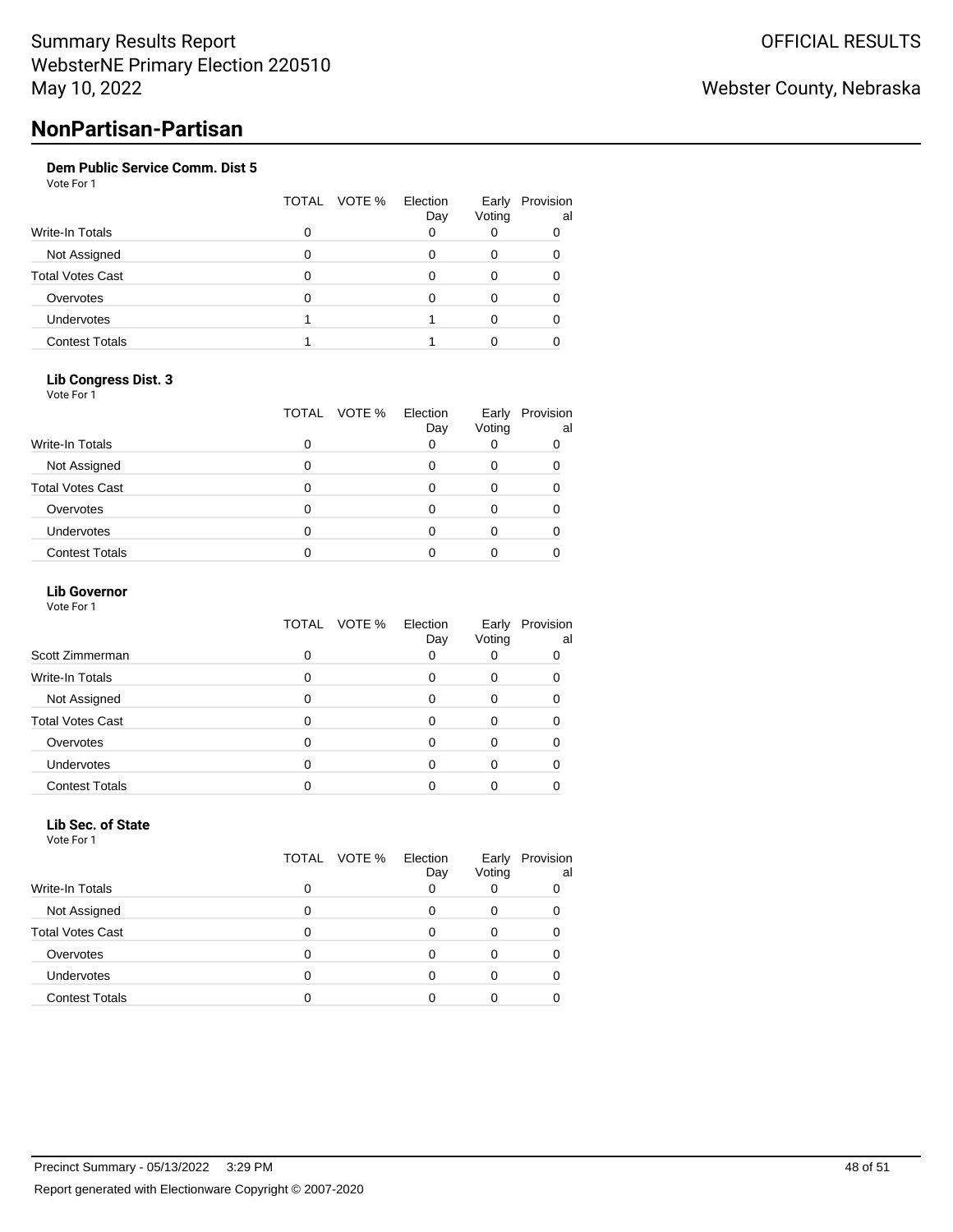## **Lib State Treasurer**

Vote For 1

|                         | TOTAL | VOTE % | Election<br>Day | Early<br>Voting | Provision<br>al |
|-------------------------|-------|--------|-----------------|-----------------|-----------------|
| Katrina Tomsen          | 0     |        |                 | O               | 0               |
| Write-In Totals         | 0     |        |                 | 0               |                 |
| Not Assigned            | 0     |        |                 | O               |                 |
| <b>Total Votes Cast</b> | 0     |        |                 | 0               |                 |
| Overvotes               | ი     |        |                 |                 |                 |
| <b>Undervotes</b>       | 0     |        |                 | Ω               |                 |
| <b>Contest Totals</b>   |       |        |                 |                 |                 |

### **Lib Attorney General**

Vote For 1

|                         | TOTAL VOTE % | Election<br>Day | Early<br>Voting | Provision<br>al |
|-------------------------|--------------|-----------------|-----------------|-----------------|
| Write-In Totals         |              |                 |                 |                 |
| Not Assigned            |              |                 |                 |                 |
| <b>Total Votes Cast</b> |              |                 |                 |                 |
| Overvotes               |              |                 |                 |                 |
| Undervotes              |              |                 |                 |                 |
| <b>Contest Totals</b>   |              |                 |                 |                 |

#### **Lib State Auditor**

Vote For 1

|                         | TOTAL VOTE % | Election<br>Day | Early<br>Voting | Provision<br>al |
|-------------------------|--------------|-----------------|-----------------|-----------------|
| Gene Siadek             |              |                 |                 |                 |
| Write-In Totals         |              | 0               | 0               |                 |
| Not Assigned            |              | 0               | 0               |                 |
| <b>Total Votes Cast</b> |              | ∩               | 0               |                 |
| Overvotes               |              | $\Omega$        | 0               |                 |
| Undervotes              |              |                 | 0               |                 |
| <b>Contest Totals</b>   |              |                 |                 |                 |
|                         |              |                 |                 |                 |

#### **Lib Public Service Comm. Dist 5** Vote For 1

|                         | TOTAL VOTE % | Election | Early  | Provision |
|-------------------------|--------------|----------|--------|-----------|
| Write-In Totals         | Ω            | Day      | Voting | al        |
| Not Assigned            |              |          |        |           |
| <b>Total Votes Cast</b> |              |          |        |           |
| Overvotes               |              |          |        |           |
| <b>Undervotes</b>       |              |          |        |           |
| <b>Contest Totals</b>   |              |          |        |           |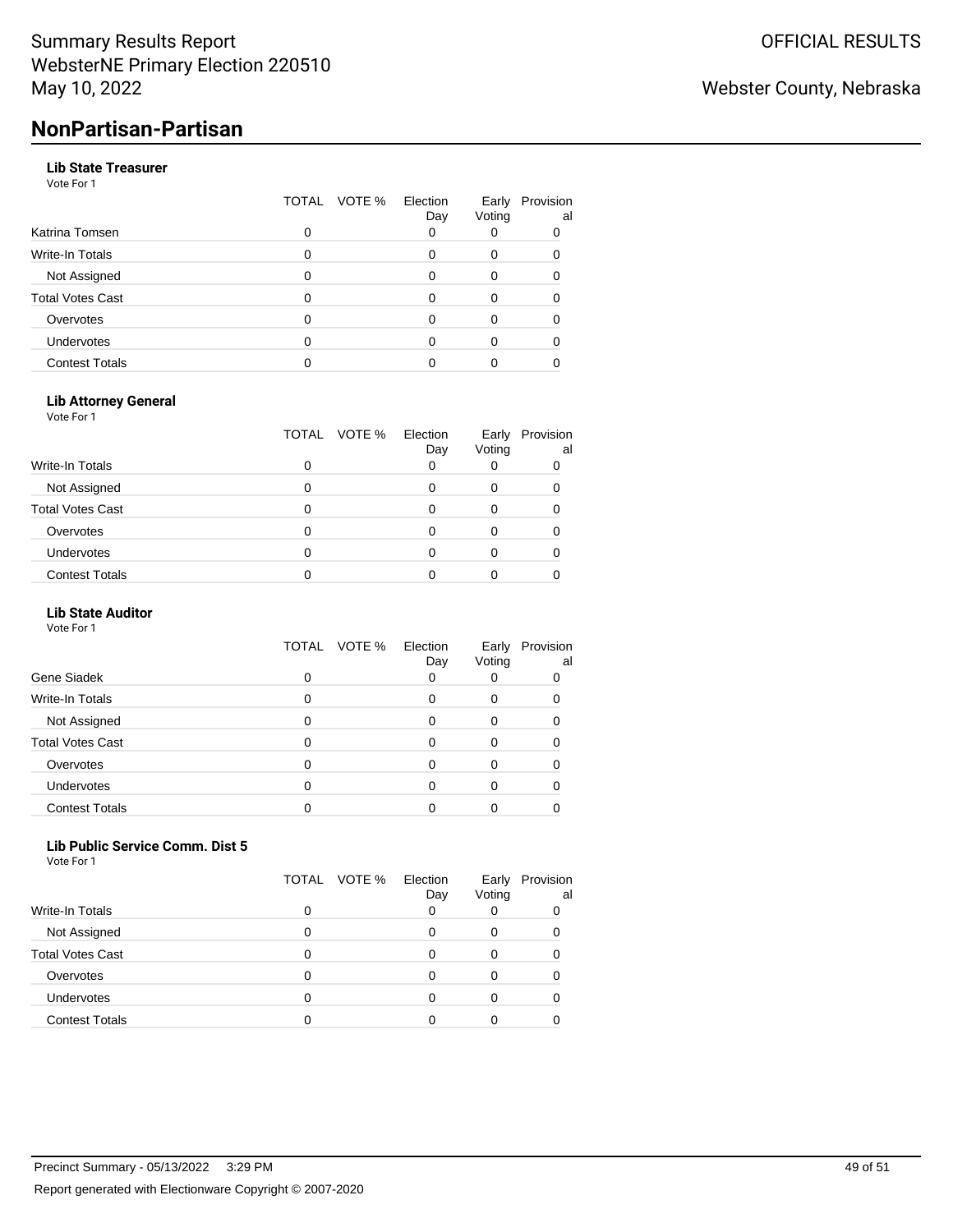# **Lmn Congress Dist. 3**

Vote For 1

|                         | TOTAL | Election<br>VOTE %<br>Day | Early<br>Voting | Provision<br>al |
|-------------------------|-------|---------------------------|-----------------|-----------------|
| Mark Elworth Jr.        | 0     | 0                         |                 | 0               |
| Write-In Totals         | 0     | ∩                         |                 |                 |
| Not Assigned            | 0     |                           |                 |                 |
| <b>Total Votes Cast</b> | 0     |                           |                 |                 |
| Overvotes               | ი     |                           |                 |                 |
| <b>Undervotes</b>       | 0     |                           |                 |                 |
| <b>Contest Totals</b>   |       |                           |                 |                 |

### **Lmn Governor**

Vote For 1

|                         | TOTAL VOTE % | Election<br>Day | Early<br>Voting | Provision<br>al |
|-------------------------|--------------|-----------------|-----------------|-----------------|
| <b>Write-In Totals</b>  |              |                 |                 |                 |
| Not Assigned            |              |                 |                 |                 |
| <b>Total Votes Cast</b> |              |                 |                 |                 |
| Overvotes               |              |                 |                 |                 |
| Undervotes              |              |                 |                 |                 |
| <b>Contest Totals</b>   |              |                 |                 |                 |

#### **Lmn Sec. of State**

Vote For 1

|                         | TOTAL VOTE % | Election<br>Day | Early<br>Voting | Provision<br>al |
|-------------------------|--------------|-----------------|-----------------|-----------------|
| <b>Write-In Totals</b>  |              |                 |                 |                 |
| Not Assigned            |              |                 |                 |                 |
| <b>Total Votes Cast</b> | 0            |                 |                 |                 |
| Overvotes               |              |                 |                 |                 |
| <b>Undervotes</b>       |              |                 |                 |                 |
| <b>Contest Totals</b>   |              |                 |                 |                 |

#### **Lmn State Treasurer** Vote For 1

|                         | TOTAL VOTE % | Election<br>Day | Early<br>Voting | Provision<br>al |
|-------------------------|--------------|-----------------|-----------------|-----------------|
| Write-In Totals         | ი            |                 |                 | 0               |
| Not Assigned            | 0            |                 |                 |                 |
| <b>Total Votes Cast</b> | ი            | 0               | 0               |                 |
| Overvotes               | ი            |                 |                 |                 |
| <b>Undervotes</b>       | O            |                 |                 |                 |
| <b>Contest Totals</b>   |              |                 |                 |                 |
|                         |              |                 |                 |                 |